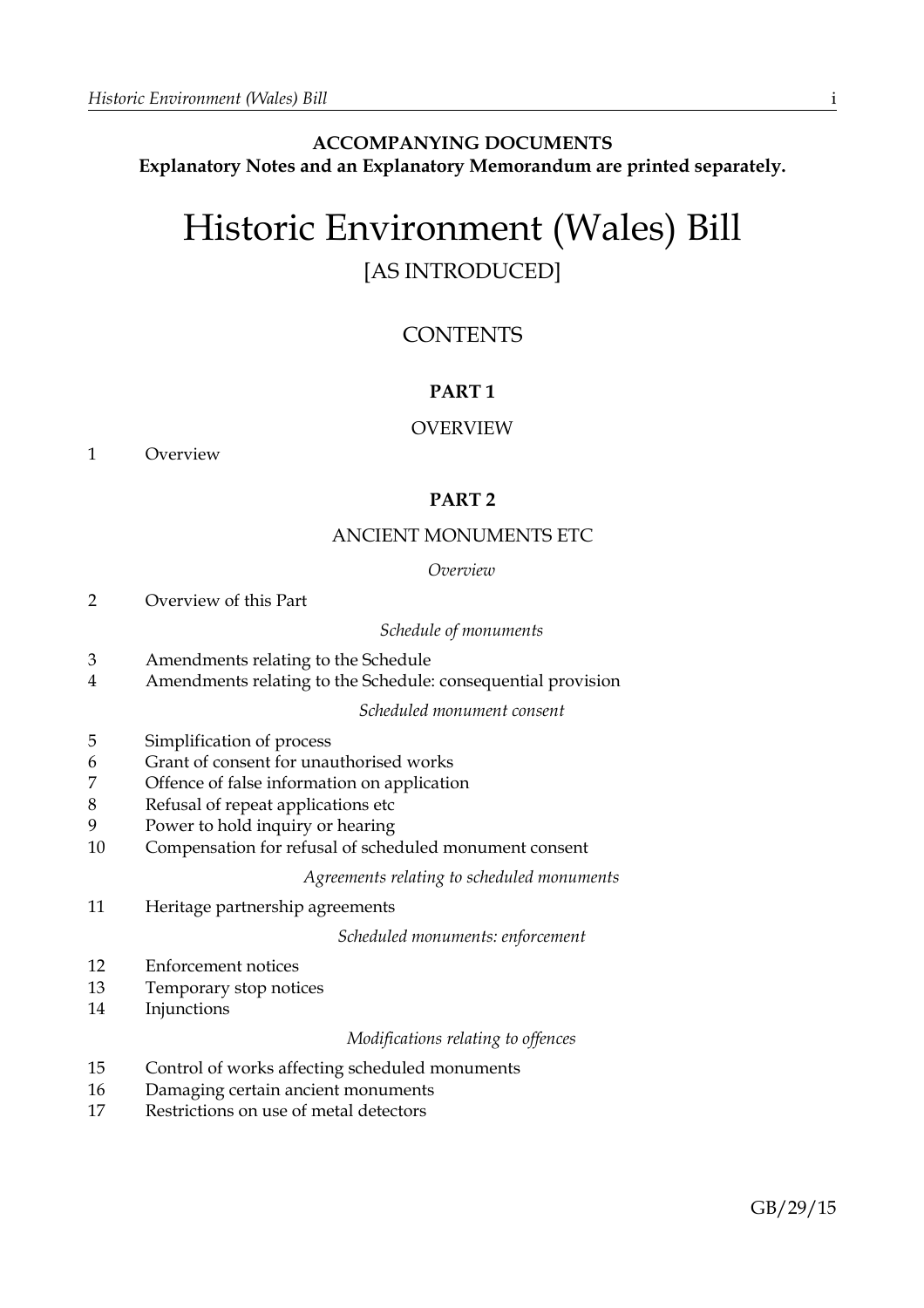# *Historic parks and gardens*

18 Register of historic parks and gardens

#### *Miscellaneous*

- 19 Land believed to contain an ancient monument: power of entry
- 20 Monuments in territorial waters
- 21 Service of documents by electronic communication
- 22 Meaning of "monument" in the Ancient Monuments and Archaeological Areas Act 1979

# **PART 3**

# LISTED BUILDINGS

# *Overview*

23 Overview of this Part

#### *Listing of buildings of special architectural or historic interest*

- 24 Amendments relating to the listing of buildings
- 25 Amendments relating to the temporary listing of buildings
- 26 Amendments relating to the listing of buildings: consequential provision
- 27 Issue of certificate that building not intended to be listed

*Agreements relating to listed buildings*

28 Heritage partnership agreements

*Listed buildings: enforcement*

29 Temporary stop notices

*Prevention of deterioration or damage to listed buildings*

30 Urgent works: extension of scope and recovery of costs

# *Miscellaneous*

- 31 Service of documents by electronic communication
- 32 Determination of appeals by appointed person: supplementary provision

# **PART 4**

# **MISCELLANEOUS**

#### *Historic environment records*

- 33 Historic environment records
- 34 Publication
- 35 Arrangements for discharge of functions
- 36 Guidance

# *Advisory Panel for the Welsh Historic Environment*

- 37 Establishment of Panel and work programme
- 38 Constitution etc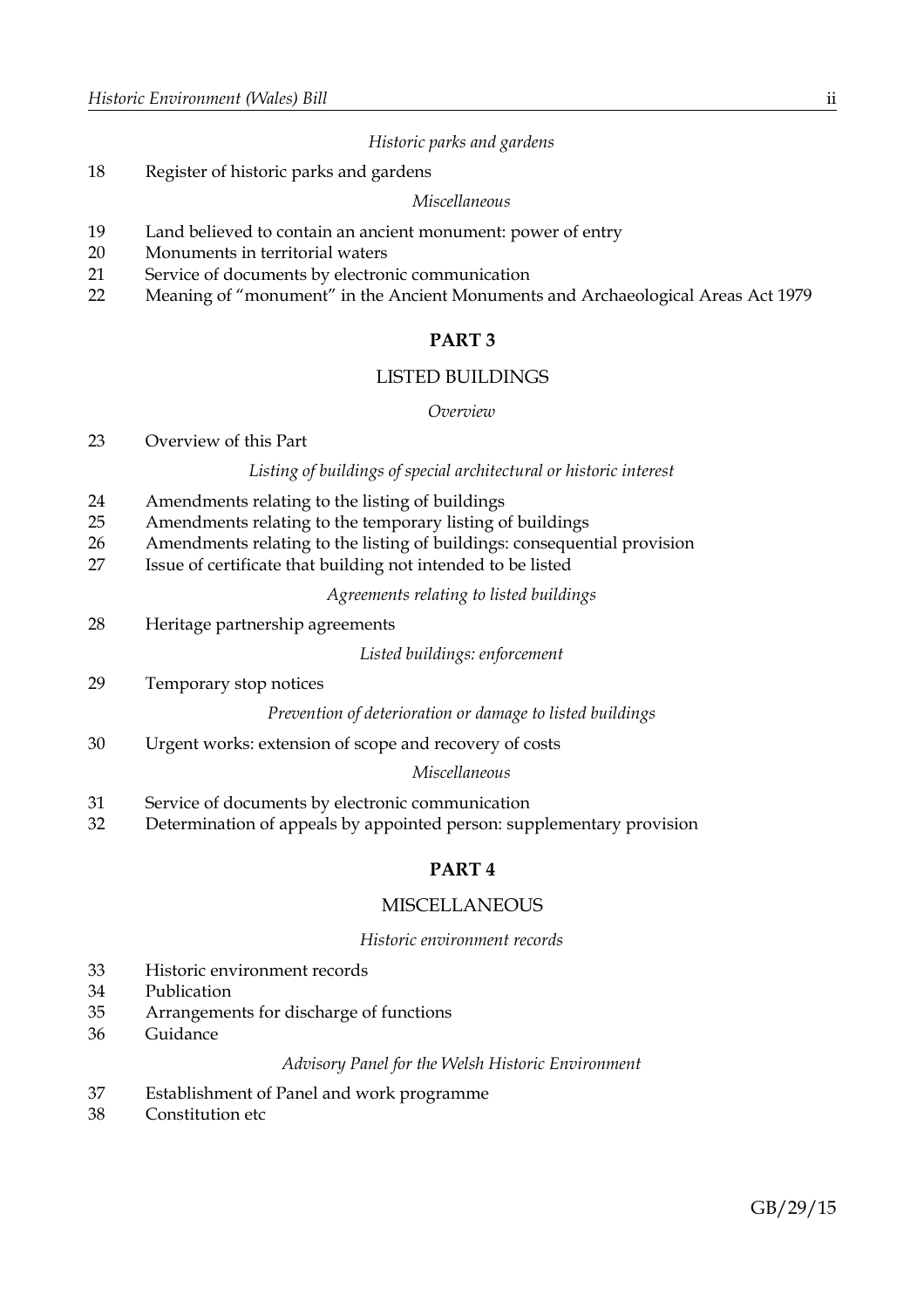# **PART 5**

# GENERAL

- 39 Regulations and orders
- 40 Coming into force
- 41 Short title
	- Schedule 1 Schedules A1 and A2 to be inserted into the Ancient Monuments and Archaeological Areas Act 1979
	- Schedule 2 Schedules 1A and 1B to be inserted into the Planning (Listed Buildings and Conservation Areas) Act 1990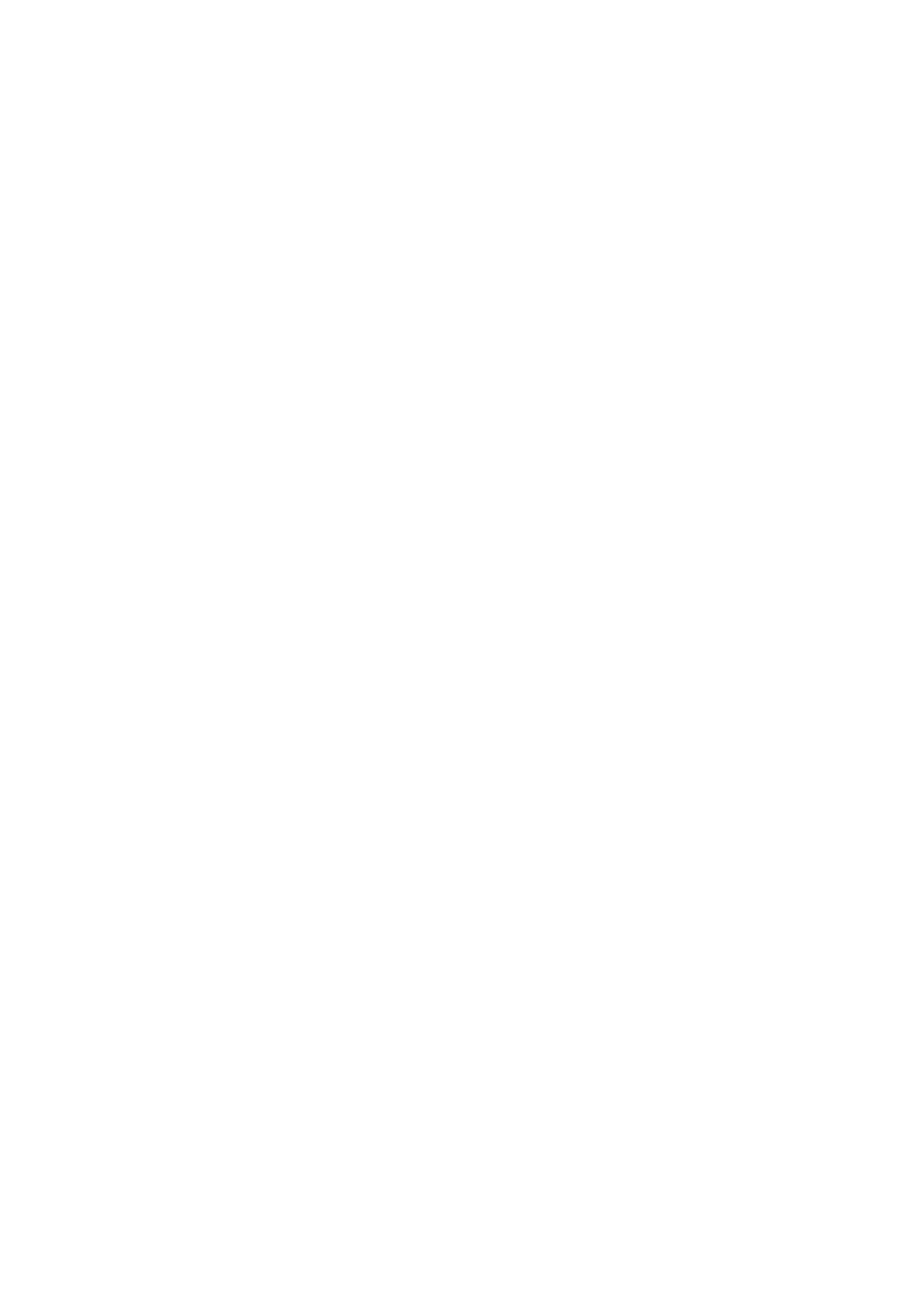# Historic Environment (Wales) Bill [AS INTRODUCED]

An Act of the National Assembly for Wales to make provision amending certain aspects of the law relating to ancient monuments and listed buildings; to establish a register of historic parks and gardens; to require local planning authorities to establish historic environment records relating to their areas; to establish an Advisory Panel for the Welsh Historic Environment; and for connected purposes.

*5*

**Having been passed by the National Assembly for Wales and having received the assent of Her Majesty, it is enacted as follows:**

# <span id="page-4-0"></span>**PART 1**

# OVERVIEW

#### **1 Overview** *10*

- (1) This Act has five Parts.
- (2) This Part provides an overview of this Act.
- (3) Part [2](#page-5-0) makes amendments to the Ancient Monuments and Archaeological Areas Act 1979 (c.46), primarily in relation to ancient monuments in Wales. It also makes provision for the Welsh Ministers to compile and maintain a register of historic parks and gardens.
- (4) Part [3](#page-28-0) makes amendments to the Planning (Listed Buildings and Conservation Areas) Act 1990 (c.9) in relation to buildings in Wales that are of special architectural or historic interest ("listed buildings").
- (5) Part [4](#page-45-1) makes other provision about the historic environment in Wales, including provision—
	- (a) for each local planning authority in Wales to prepare and publish a historic environment record relating to its area (sections [33](#page-45-0) to [36\)](#page-48-1), and
	- (b) for the establishment, constitution and functions of the Advisory Panel for the Welsh Historic Environment (sections [37](#page-48-0) and [38\)](#page-49-0).
- (6) Part [5](#page-50-0) contains provision that applies generally for the purposes of this Act.

*15*

*20*

*25*

# GB/29/15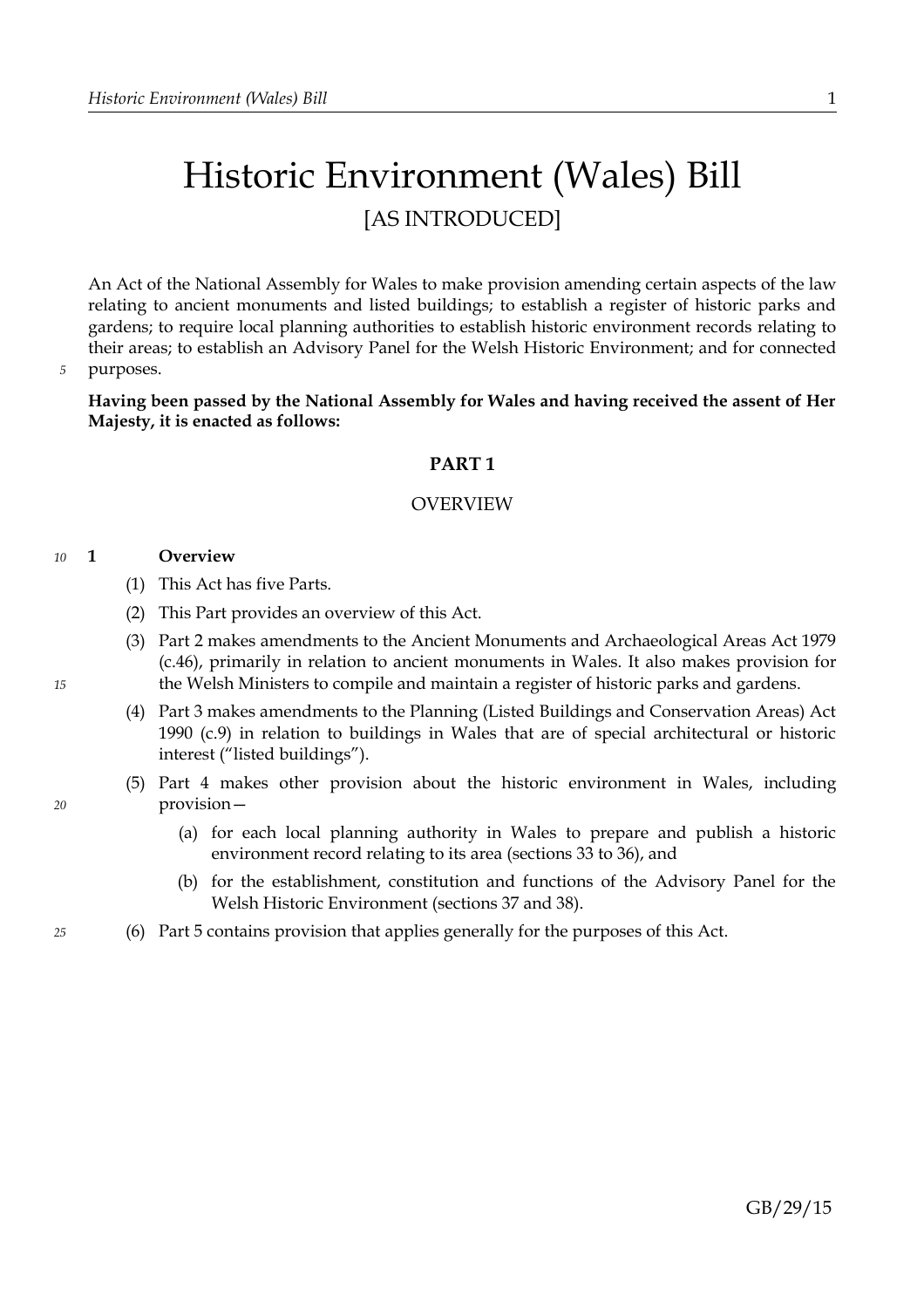# <span id="page-5-0"></span>**PART 2**

# ANCIENT MONUMENTS ETC

### *Overview*

#### <span id="page-5-1"></span>**2 Overview of this Part**

*5*

*10*

*15*

*20*

*25*

*30*

- (1) This Part is primarily about the protection of ancient monuments in Wales. It makes provision—
	- (a) for the Welsh Ministers to consult before making certain changes to the Schedule under the Ancient Monuments and Archaeological Areas Act 1979 (c.46) ("the 1979 Act") or certain amendments relating to monuments in the Schedule (section [3\)](#page-6-0);
	- (b) to give a monument statutory protection while the Welsh Ministers decide whether to include it in the Schedule or, in the case of a monument already included in the Schedule, to make certain amendments relating to it (section [3\)](#page-6-0);
	- (c) for the Welsh Ministers to review a decision of theirs to include a monument in the Schedule or to make certain amendments relating to a monument in the Schedule (section [3\)](#page-6-0);
	- (d) to amend the procedure relating to scheduled monument consent and the provision for compensation for the refusal of such consent (sections [5](#page-11-0) to [10\)](#page-12-0);
	- (e) for the Welsh Ministers to enter into an agreement with the owner of a monument included in the Schedule about matters such as consent for works to the monument (section [11\)](#page-13-0);
	- (f) for the Welsh Ministers to issue an enforcement notice or a temporary stop notice, or to apply to court for an injunction, in a case involving certain works to a monument included in the Schedule (sections [12](#page-16-0) to [14\)](#page-23-1);
	- (g) to modify the application of certain offences, including by the creation of a due diligence defence (sections [15](#page-23-0) to [17\)](#page-24-0);
	- (h) about the power to enter land believed to contain an ancient monument (section [19\)](#page-26-2);
	- (i) about the circumstances in which a monument in the territorial sea is to be treated as being situated in Wales (section [20\)](#page-26-1);
	- (j) to enable notices and other documents required or authorised to be served under the 1979 Act to be served by electronic communication (section [21\)](#page-26-0);
	- (k) to amend the definition of "monument" in the 1979 Act (section [22\)](#page-27-0).
	- (2) This Part also makes provision for the Welsh Ministers to compile and maintain a register of historic parks and gardens (section [18\)](#page-25-0).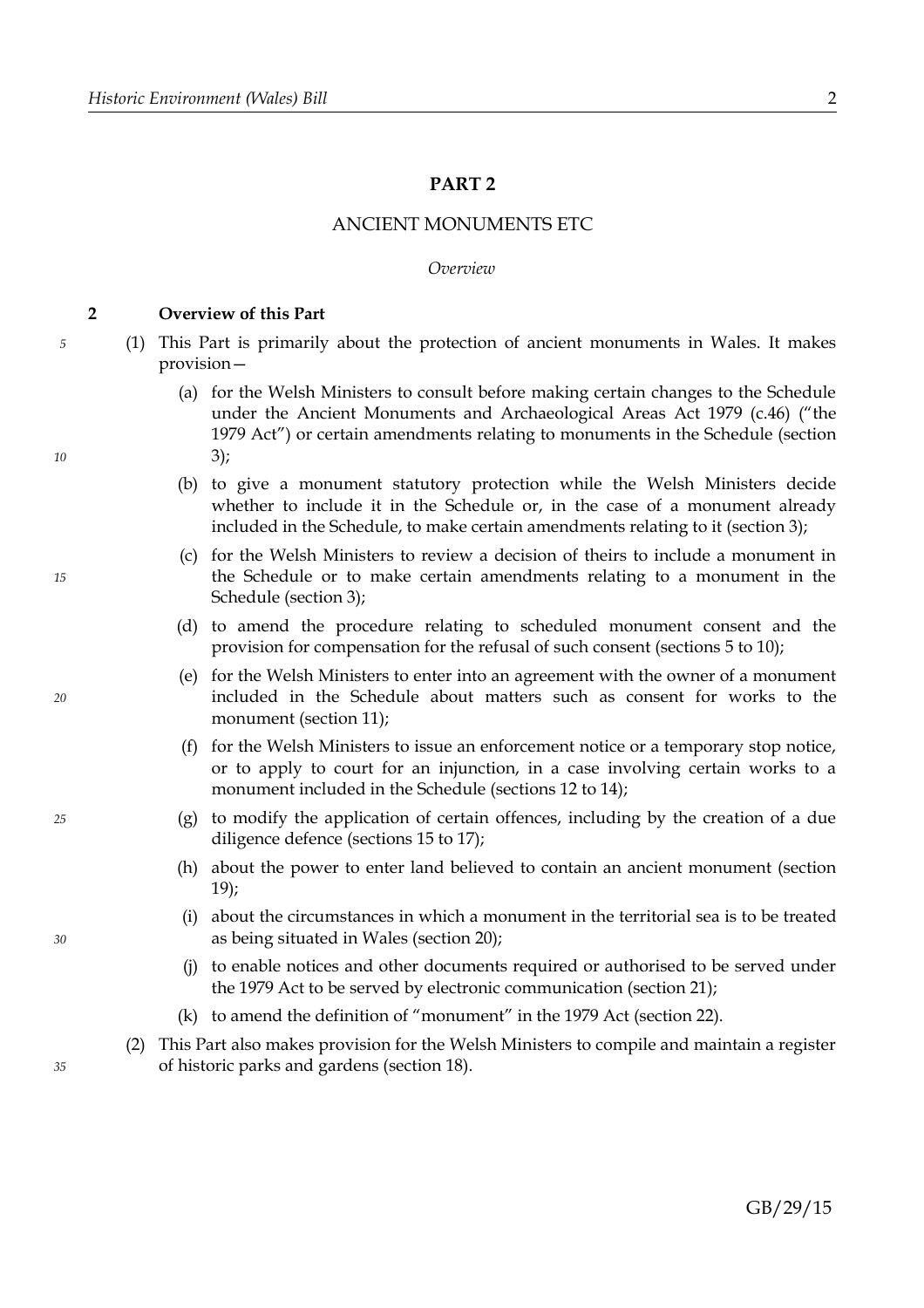*10*

*15*

*20*

*25*

*30*

*35*

#### *Schedule of monuments*

#### <span id="page-6-0"></span>**3 Amendments relating to the Schedule**

(1) After section 1A of the Ancient Monuments and Archaeological Areas Act 1979 (c.46) insert—

# **"1AA Duty to consult on certain amendments relating to the Schedule**

- (1) This section applies where the Welsh Ministers are proposing—
	- (a) to include a monument in the Schedule;
	- (b) to exclude a monument from the Schedule; or
	- (c) in the case of a monument which is identified in the Schedule by reference to a map maintained by the Welsh Ministers, to make a material amendment in relation to the monument.
- (2) The Welsh Ministers must—
	- (a) serve notice of the proposed inclusion, exclusion or amendment on the appropriate persons; and
	- (b) invite those persons to submit written representations about the proposal.
- (3) The appropriate persons are—
	- (a) the owner of the monument;
	- (b) if the owner is not the occupier, the occupier of the monument;
	- (c) each local authority in whose area the monument is situated; and
	- (d) any other person who appears to the Welsh Ministers appropriate as having special knowledge of, or interest in, the monument, or in monuments of special historic or archaeological interest more generally.
- (4) A notice under subsection (2) must—
	- (a) specify the proposed inclusion, exclusion or amendment;
	- (b) specify the period within which representations about the proposal may be made, which must be at least 28 days beginning with the day on which the notice is served; and
	- (c) in the case of a proposed inclusion or a proposed amendment of the kind described in subsection  $(5)(a)$  –
		- (i) include a statement of the effect of section 1AB; and
		- (ii) specify the date on which interim protection takes effect under subsection (2) of that section.
- (5) For the purposes of this section an amendment in relation to a monument in the Schedule is "material" if it-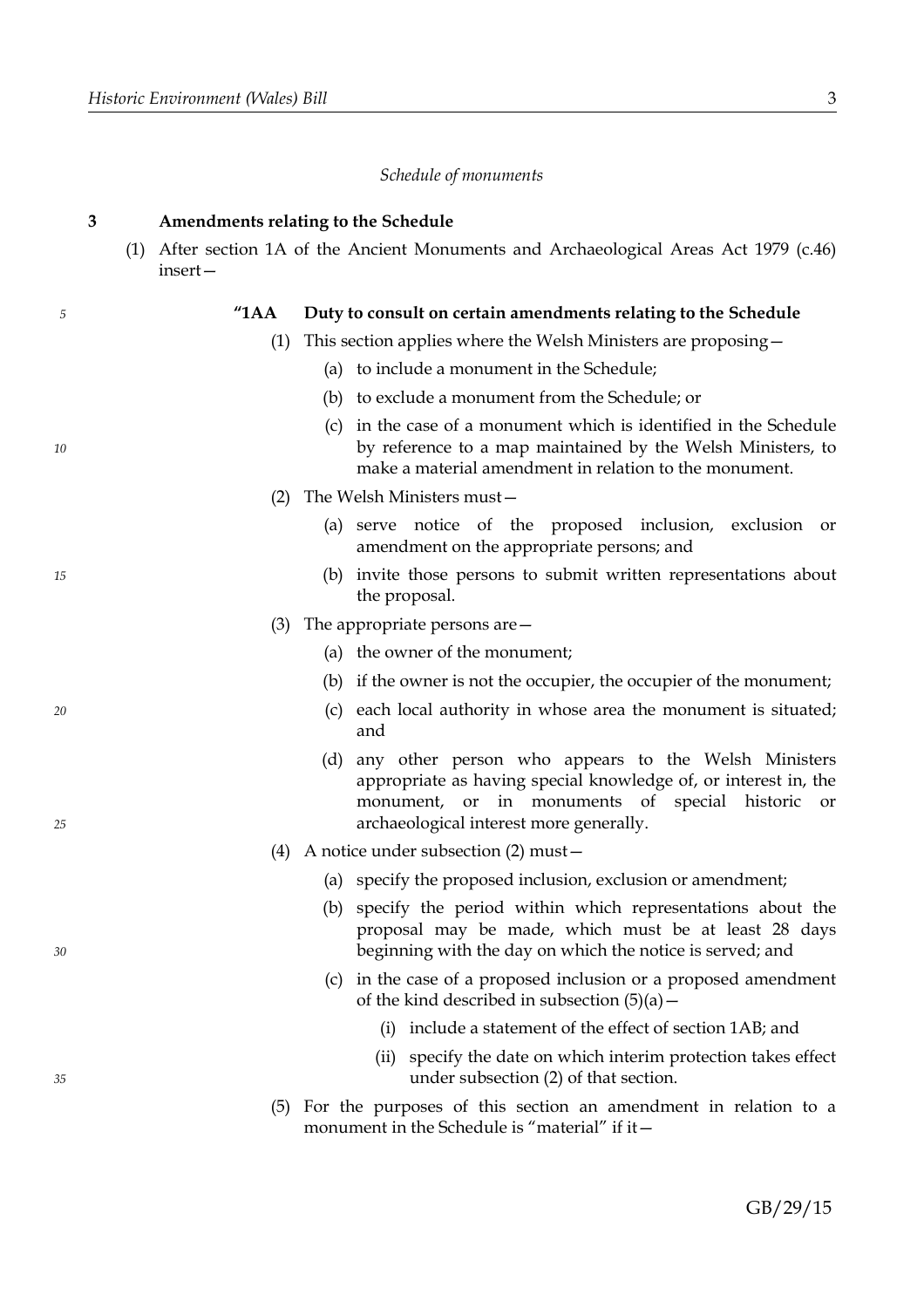*10*

*15*

*20*

*25*

*30*

*35*

*40*

- (a) adds to the area shown for the monument on the map referred to in subsection  $(1)(c)$ ; or
- (b) reduces the area so shown.
- (6) The Welsh Ministers may by regulations amend subsection (3) by adding a description of person to the list of appropriate persons in that subsection; and where the Welsh Ministers do so, they may also make such amendments to this Act as they consider appropriate in consequence of the amendment to subsection (3).

# **1AB Interim protection pending decisions on certain amendments relating to the Schedule**

- (1) This section applies where the Welsh Ministers consult under section 1AA on a proposal to—
	- (a) include a monument in the Schedule; or
	- (b) make a material amendment of the kind described in section 1AA(5)(a) in relation to a monument in the Schedule.
- (2) The provisions of this Act have effect in relation to the monument, from the beginning of the day specified for the purposes of section  $1AA(4)(c)(ii)$  —
	- (a) in the case of a proposal to include a monument in the Schedule, as if the monument were a scheduled monument; and
	- (b) in the case of a proposal to make a material amendment in relation to a monument in the Schedule, as if the amendment were made.
- (3) The protection conferred on a monument or area by virtue of subsection (2) is referred to in this Act as "interim protection".
- (4) Interim protection conferred by virtue of subsection (2)(a) ceases to have effect—
	- (a) where the Welsh Ministers include the monument in the Schedule, from the beginning of the day specified in the notice for the purpose of section 1AE(2)(a); or
	- (b) where the Welsh Ministers decide not to include the monument in the Schedule, from the beginning of the day specified in a notice issued to—
		- (i) the owner of the monument;
		- (ii) if the owner is not the occupier, the occupier of the monument; and
		- (iii) each local authority in whose area the monument is situated.
- (5) Interim protection conferred by virtue of subsection (2)(b) ceases to have effect—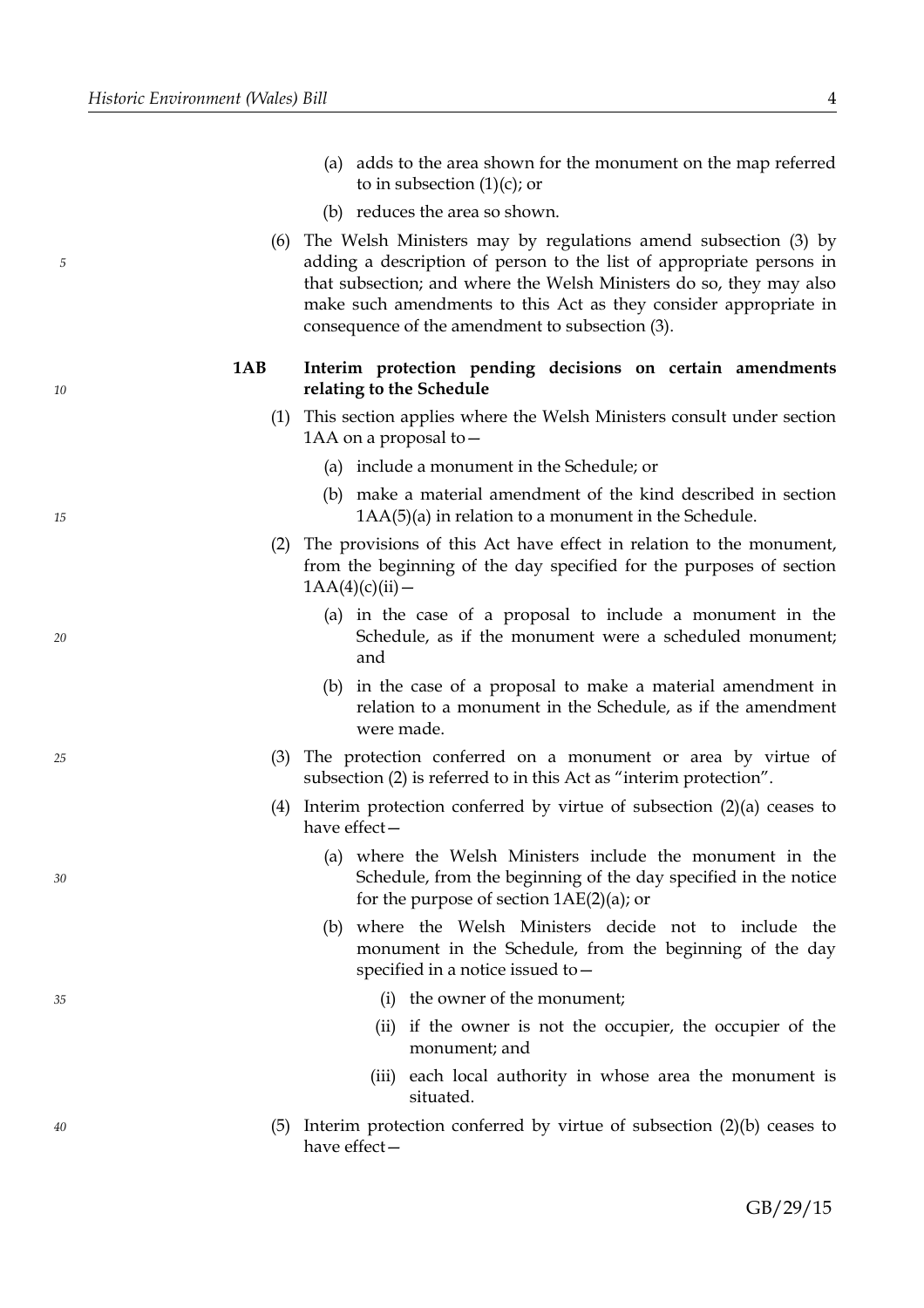*10*

*15*

*20*

*25*

*30*

*35*

- (b) where the Welsh Ministers decide not to make the material amendment, from the beginning of the day specified in a notice issued to—
	- (i) the owner of the monument;
	- (ii) if the owner is not the occupier, the occupier of the monument; and
	- (iii) each local authority in whose area the monument is situated.
- (6) The Welsh Ministers—
	- (a) must publish by electronic means a list containing particulars of each monument in relation to which interim protection has effect, and
	- (b) must, on request, provide a copy of the notice served under section 1AA(2) in respect of such a monument.

# **1AC Provisions applicable on lapse of interim protection**

Schedule A1 has effect with respect to the lapse of interim protection.

# **1AD Compensation for loss or damage caused by interim protection**

- (1) This section applies where interim protection in respect of a monument ceases to have effect as a result of the issue of a notice by the Welsh Ministers under section 1AB(4)(b) or (5)(b).
- (2) Any person who, at the time when the interim protection took effect, had an interest in the monument is, on making a claim to the Welsh Ministers within the prescribed time and in the prescribed manner, entitled to be paid compensation by the Welsh Ministers in respect of any loss or damage directly attributable to the effect of the protection.
- (3) The loss or damage in respect of which compensation is payable under subsection (2) includes a sum payable in respect of any breach of contract caused by the necessity of discontinuing or countermanding any works to the monument on account of the interim protection having effect.

# **1AE Review of decisions on certain amendments relating to the Schedule**

- (1) This section applies where the Welsh Ministers—
	- (a) include a monument in the Schedule; or
	- (b) make a material amendment of the kind described in section 1AA(5)(a) in relation to a monument in the Schedule.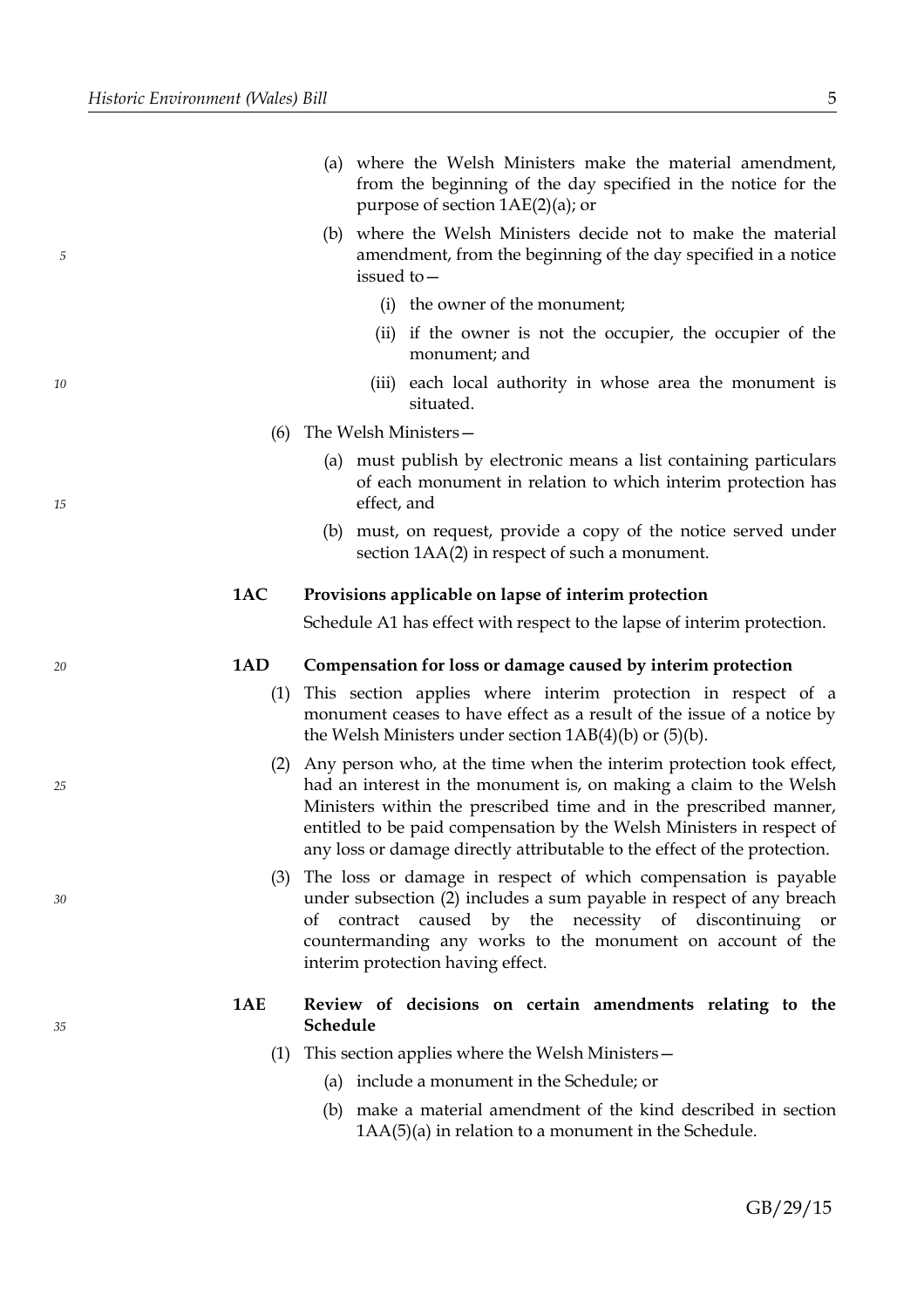*10*

*15*

*20*

*25*

*30*

*35*

| (2) When the Welsh Ministers inform the owner and (if the owner is not    |
|---------------------------------------------------------------------------|
| the occupier) the occupier of the monument under section $1(6)$ or $(6B)$ |
| that they have taken that action, they must also serve on that person     |
| or those persons a notice which –                                         |

- (a) specifies the date on which the Welsh Ministers did so (and on which interim protection under section 1AB(2) ceased to have effect); and
- (b) states that the person may make an application to the Welsh Ministers requesting them to review their decision to do so.
- (3) Where the owner or occupier of the monument makes such an application, the Welsh Ministers must—
	- (a) carry out the review requested;
	- (b) make a decision on the review; and
	- (c) make such amendment to the Schedule or the map referred to in section 1AA(1)(c) as they consider appropriate to give effect to that decision.
- (4) Except as provided in section 55, the validity of any decision taken by the Welsh Ministers on the review is not to be questioned in any legal proceedings.
- (5) The Welsh Ministers must carry out a review under this section in such one or more of the following ways as appears to them to be appropriate—
	- (a) by means of a public local inquiry;
	- (b) by means of a hearing;
	- (c) on the basis of written representations.
- (6) The Welsh Ministers may by regulations make further provision in connection with reviews under this section, including provision about—
	- (a) the grounds on which an application for a review may be made;
	- (b) the information that must be provided to, or may be required by, the Welsh Ministers in connection with an application;
	- (c) the form and manner in which an application must be made;
	- (d) the period within which an application must be made;
	- (e) the procedure that is to be followed in connection with a review;
	- (f) the conduct of public local inquiries and hearings; and
	- (g) costs that may be required to be paid in connection with a review.
- (7) Regulations made by virtue of subsection  $(6)(e)$ ,  $(f)$  or  $(g)$  may confer power on the Welsh Ministers—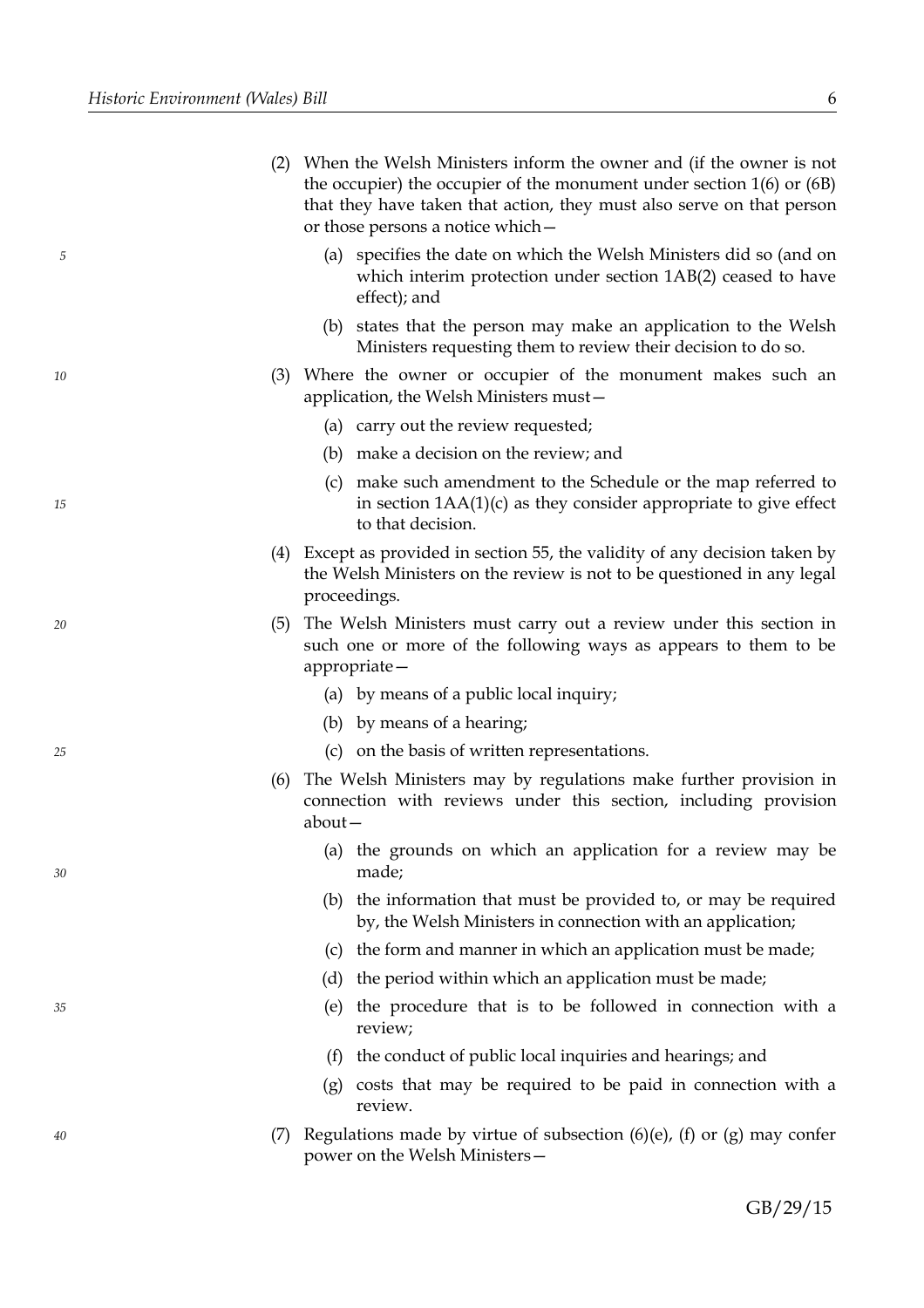- (a) to determine matters of a description specified in the regulations; and
- (b) to give directions in relation to those matters.
- (8) Schedule A2 applies to reviews under this section."
- (2) In section 2 of that Act (control of works affecting scheduled monuments), after subsection (6) insert—
	- "(6A) In any proceedings for an offence under subsection (1) in relation to a monument or anything else on which interim protection is conferred (which is, as a result of section 1AB(2), treated as a scheduled monument or part of such a monument) -
		- (a) it is a defence for the accused to prove that the accused did not know, and could not reasonably have been expected to know, that the interim protection had been conferred; and
		- (b) where the defence is raised by a person on whom a notice should have been served under section 1AA(2), it is for the prosecution to prove that the notice was served on the person."
	- (3) Before Schedule 1 to that Act insert the Schedules A1 and A2 set out in Schedule [1](#page-53-0) to this Act.

### <span id="page-10-0"></span>**4 Amendments relating to the Schedule: consequential provision**

- (1) In section 1 of the Ancient Monuments and Archaeological Areas Act 1979 (c.46) (schedule of monuments), after subsection (5) insert—
	- "(5A) Section 1AA makes provision about consultation by the Welsh Ministers on proposals to include or exclude a monument or to make a material amendment in relation to a scheduled monument."
- (2) After subsection (6A) of that section insert— *25*
	- "(6B) As soon as may be after making a material amendment of the kind described in section 1AA(5) in relation to a monument identified in the Schedule by reference to a map, the Welsh Ministers must—
		- (a) inform the owner and (if the owner is not the occupier) the occupier of the monument, and any local authority in whose area the monument is situated, of the action taken; and
		- (b) send to those persons a copy of the amended map.
	- (6C) Section 1AE(2) makes further provision about information that the Welsh Ministers must provide after making certain amendments in relation to the Schedule."
	- (3) In section 27 of that Act (general provisions as to compensation for depreciation under Part 1 of the Act), in subsection (2), for "section 7 or 9" substitute "section 1AD, 7, 9".

*15*

*5*

*10*

*30*

*35*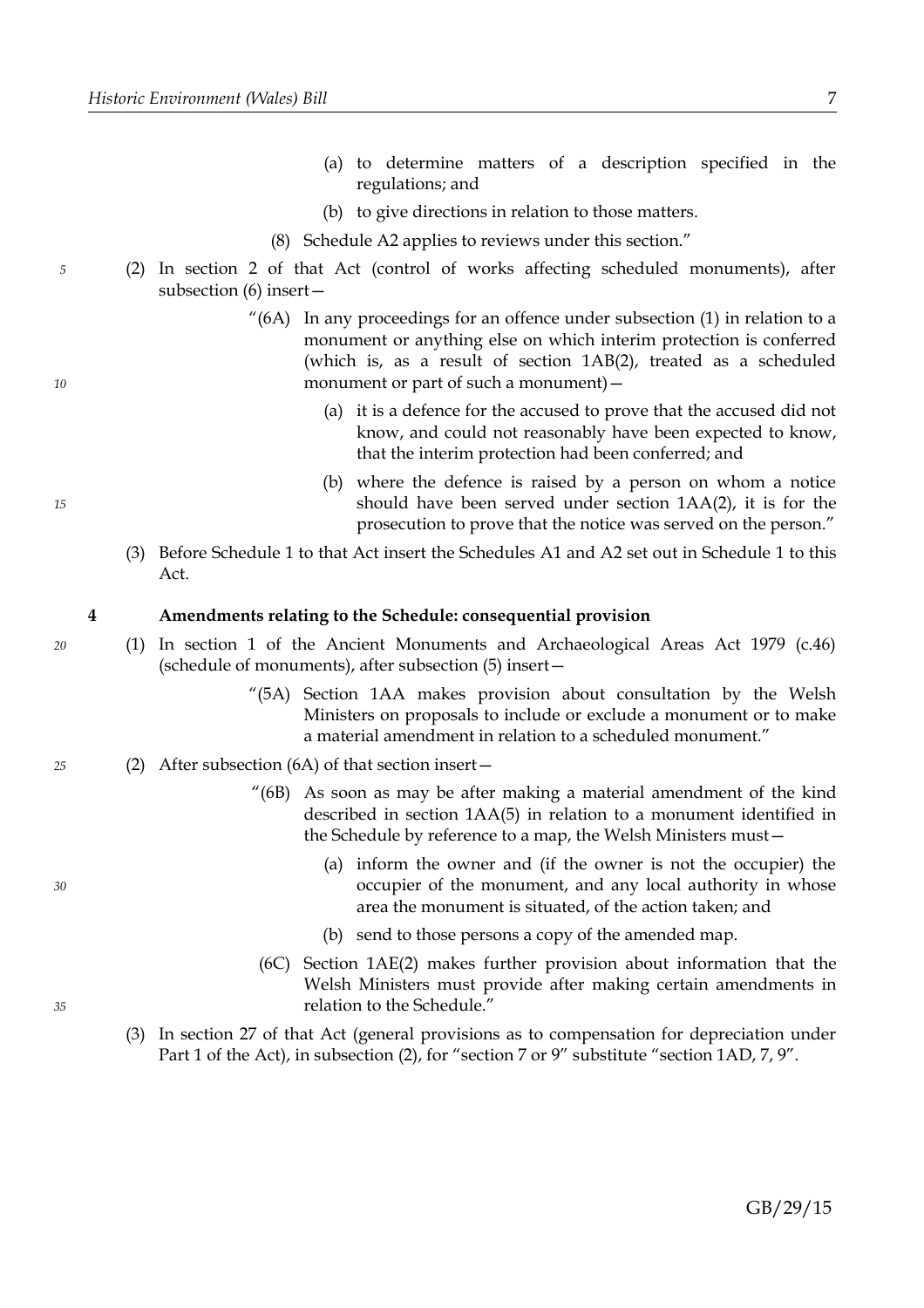- (4) In section 55 of that Act (proceedings for questioning validity of certain orders, etc), after subsection (3) insert—
	- "(3A) This section applies to a decision on a review under section 1AE (review by Welsh Ministers or appointed person)."
- (5) In section 61 of that Act (interpretation), in subsection (1), insert at the appropriate place—

""interim protection" has the meaning given by section  $1AB(3)$ ;".

*Scheduled monument consent*

#### <span id="page-11-0"></span>**5 Simplification of process** *10*

- (1) In section 2 of the Ancient Monuments and Archaeological Areas Act 1979 (c.46) (control of works affecting scheduled monuments), after subsection (5) insert—
	- "(5A) In the case of a monument situated in Wales, the reference in subsection (3)(a) to the granting of written consent includes a reference to the granting of consent in such other manner as may be prescribed by the Welsh Ministers.
		- (5B) The Welsh Ministers may by regulations make provision as to the form and content of consent under this section in relation to a monument situated in Wales."
- (2) In Part 1 of Schedule 1 to that Act (applications for scheduled monument consent), at the end of paragraph 1 insert—
	- "(3) The Welsh Ministers may by regulations make provision as to cases in which an applicant for scheduled monument consent in relation to a monument situated in Wales may make the application otherwise than in the form provided for under sub-paragraph (1); and such provision may confer a discretion on the Welsh Ministers."

#### <span id="page-11-1"></span>**6 Grant of consent for unauthorised works**

- (1) In section 2 of the Ancient Monuments and Archaeological Areas Act 1979 (c.46) (control of works affecting scheduled monuments), after subsection (3) insert—
	- "(3A) If works to which this section applies have been executed in relation to a scheduled monument situated in Wales or land in, on or under which there is such a scheduled monument without being authorised under this Part, and the Welsh Ministers grant consent for the retention of the works, the works are authorised under this Part from the grant of the consent.
	- (3B) References in this Act to scheduled monument consent (other than in section 4) include a reference to consent under subsection (3A)."
- (2) In section 61(1) of that Act (interpretation), in the definition of "scheduled monument", after "section 2(3)" insert "and (3B)".

*25*

*15*

*20*

*5*

*30*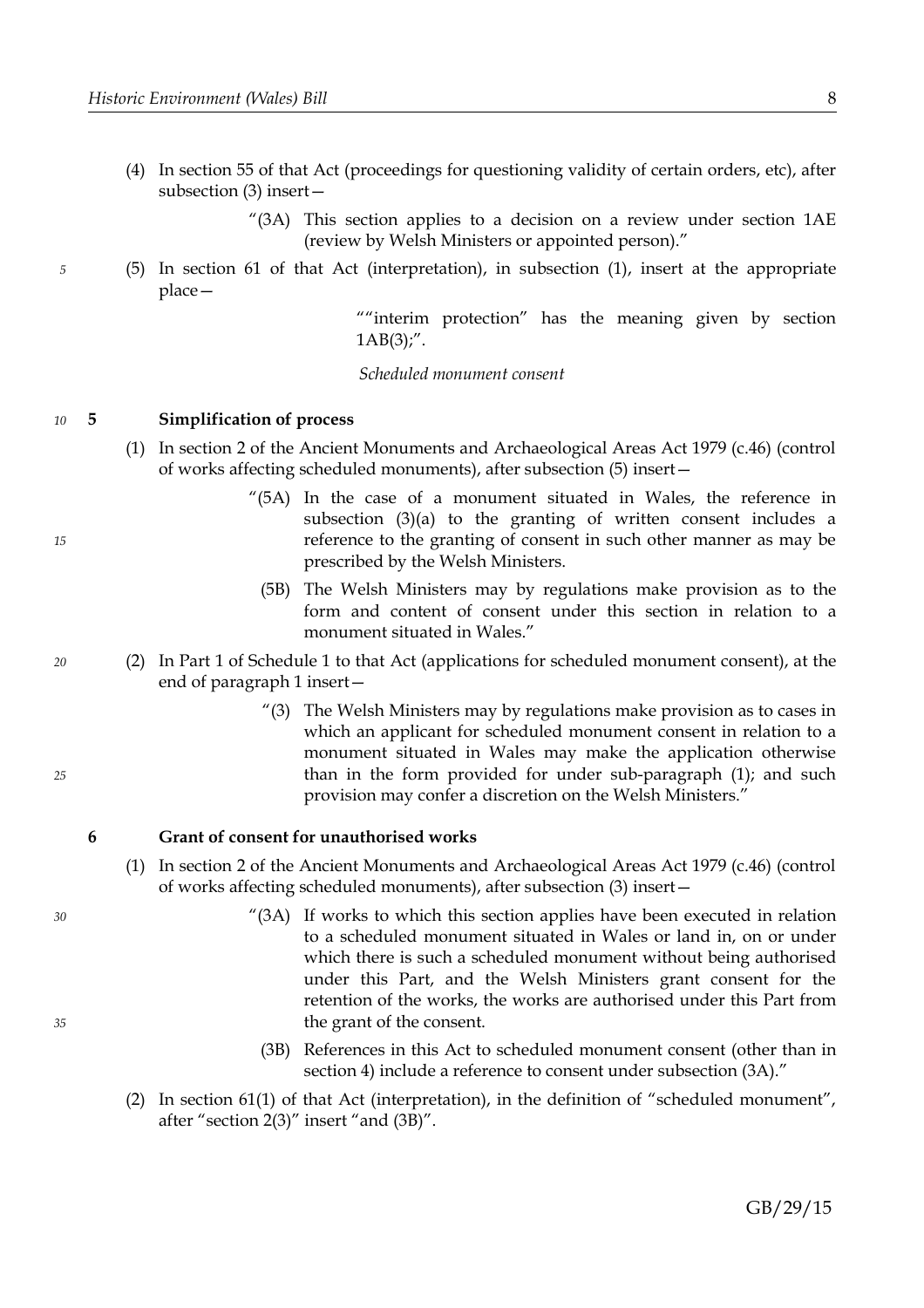*10*

*15*

*20*

*25*

*30*

# **7 Offence of false information on application**

In Part 1 of Schedule 1 to the Ancient Monuments and Archaeological Areas Act 1979 (c.46) (applications for scheduled monument consent), in paragraph 2(4), after "the requirements of this paragraph" insert "or of regulations made by the Welsh Ministers under it".

# **8 Refusal of repeat applications etc**

In Part 1 of Schedule 1 to the Ancient Monuments and Archaeological Areas Act 1979 (c.46) (applications for scheduled monument consent), after paragraph 2A insert—

- "2B (1) The Welsh Ministers may refuse to entertain an application for scheduled monument consent if—
	- (a) within the period of 2 years ending with the date on which the application is received, the Welsh Ministers have refused a similar application; and
	- (b) in their opinion, there has been no significant change in any material considerations since the similar application was refused.
	- (2) The Welsh Ministers may refuse to entertain an application for scheduled monument consent if the application is made at a time when a similar application is under consideration.
	- (3) For the purposes of this paragraph, an application for scheduled monument consent is to be taken to be similar to another such application only if the works to which the applications relate are, in the Welsh Ministers' opinion, the same or substantially the same."

# <span id="page-12-1"></span>**9 Power to hold inquiry or hearing**

- In Part 1 of Schedule 1 to the Ancient Monuments and Archaeological Areas Act 1979 (c.46) (applications for scheduled monument consent), in paragraph 3, after subparagraph (2) insert—
	- "(2A) In the application of this paragraph to the Welsh Ministers, subparagraph (2) has effect as if for "shall" there were substituted  $\mu$ "may".

# <span id="page-12-0"></span>**10 Compensation for refusal of scheduled monument consent**

(1) In section 7 of the Ancient Monuments and Archaeological Areas Act 1979 (c.46), in subsection (4), at the beginning insert "In the case of a monument situated in England,".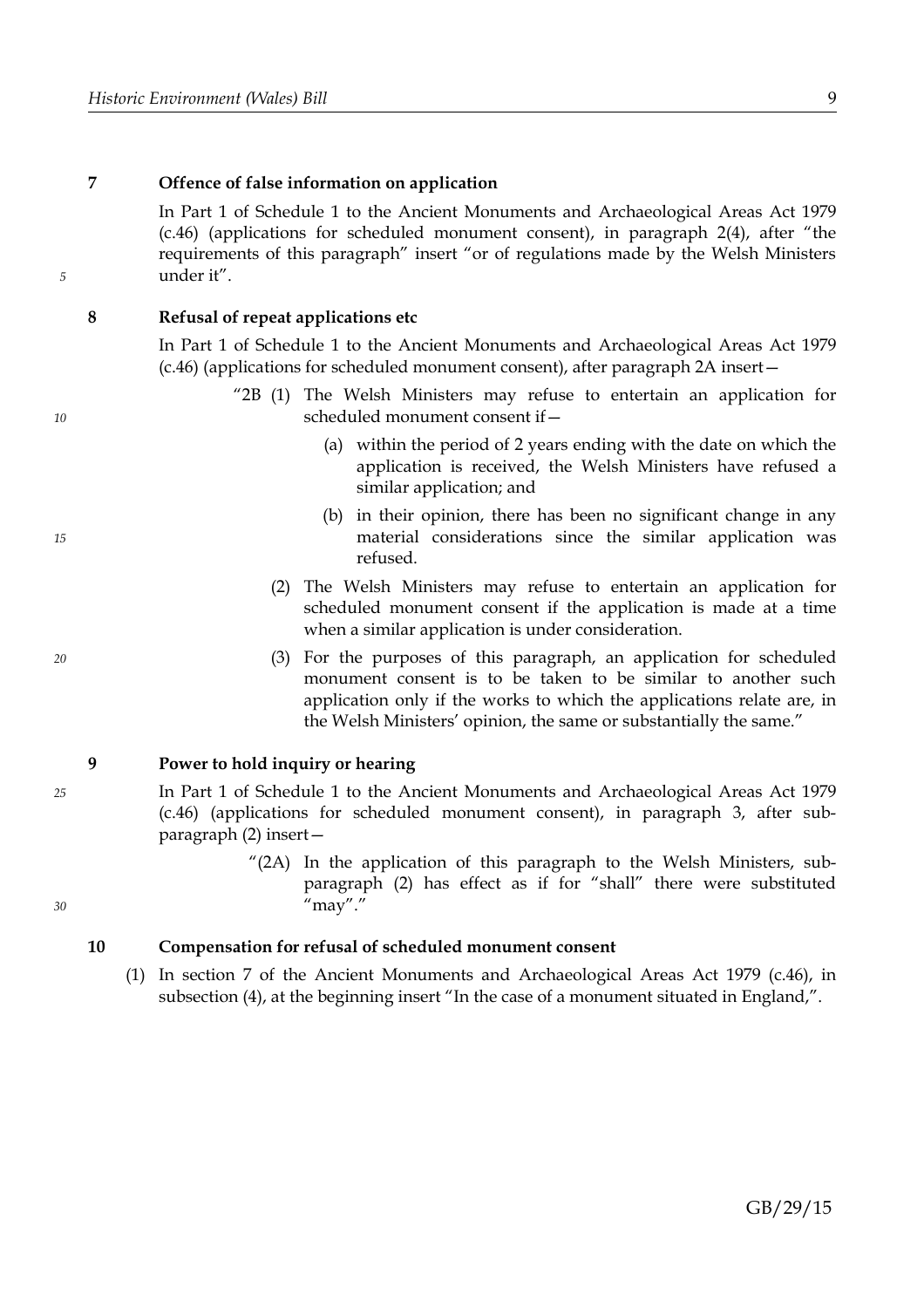*15*

*20*

*25*

*30*

*35*

# (2) After that subsection insert—

"(4A) In the case of a monument situated in Wales, a person is not entitled to compensation under this section by virtue of section (2)(b) if the works in question or any of them would or might result in the total or partial demolition or destruction of the monument, unless those works consist solely of operations involved in or incidental to the use of the site of the monument for purposes specified by the Welsh Ministers by regulations."

*Agreements relating to scheduled monuments*

#### <span id="page-13-0"></span>**11 Heritage partnership agreements** *10*

(1) After section 9 of the Ancient Monuments and Archaeological Areas Act 1979 (c.46) insert—

*"Agreements concerning scheduled monuments etc: Wales*

# **9ZA Heritage partnership agreement**

| (1) The Welsh Ministers may enter into an agreement under this section |
|------------------------------------------------------------------------|
| (a "heritage partnership agreement") with the owner of $-$             |

- (a) a scheduled monument situated in Wales; or
- (b) any land adjoining or in the vicinity of such a scheduled monument ("associated land").
- (2) Any of the following may also be a party to a heritage partnership agreement (in addition to the owner and the Welsh Ministers)—
	- (a) any occupier of the scheduled monument or its associated land;
	- (b) any person with an interest in the scheduled monument or its associated land;
	- (c) any person involved in the management of the scheduled monument or its associated land;
	- (d) any local authority in whose area the scheduled monument or its associated land is situated;
	- (e) any local authority which is a guardian of the scheduled monument or its associated land by virtue of this Act;
	- (f) any other person who appears to the Welsh Ministers appropriate as having a special knowledge of, or interest in, the scheduled monument, or in monuments of special historic or archaeological interest more generally.
- (3) A heritage partnership agreement may contain provision—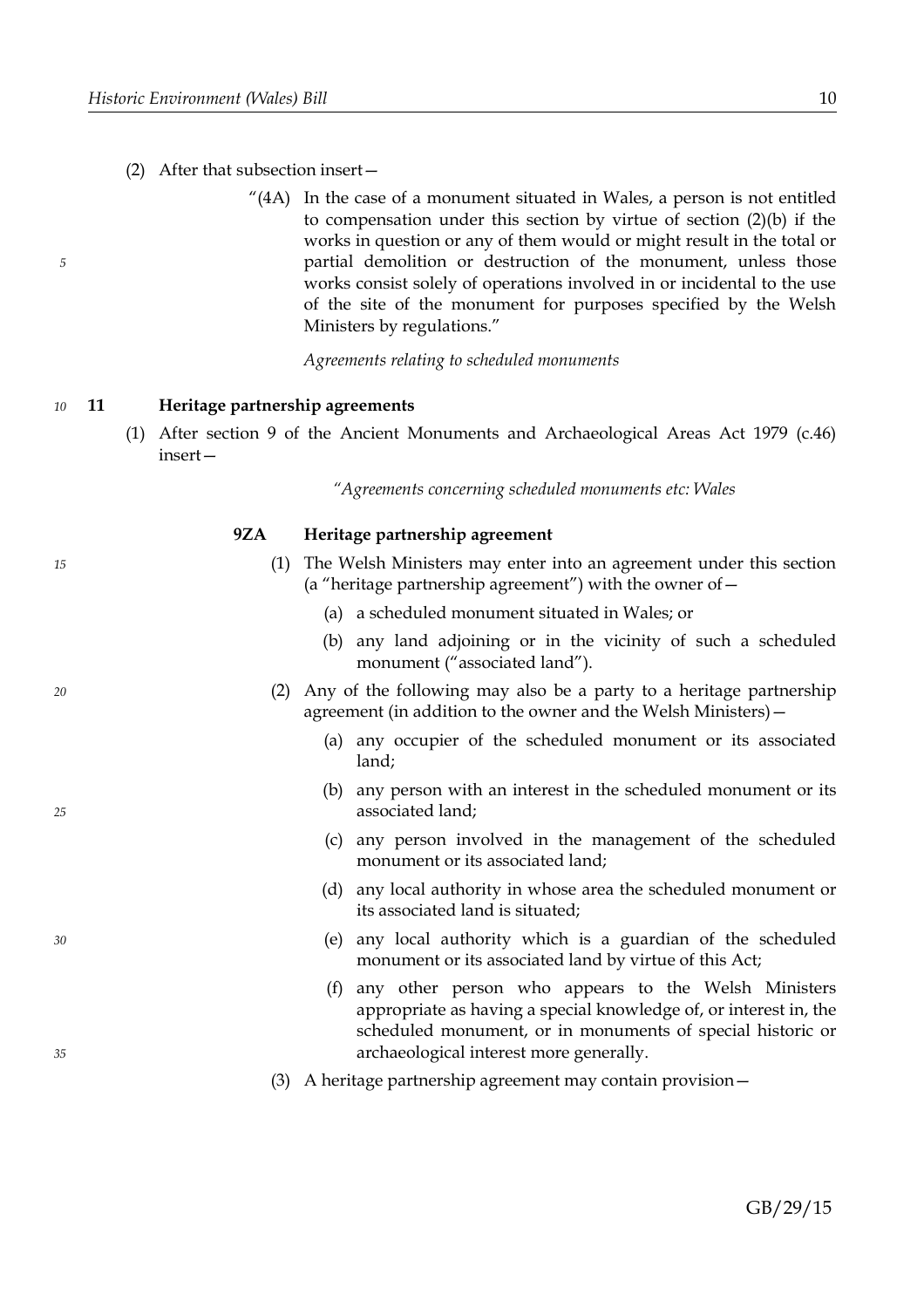| 5  |          | (a) granting scheduled monument consent under section 2(3) for<br>specified works for the purpose of removing or repairing the<br>scheduled monument to which the agreement relates or any<br>part of it, or of making any alterations or additions to the<br>monument; and |
|----|----------|-----------------------------------------------------------------------------------------------------------------------------------------------------------------------------------------------------------------------------------------------------------------------------|
|    | (b)      | specifying any conditions to which the consent is subject<br>(whether with respect to the manner in which or the persons<br>by whom the works or any of the works are to be executed or<br>otherwise).                                                                      |
| 10 |          | (4) A heritage partnership agreement may also $-$                                                                                                                                                                                                                           |
|    |          | (a) specify or describe works that would, or would not, in the view<br>of the parties to the agreement, constitute works to which<br>section 2 applies;                                                                                                                     |
| 15 |          | (b) make provision about the maintenance and preservation of the<br>monument or its associated land;                                                                                                                                                                        |
|    | (c)      | make provision about the carrying out of specified works, or<br>the doing of any specified thing, in relation to the scheduled<br>monument or its associated land;                                                                                                          |
| 20 |          | (d) provide for public access to the scheduled monument or its<br>associated land and the provision of associated facilities,<br>information or services to the public;                                                                                                     |
|    |          | (e) restrict access to, or use of, the scheduled monument or its<br>associated land;                                                                                                                                                                                        |
| 25 |          | (f) prohibit the doing of any specified thing in relation to the<br>scheduled monument or its associated land;                                                                                                                                                              |
|    |          | (g) provide for the Welsh Ministers, or any local authority in<br>whose area the scheduled monument or its associated land is<br>situated, to make payments of specified amounts and on<br>specified terms-                                                                 |
| 30 |          | (i) for, or towards, the cost of any works provided for<br>under the agreement; or                                                                                                                                                                                          |
|    |          | (ii) in consideration of any restriction, prohibition or<br>obligation accepted by any other party to the<br>agreement.                                                                                                                                                     |
| 35 |          | (5) In this section "specified" means specified or described in the heritage<br>partnership agreement.                                                                                                                                                                      |
|    | $being-$ | (6) In this section and in section $9ZB$ "owner", in relation to a scheduled<br>monument or its associated land, means a person who is for the time                                                                                                                         |
| 40 |          | (a) the estate owner in respect of the fee simple in the monument<br>or its associated land (as the case may be); or                                                                                                                                                        |
|    |          |                                                                                                                                                                                                                                                                             |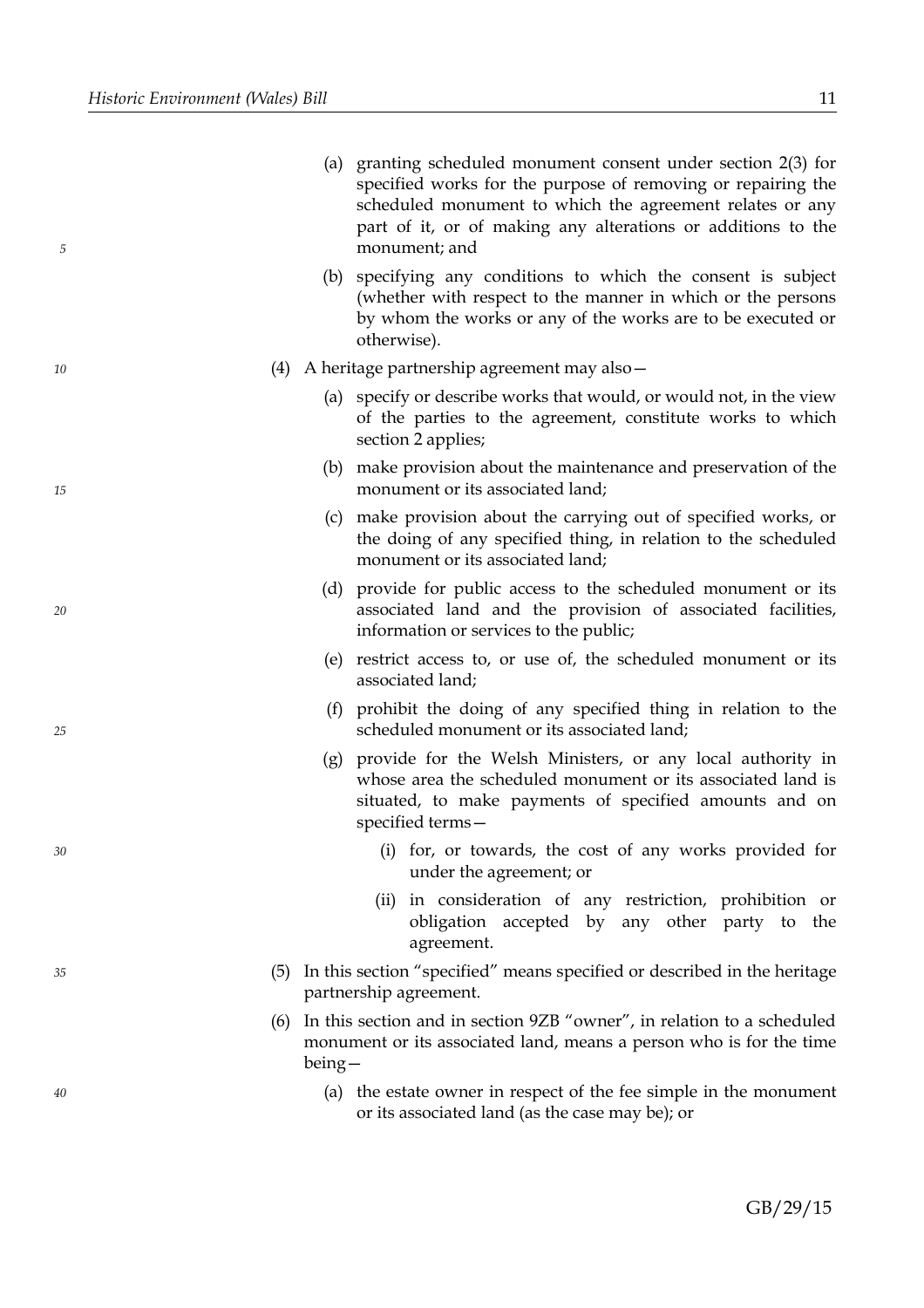- (b) entitled to a tenancy of the monument or its associated land (as the case may be) for a term of years certain of which not less than 7 years remains unexpired.
- (7) Where more than one person is the owner of a scheduled monument or its associated land, the references in subsection (1) and in section  $9ZB(2)(b)$  to the owner are to any one or more of those persons.

#### **9ZB Heritage partnership agreement: supplemental**

- (1) A heritage partnership agreement—
	- (a) must be in writing;
	- (b) must make provision for the parties to review its terms at intervals specified in the agreement;
	- (c) must make provision for its termination and variation; and
	- (d) may contain incidental and consequential provision.
- (2) A heritage partnership agreement may relate to more than one scheduled monument, provided that the following are parties to the agreement in each case—
	- (a) the Welsh Ministers; and
	- (b) the owner of the scheduled monument or the owner of land adjoining or in the vicinity of the scheduled monument.
- (3) The Welsh Ministers may by regulations make provision—
	- (a) about any consultation that must take place before a heritage partnership agreement is made or varied;
	- (b) about the publicity that must be given to a heritage partnership agreement before or after it is made or varied;
	- (c) specifying terms that must be included in a heritage partnership agreement;
	- (d) enabling the Welsh Ministers to terminate by order a heritage partnership agreement or any provision of such an agreement;
	- (e) about the provision that may be included in an order made under regulations under paragraph (d), including provision enabling such orders to contain supplementary, incidental, transitory, transitional or saving provision;
	- (f) disapplying, or applying or reproducing with or without modifications, any provision of this Act for the purposes of heritage partnership agreements.
- (4) A heritage partnership agreement cannot impose any obligation or liability, or confer any right, on a person who is not a party to the agreement (and, accordingly, scheduled monument consent granted by such an agreement enures only for the benefit of the parties to the agreement)."
- (2) In section 61 of that Act (interpretation)—

GB/29/15

*40*

*5*

*10*

*15*

*20*

*25*

*30*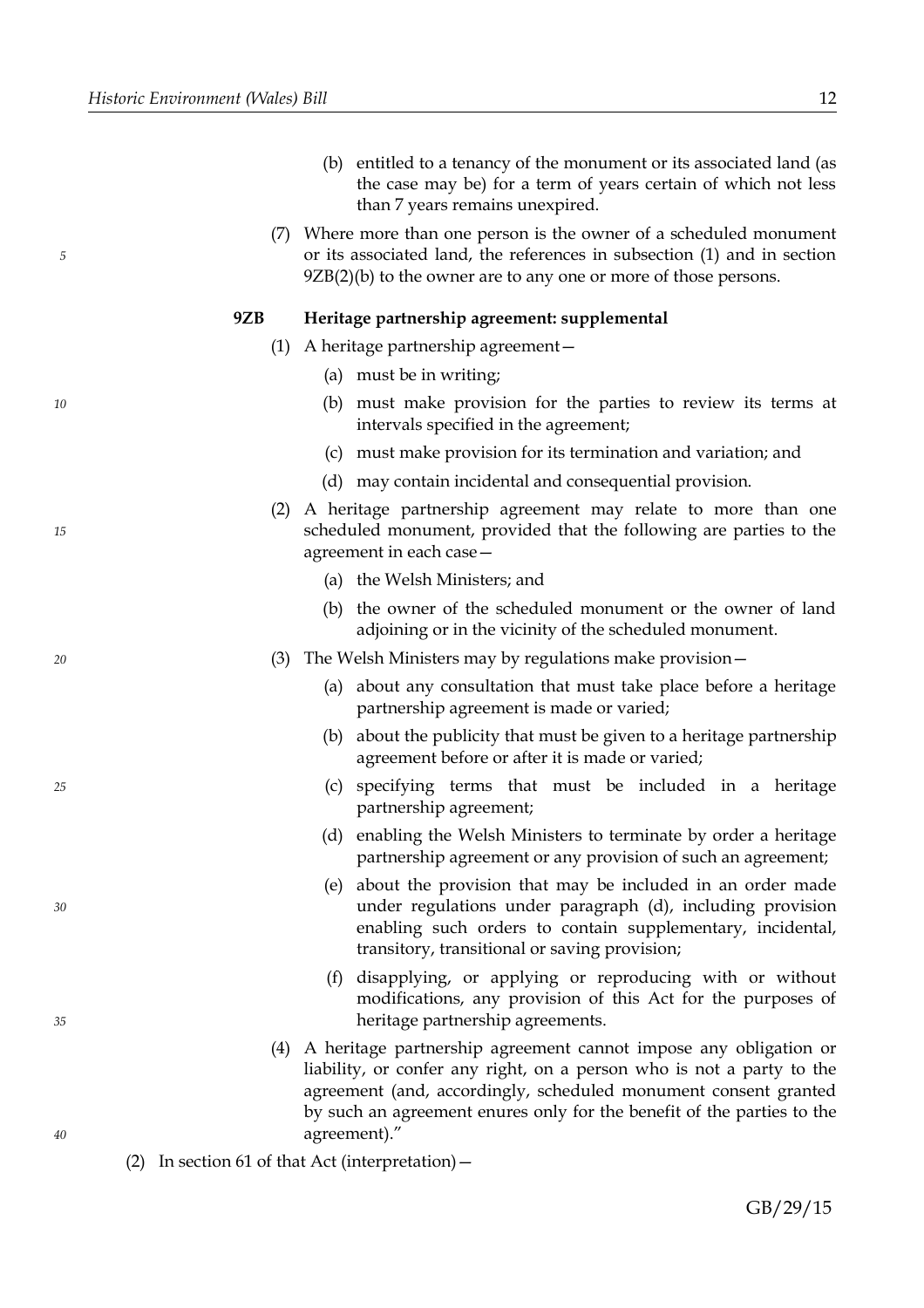- (a) in subsection (1), in the definition of "owner", after "(except for the purposes of" insert "sections 9ZA and 9ZB and";
- (b) in subsection (6), after "In this Act" insert "(other than in section 9ZA)".

*Scheduled monuments: enforcement*

#### <span id="page-16-0"></span>**12 Enforcement notices** *5*

*10*

*15*

*20*

*25*

*30*

*35*

(1) In the Ancient Monuments and Archaeological Areas Act 1979 (c.46), after section 9ZB (inserted by section [11\)](#page-13-0) insert—

*"Scheduled monument enforcement notices*

# **9ZC Scheduled monument enforcement notice**

- (1) This section applies where it appears to the Welsh Ministers that works affecting a scheduled monument situated in Wales or land in, on or under which there is such a scheduled monument have been or are being carried out in contravention of section 2(1) or (6).
- (2) The Welsh Ministers may issue a notice under this section (referred to in this Part as a "scheduled monument enforcement notice") if, having regard to the effect of the works on the monument as one of national importance, they consider that it is expedient to do so.
- (3) A scheduled monument enforcement notice must be in writing and must specify—
	- (a) the date on which the notice takes effect (see subsection (4));
	- (b) the alleged contravention;
	- (c) where the Welsh Ministers require works to cease, the works concerned and the period within which the Welsh Ministers require them to cease; and
	- (d) where the Welsh Ministers require steps of a kind referred to in subsection (5) to be taken, the steps concerned and the period within which the Welsh Ministers require them to be taken.
- (4) A scheduled monument enforcement notice takes effect on the date specified in the notice for the purposes of subsection (3)(a); and the date so specified must be at least 28 days after the date on which the notice is served in accordance with section 9ZD.
- (5) The steps mentioned in subsection  $(3)(d)$  are  $-$ 
	- (a) steps for restoring the monument or land to its former state;
	- (b) if the Welsh Ministers consider restoration would not be practicable or desirable, steps for executing such further works as they consider are required to alleviate in a manner acceptable to them the effect of the works carried out without scheduled monument consent;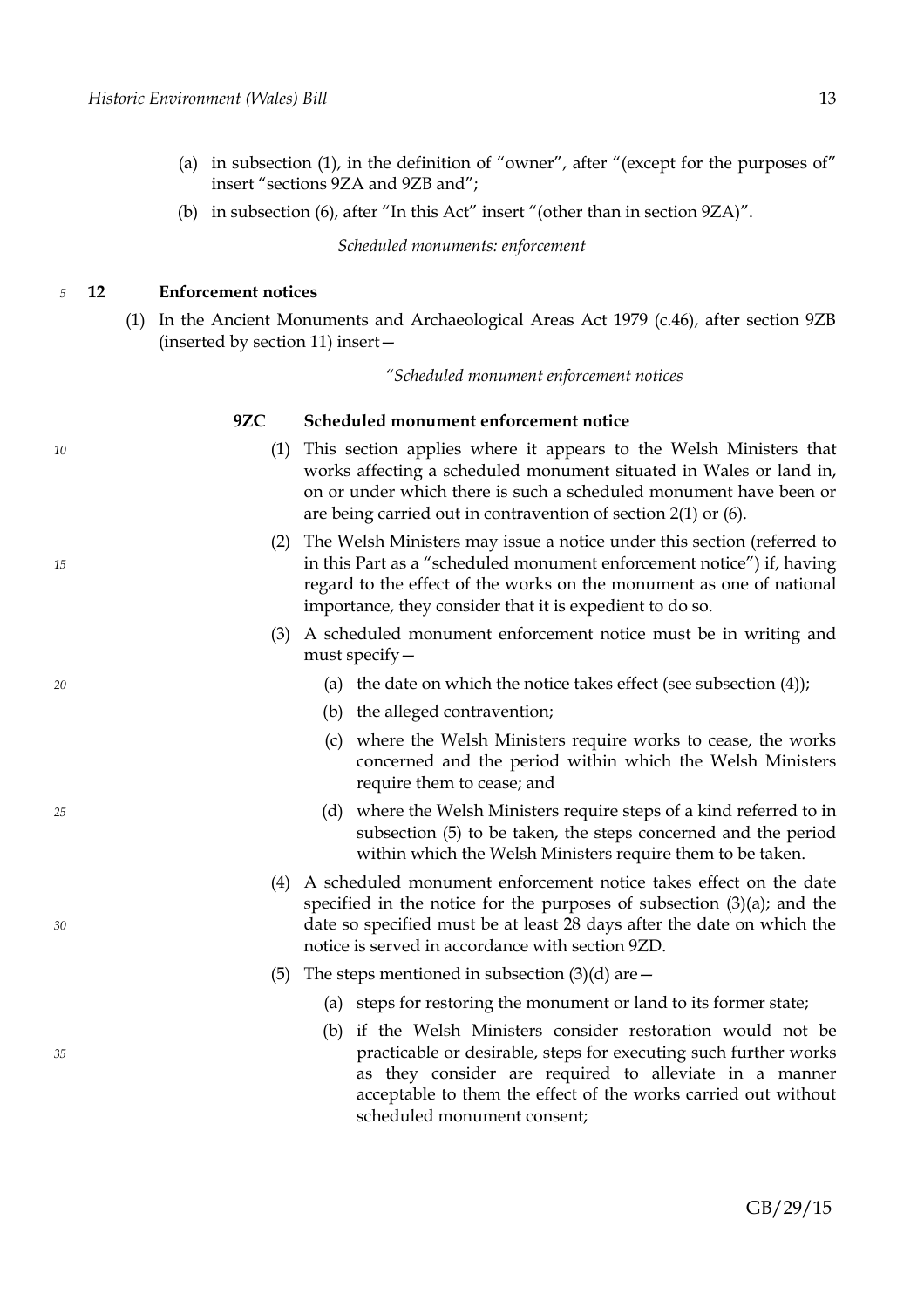*10*

*15*

*20*

*25*

*30*

*35*

*40*

- (c) if scheduled monument consent for the works has been granted, steps for bringing the monument or land to the state it would have been in if the conditions of the consent had been complied with.
- (6) A scheduled monument enforcement notice may specify different periods for different works or different steps.
- (7) Where works of the kind mentioned in subsection (5)(b) are carried out, scheduled monument consent is to be treated as having been granted in respect of the works.

#### **9ZD Scheduled monument enforcement notice: supplementary provision**

- (1) A copy of a scheduled monument enforcement notice must be served on—
	- (a) the owner of the monument or land concerned;
	- (b) if the owner is not the occupier, the occupier;
	- (c) if the monument or land is let but the lessee is not the occupier, the lessee; and
	- (d) every other person with an interest in the monument or land which is, in the opinion of the Welsh Ministers, materially affected by the notice.
- (2) The Welsh Ministers may at any time withdraw a scheduled monument enforcement notice; but that does not affect the power to issue another notice under section 9ZC.
- (3) The Welsh Ministers may at any time waive or relax any requirement imposed by a scheduled monument enforcement notice (including the length of a period specified in the notice for the purposes of section  $9ZC(3)(c)$  or  $(d)$ ).
- (4) The Welsh Ministers must, immediately after exercising the power under subsection (2) or (3), give notice of the exercise of the power to every person who has been served with a copy of the notice under subsection (1) (or who would be if the notice were to be reissued).
- (5) The Welsh Ministers—
	- (a) must publish by electronic means a list containing particulars of each monument in respect of which a scheduled monument enforcement notice has effect; and
	- (b) must, on request, provide a copy of a scheduled monument enforcement notice the particulars of which are contained in the list.

# **9ZE Scheduled monument enforcement notice: appeal**

(1) A person on whom a scheduled monument enforcement notice is served, or any other person with an interest in the monument or land concerned, may appeal to a magistrates' court against the notice.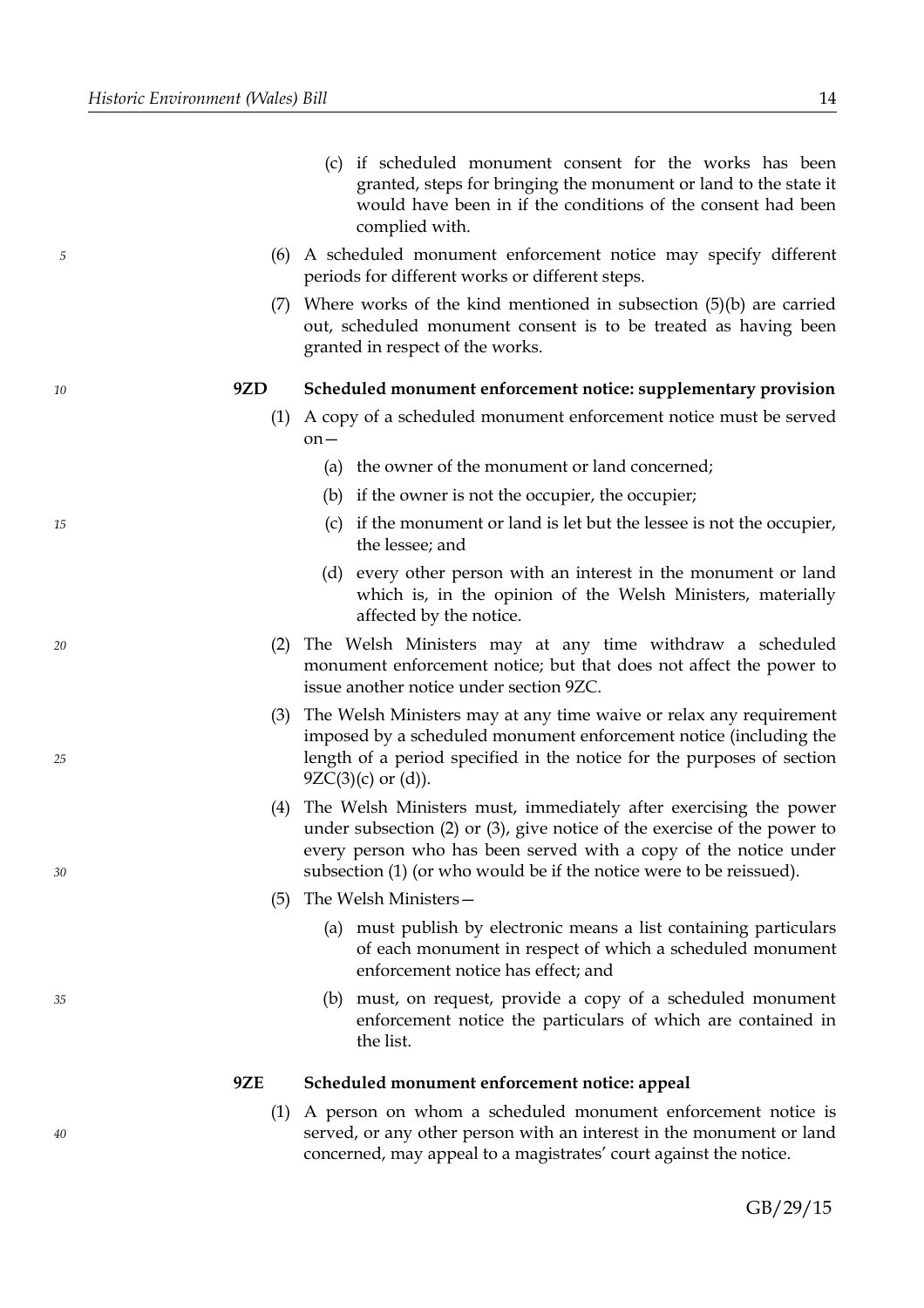- (3) An appeal under this section may be brought on any of the following grounds—
	- (a) that the matters alleged to constitute the contravention specified for the purposes of section 9ZC(3)(b) have not occurred;
	- (b) that those matters, in so far as they have occurred, do not constitute a contravention of section 2(1) or (6);
	- (c) that works to the monument or land were urgently necessary in the interests of safety or health and that—
		- (i) it was not practicable to secure safety or health by works of repair or works for affording temporary support or shelter;
		- (ii) the works carried out were limited to the minimum measures immediately necessary; and
		- (iii) written notice justifying in detail the need for the works was given to the Welsh Ministers as soon as reasonably practicable;
	- (d) that a copy of the notice was not served as required by section 9ZD;
	- (e) that a period specified for the purposes of section  $9ZC(3)(c)$  or (d) falls short of what should reasonably be allowed.
- (4) Where an appeal under this section is brought, the notice is of no effect until the appeal is finally determined or withdrawn.
- (5) On an appeal under this section, a magistrates' court may uphold the notice or quash it.
- (6) The court may uphold a notice even if copies of it have not been served in accordance with section 9ZD if the court is satisfied that no person on whom a copy should have been, but was not, served has been substantially prejudiced by the failure.

# **9ZF Scheduled monument enforcement notice: power of entry**

- (1) A person duly authorised in writing by the Welsh Ministers may at any reasonable time enter any land for any of the following purposes—
	- (a) ascertaining whether a scheduled monument enforcement notice should be served;
	- (b) securing that a scheduled monument enforcement notice is affixed for the purposes of service in accordance with section  $56(2)(b)$ ;

*40*

*35*

*5*

*10*

*15*

*20*

*25*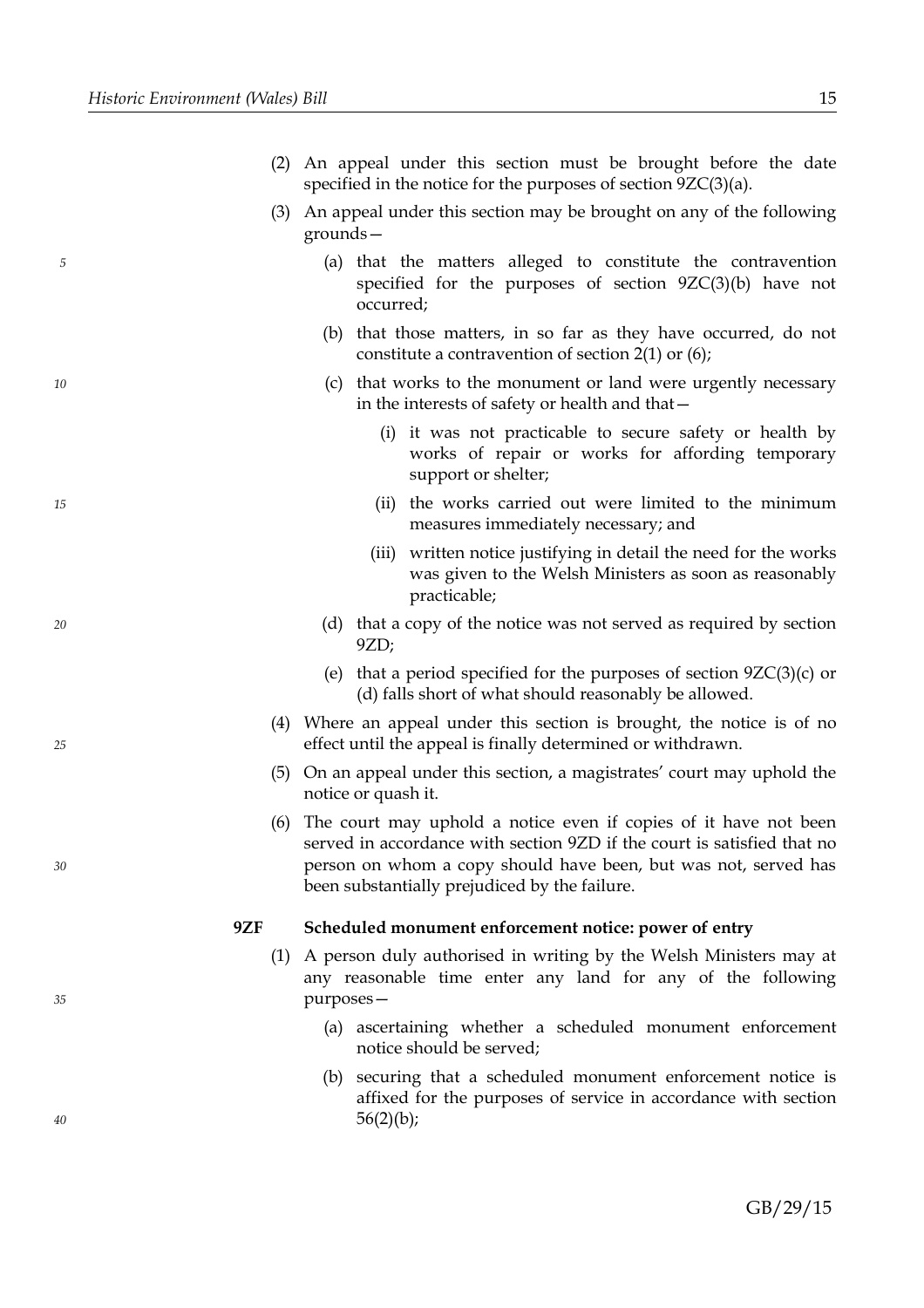*10*

*15*

*20*

*25*

*30*

*35*

*40*

- (c) ascertaining whether a scheduled monument enforcement notice has been complied with.
- (2) If steps specified in a scheduled monument enforcement notice for the purposes of section 9ZC(3)(d) have not been taken within the period so specified, a person duly authorised by the Welsh Ministers may—
	- (a) at any reasonable time enter the land in, on or under which the monument is situated and take the steps concerned; and
	- (b) recover from the person who is then the owner or lessee of the monument or land expenses incurred by them in doing so.
- (3) The liability under subsection  $(2)(b)$  of a person who is the owner of a monument or land merely by virtue of being entitled to receive the rack rent as trustee for another person is limited to the total amount of money the person has or has had by virtue of that entitlement.
- (4) Where, on a claim by the owner of a scheduled monument or land, it appears to a magistrates' court that the occupier of the monument or land is preventing the owner from carrying out the work required by a scheduled monument enforcement notice, the court may by warrant authorise the owner to enter the land and carry out the work.

# **9ZG Failure to comply with scheduled monument enforcement notice**

- (1) This section applies where after the end of a period specified in a scheduled monument enforcement notice for the purposes of section  $9ZC(3)(c)$  or  $(d)$  –
	- (a) the works specified as being required to cease have not ceased; or
	- (b) the steps specified as being required to be taken have not been taken.
- (2) The person who is for the time being owner of the scheduled monument or of the land in, on or under which it is situated is in breach of the notice.
- (3) If the owner of a monument or land is in breach of a scheduled monument enforcement notice, the owner is guilty of an offence.
- (4) An offence under this section may be charged by reference to a day or to some longer period; accordingly, a person may, in relation to the same scheduled monument enforcement notice, be convicted of more than one offence under this section by reference to different periods.
- (5) In proceedings against a person for an offence under this section, it is a defence for the person to prove that the person did everything the person could be expected to do to secure that—
	- (a) in a case concerning works required to cease, the works did cease; or
	- (b) in a case concerning steps required to be taken, the steps were taken.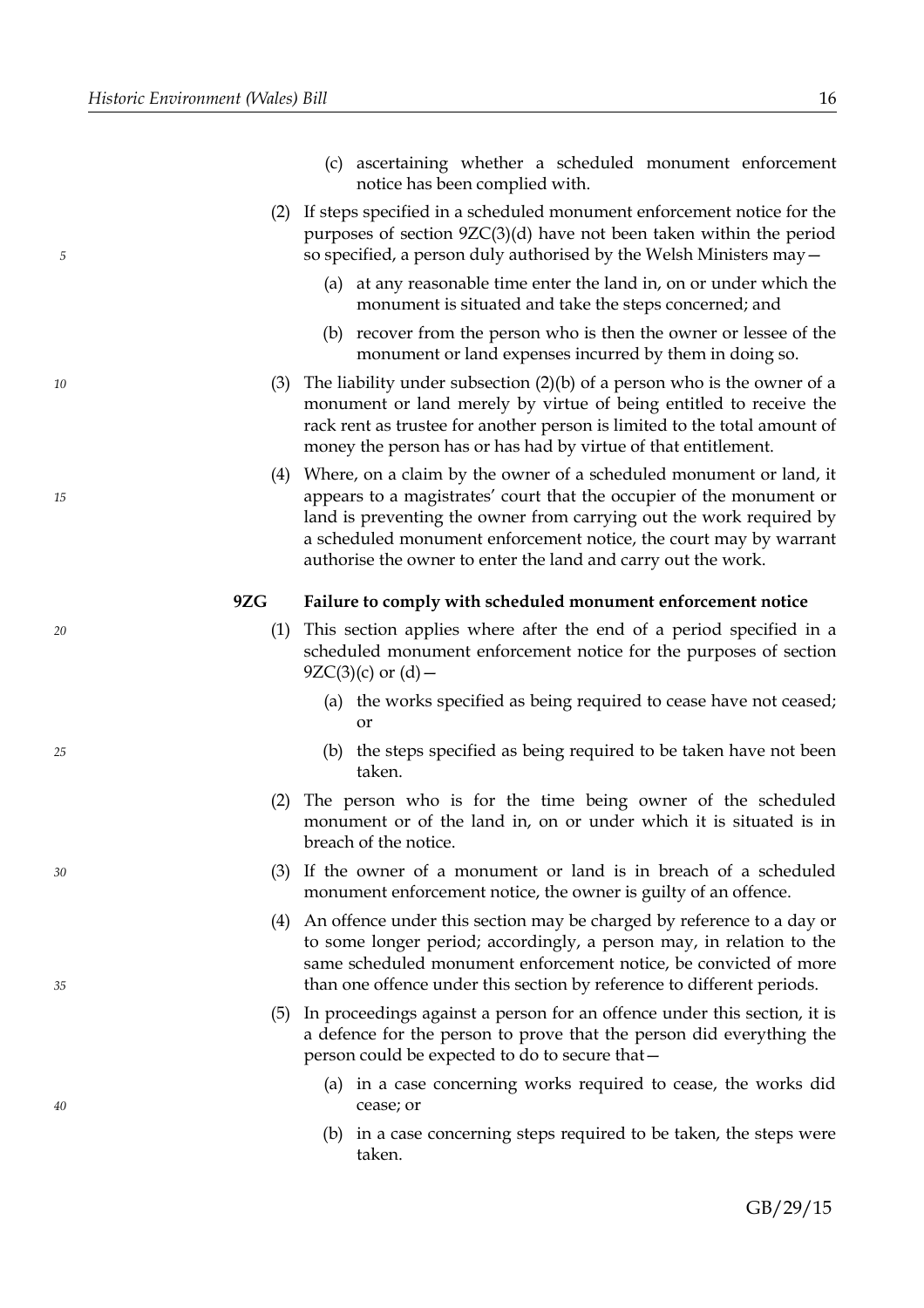- (6) In proceedings against a person for an offence under this section, it is a defence for the person to prove that the person did not know, and could not reasonably have been expected to know, of the existence of the scheduled monument enforcement notice.
- (7) A person guilty of an offence under this section is liable on summary conviction, or on conviction on indictment, to a fine.
- (8) In determining the amount of a fine to be imposed on a person convicted under this section, the court must in particular have regard to any financial benefit which has accrued or appears likely to accrue to the person in consequence of the execution of the works to which the scheduled monument enforcement notice relates.

### **9ZH Effect of scheduled monument consent on notice**

- (1) This section applies if, after the issue of a scheduled monument enforcement notice, consent is granted under section 2(3A)—
	- (a) for the retention of any work to which the notice relates; or
	- (b) permitting the retention of works without complying with a condition subject to which a previous scheduled monument consent was granted.
- (2) The notice ceases to have effect in so far as it  $-$ 
	- (a) requires the work or works to cease;
	- (b) requires steps to be taken involving the works not being retained; or
	- (c) requires steps to be taken for complying with that condition."
- (2) In section 46 of that Act (compensation for damage caused by exercise of certain powers), in subsection (3), after "section 6, 6A," insert "9ZF,".

#### <span id="page-20-0"></span>**13 Temporary stop notices**

(1) In the Ancient Monuments and Archaeological Areas Act 1979 (c.46), after section 9ZH (inserted by section [12\)](#page-16-0) insert—

*"Scheduled monuments: temporary stop notices*

*30*

*35*

*5*

*10*

*15*

*20*

*25*

#### **9ZI Temporary stop notice**

- (1) This section applies where it appears to the Welsh Ministers that works affecting a scheduled monument situated in Wales or land in, on or under which there is such a scheduled monument have been or are being carried out in contravention of section 2(1) or (6).
- (2) The Welsh Ministers may issue a notice under this section (referred to in this Part as a "temporary stop notice") if, having regard to the effect of the works on the monument as one of national importance, they consider that it is expedient that the works are stopped immediately (or that part of them is).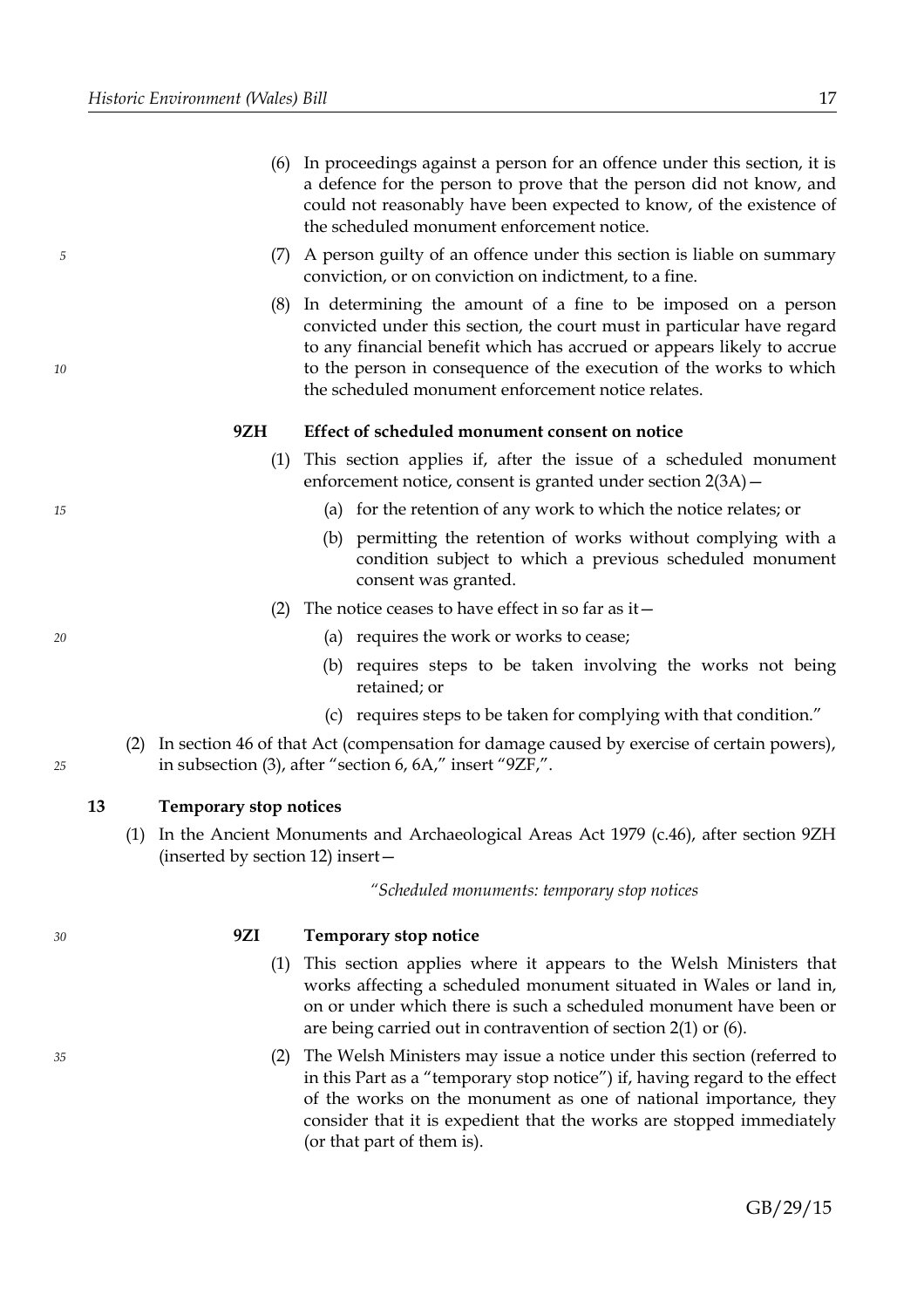| (3) A temporary stop notice must be in writing and must $-$ |  |  |  |
|-------------------------------------------------------------|--|--|--|
|                                                             |  |  |  |

- (a) specify the works in question;
- (b) prohibit execution of the works (or so much of them as is specified in the notice);
- (c) set out the Welsh Ministers' reasons for issuing the notice; and
- (d) include a statement of the effect of section 9ZK.
- (4) A temporary stop notice may be served on a person who appears to the Welsh Ministers—
	- (a) to be carrying out the works or causing them to be carried out; or
	- (b) to have an interest in the monument or land.
- (5) The Welsh Ministers must display a copy of the notice on the monument or land (except where doing so might damage the monument, in which case it is sufficient to display the notice in a prominent position as close to the monument or land as is reasonably practicable).
- (6) A temporary stop notice takes effect when the copy of it is first displayed in accordance with subsection (5).
- (7) A temporary stop notice ceases to have effect—
	- (a) at the end of the period of 28 days beginning with the day on which the copy of it is first displayed in accordance with subsection (5); or
	- (b) if the notice specifies a shorter period beginning with that day, at the end of that period.
- (8) But if the Welsh Ministers withdraw the notice before the time when it would otherwise cease to have effect under subsection (7), the notice ceases to have effect on its withdrawal.
- (9) The Welsh Ministers may not issue a subsequent temporary stop notice in relation to the same works unless they have, since issuing the previous notice, taken other enforcement action in relation to the contravention referred to in subsection (1).
- (10) The reference in subsection (9) to taking other enforcement action includes a reference to obtaining an injunction under section 9ZM.

### **9ZJ Temporary stop notice: power of entry**

A person duly authorised in writing by the Welsh Ministers may at any reasonable time enter any land for any of the following purposes—

- (a) ascertaining whether a temporary stop notice should be served;
- (b) securing the display or removal of a temporary stop notice or securing that it is affixed for the purposes of service in accordance with section 56(2)(b);

*40*

*35*

*15*

*10*

*5*

*20*

*25*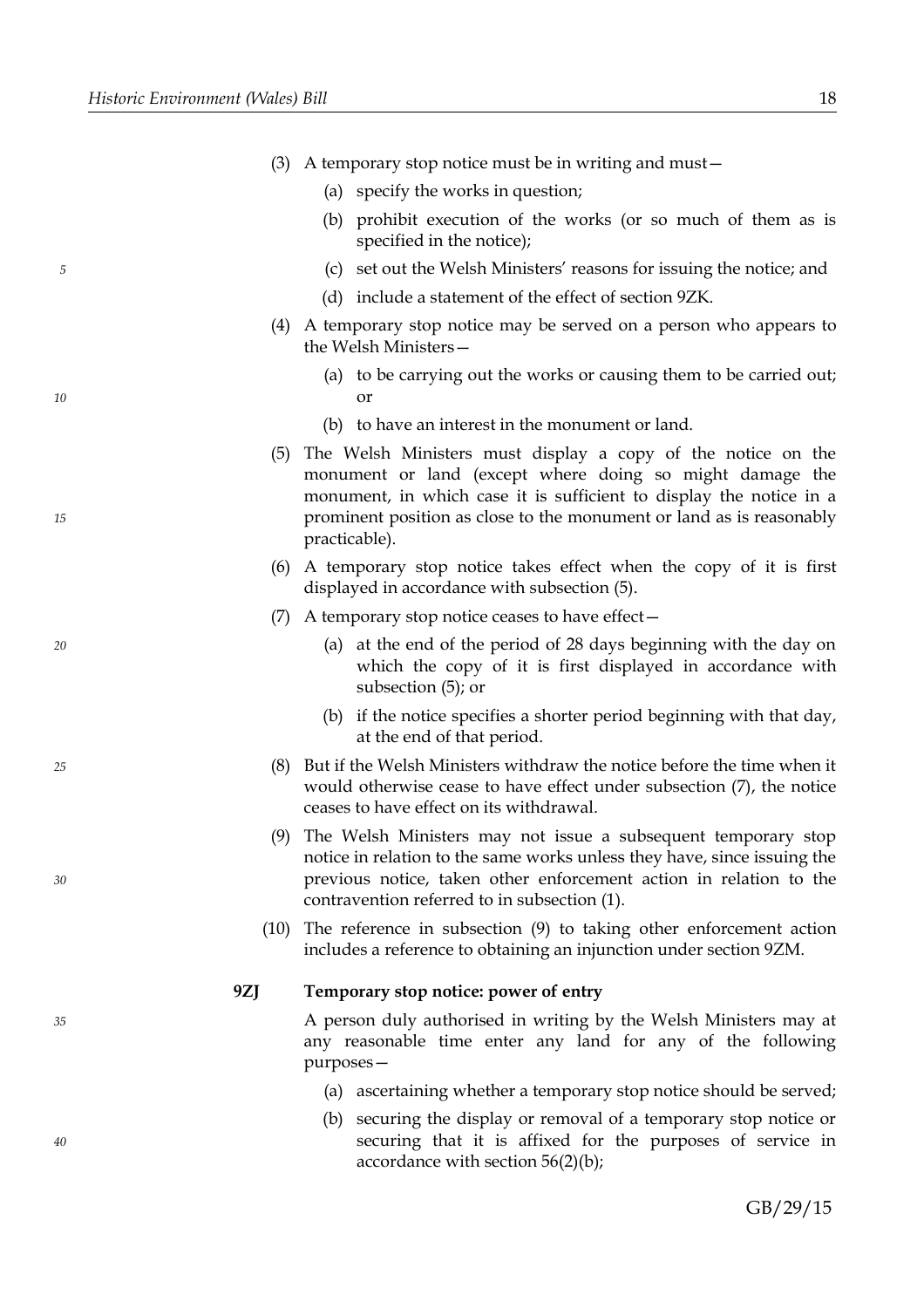*10*

*15*

*20*

*25*

*30*

*35*

- (c) ascertaining whether a temporary stop notice has been complied with;
- (d) considering a claim for compensation under section 9ZL.

# **9ZK Temporary stop notice: offence**

- (1) A person is guilty of an offence if the person contravenes, or causes or permits a contravention of, a temporary stop notice—
	- (a) which has been served on the person; or
	- (b) a copy of which has been displayed in accordance with section 9ZI(5).
- (2) An offence under this section may be charged by reference to a day or to some longer period; accordingly, a person may, in relation to the same temporary stop notice, be convicted of more than one offence under this section by reference to different periods.
- (3) In proceedings against a person for an offence under this section, it is a defence for the person to prove that the person did not know, and could not reasonably have been expected to know, of the existence of the temporary stop notice.
- (4) In proceedings against a person for an offence under this section, it is a defence for the person to prove—
	- (a) that the works were urgently necessary in the interests of safety or health; and
	- (b) that notice in writing of the need for the works was given to the Welsh Ministers as soon as reasonably practicable.
- (5) A person guilty of an offence under this section is liable on summary conviction, or on conviction on indictment, to a fine.
- (6) In determining the amount of a fine to be imposed on a person convicted under this section, the court must in particular have regard to any financial benefit which has accrued or appears likely to accrue to the person in consequence of the offence.

# **9ZL Temporary stop notice: compensation**

- (1) A person who, on the day when a temporary stop notice is first displayed in accordance with section 9ZI(5), has an interest in the monument or land concerned is, on making a claim to the Welsh Ministers within the prescribed time and manner, entitled to be paid compensation by them in respect of any loss or damage directly attributable to the effect of the notice.
- (2) But subsection (1) applies only if  $-$ 
	- (a) the works specified in the notice do not contravene section 2(1) or (6); or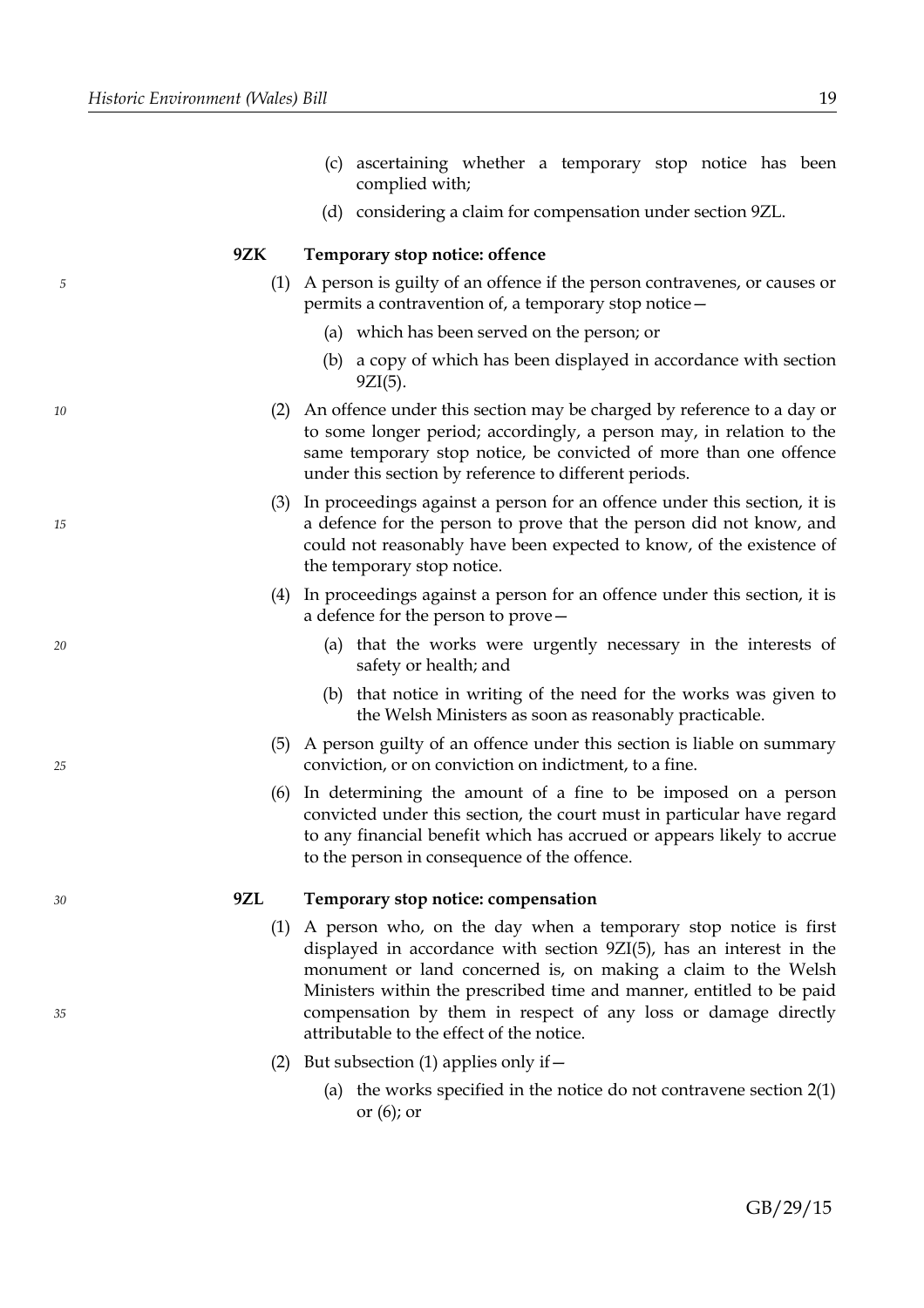- (b) the Welsh Ministers withdraw the notice other than following the grant of scheduled monument consent, after the day mentioned in subsection (1), which authorises the works.
- (3) The loss or damage in respect of which compensation is payable under this section includes a sum payable in respect of a breach of contract caused by the taking of action necessary to comply with the notice.
- (4) No compensation is payable under this section in the case of loss or damage suffered by a claimant if—
	- (a) the claimant was required to provide information under section 57, and
	- (b) the loss or damage could have been avoided if the claimant had provided the information or otherwise co-operated with the Welsh Ministers when responding to the notice."
- (2) In section 27 of that Act (general provisions as to compensation for depreciation under Part 1 of the Act), in subsection (2), after "section 1AD, 7, 9" (inserted by section [4\)](#page-10-0) insert "or 9ZL".
	- (3) In section 46 of that Act (compensation for damage caused by exercise of certain powers), in subsection (3), after "9ZF," (inserted by section [12\)](#page-16-0) insert "9ZJ,".

#### <span id="page-23-1"></span>**14 Injunctions** *20*

*5*

*10*

*15*

*25*

*30*

*35*

In the Ancient Monuments and Archaeological Areas Act 1979 (c.46), after section 9ZL (inserted by section [13\)](#page-20-0) insert—

*"Scheduled monuments: injunctions*

# **9ZM Injunctions**

- (1) This section applies where the Welsh Ministers consider it necessary or expedient for any actual or apprehended contravention of section 2(1) or (6) in respect of a scheduled monument situated in Wales or land in, on or under which there is such a scheduled monument to be restrained by injunction.
- (2) The Welsh Ministers may apply to the High Court or the county court for an injunction, whether or not they have exercised or are proposing to exercise any of their other powers under this Act.
- (3) On an application under subsection (2), the court may grant such an injunction as it thinks appropriate for the purpose of restraining the contravention."

*Modifications relating to offences*

#### <span id="page-23-0"></span>**15 Control of works affecting scheduled monuments**

(1) Section 2 of the Ancient Monuments and Archaeological Areas Act 1979 (c.46) (control of works affecting scheduled monuments) is amended as follows.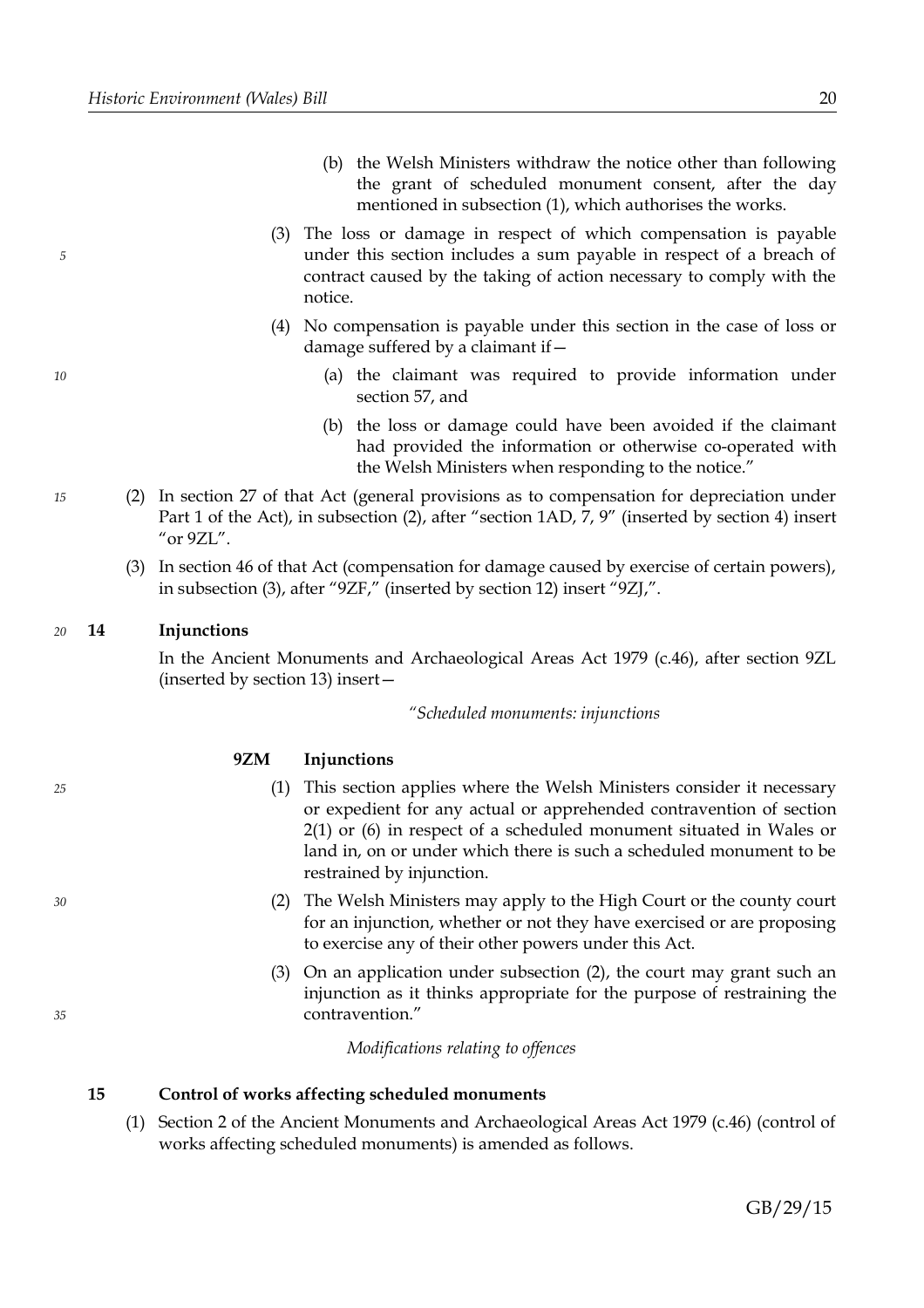- (2) In subsection (8), after "works within subsection (2)(a) or (c) above" insert "which have been executed in relation to a scheduled monument situated in England or land in, on or under which there is such a scheduled monument".
- (3) After that subsection insert—
	- "(8A) In any proceedings for an offence under this section in relation to works within subsection (2)(a) or (c) which have been executed in relation to a scheduled monument situated in Wales or land in, on or under which there is such a scheduled monument, it is a defence for the accused to prove that, before executing the works or before causing or permitting their execution (as the case may be), the accused—
		- (a) had taken all reasonable steps to find out whether there was a scheduled monument in the area affected by the works; and
		- (b) did not know, and had no reason to believe, that the monument was within the area affected by the works or (as the case may be) that it was a scheduled monument."

# **16 Damaging certain ancient monuments**

- (1) Section 28 of the Ancient Monuments and Archaeological Areas Act 1979 (c.46) (offence of damaging certain ancient monuments) is amended as follows.
- (2) In subsection (1), after "any protected monument" insert "situated in England".
	- (3) After that subsection insert—
		- "(1A) A person who without lawful excuse destroys or damages a protected monument situated in Wales is guilty of an offence if the person—
			- (a) knew or ought reasonably to have known that it was a protected monument; and
			- (b) intended to destroy or damage the monument or was reckless as to whether the monument would be damaged or destroyed."

#### <span id="page-24-0"></span>**17 Restrictions on use of metal detectors**

- (1) Section 42 of the Ancient Monuments and Archaeological Areas Act 1979 (c.46) (restrictions on use of metal detectors) is amended as follows.
- (2) In subsection (7), after "an offence under subsection (1) or (3) above " insert "relating to a protected place situated in England".
- (3) After that subsection insert—
	- $''(8)$  In proceedings for an offence under subsection (1) or (3) relating to a protected place situated in Wales, it is a defence for the accused to prove that the accused—
		- (a) had taken all reasonable steps to find out whether the place in which the metal detector was used was a protected place; and

*30*

*5*

*10*

*15*

*20*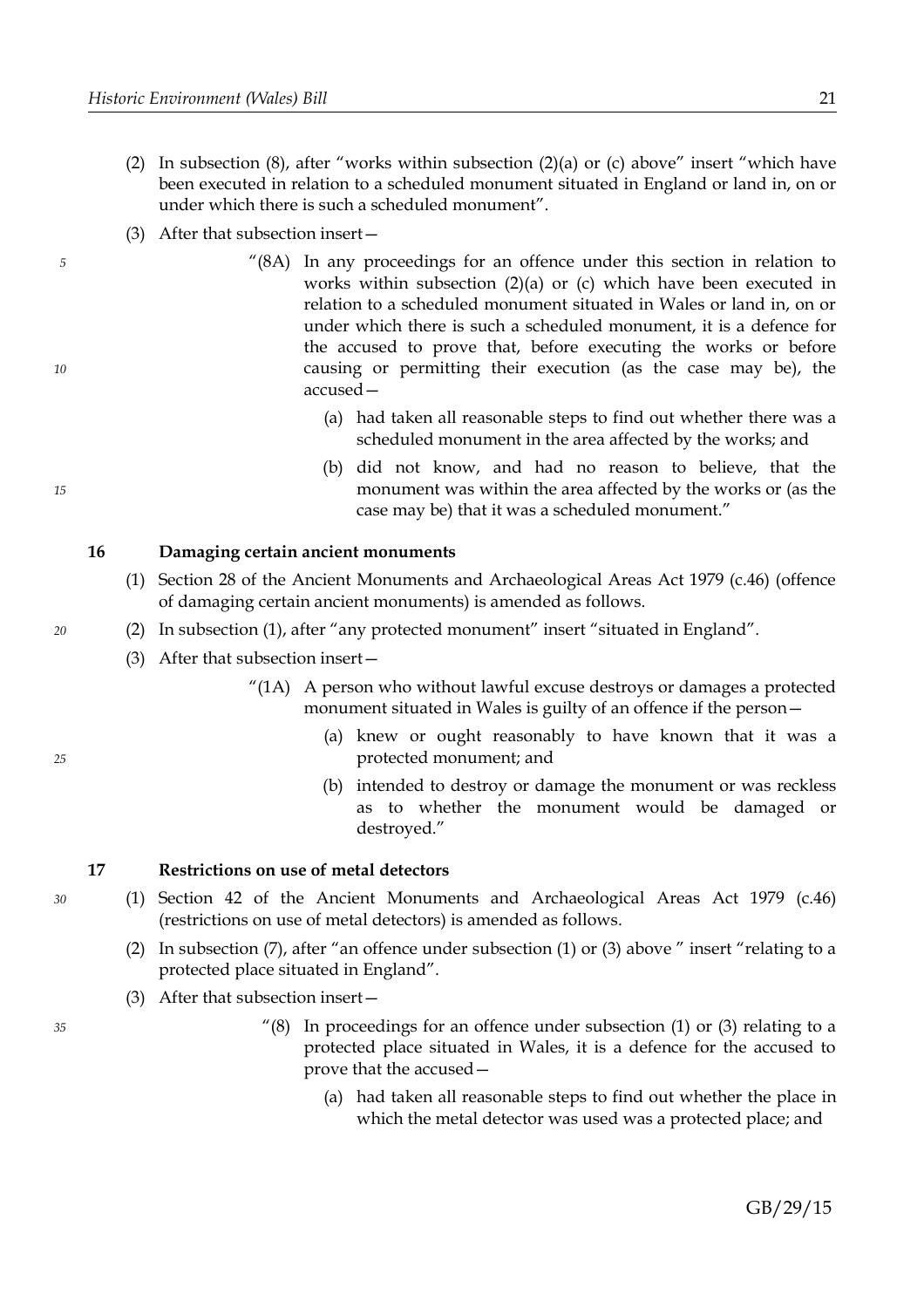*10*

*15*

*20*

*25*

*30*

*35*

(b) did not know, and had no reason to believe, that the place was a protected place."

*Historic parks and gardens*

# <span id="page-25-0"></span>**18 Register of historic parks and gardens**

(1) At the beginning of Part 3 of the Ancient Monuments and Archaeological Areas Act 1979 (c.46) (miscellaneous provisions) insert—

*"Register of historic parks and gardens in Wales*

#### **41A Register of historic parks and gardens in Wales**

- (1) The Welsh Ministers must compile and maintain a register (to be known as "the register of historic parks and gardens") of such of the following grounds in Wales as appear to them to be of special historic interest—
	- (a) parks,
	- (b) gardens,
	- (c) designed ornamental landscapes,
	- (d) places of recreation,
	- (e) other designed grounds.
- (2) The Welsh Ministers must decide whether, or to what extent, it would be appropriate to include as part of the registration of grounds of a description referred to in subsection  $(1)$  –
	- (a) any building or water on, or adjacent or contiguous to, those grounds, or
	- (b) any land adjacent or contiguous to those grounds.
- (3) For the purpose of maintaining the register, the Welsh Ministers may from time to time modify it by—
	- (a) adding an entry,
	- (b) removing an entry, or
	- (c) amending an entry.
- (4) As soon as reasonably practicable after including grounds in the register or modifying the register, the Welsh Ministers must inform—
	- (a) the owner of the grounds in question,
	- (b) if the owner is not the occupier, the occupier, and
	- (c) each local authority or National Park Authority in whose area the grounds are situated.
- (5) Where the Welsh Ministers include grounds in the register or modify the register under subsection  $(3)(a)$  or  $(c)$ , the duty to inform under subsection (4) also includes a duty to send each of the persons concerned a copy of the entry or modified entry (as the case may be).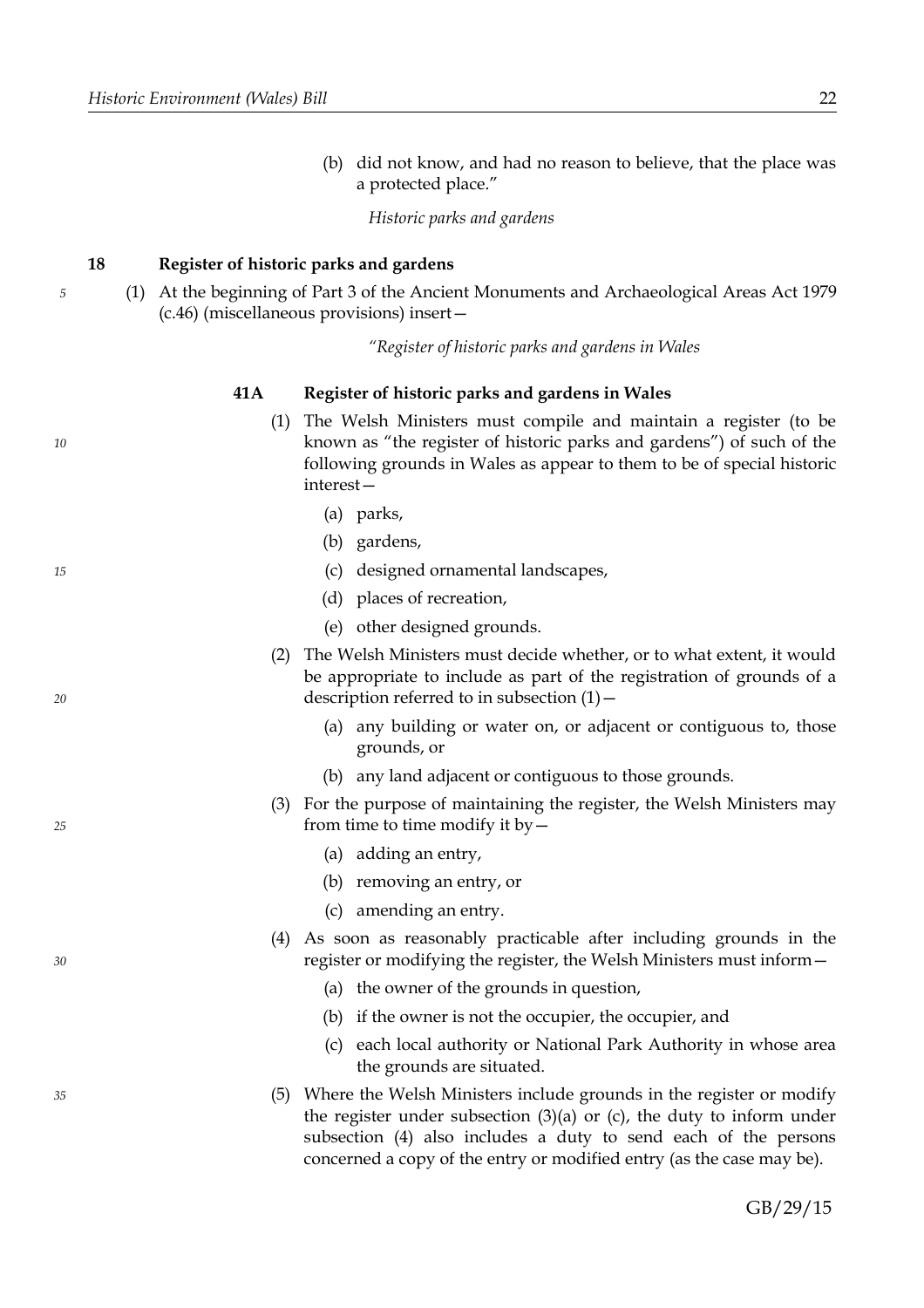- (6) The Welsh Ministers must publish the up-to-date register in such manner as they think appropriate."
- (2) In section 50 of that Act (application of Act to Crown land), after subsection (3) insert—
	- "(3A) Crown land may be included in the register of historic parks and gardens (see section 41A)."

*Miscellaneous*

#### <span id="page-26-2"></span>**19 Land believed to contain an ancient monument: power of entry**

In section 26 of the Ancient Monuments and Archaeological Areas Act 1979 (c.46) (power of entry on land believed to contain ancient monument), at the end insert—

> $''(4)$  But subsection (3) does not apply in relation to excavations in the land by a person authorised by the Welsh Ministers under subsection (1) if the Welsh Ministers know or have reason to believe that an ancient monument they know or believe to be in, on or under the land is or may be at risk of imminent damage or destruction."

#### <span id="page-26-1"></span>**20 Monuments in territorial waters** *15*

- (1) In section 53 of the Ancient Monuments and Archaeological Areas Act 1979 (c.46) (monuments in territorial waters), in subsection (2), after "shall describe the monument as lying off the coast of England, or of Scotland, or of Wales; and" insert ", subject to subsection (2B),".
- (2) After subsection (2) of that section insert—
	- "(2A) The functions under this Act conferred on the Welsh Ministers by the Historic Environment (Wales) Act 2016 (as well as those already transferred to them) are exercisable in relation to Wales within the meaning of the Government of Wales Act 2006 (c.32) (which includes the sea adjacent to Wales out as far as the seaward boundary of the territorial sea (see section 158(1) of that Act)).
		- (2B) Accordingly, a monument is not to be treated by virtue of section 53(2) as being in Wales unless it is situated in Wales within the meaning of section 158(1) of the Government of Wales Act 2006  $(c.32)$ ."

#### <span id="page-26-0"></span>**21 Service of documents by electronic communication**

(1) In section 56 of the Ancient Monuments and Archaeological Areas Act 1979 (c.46) (service of documents), in subsection (1), after paragraph (c) insert—

"(ca) in a case where  $-$ 

- (i) the notice or other document relates to a monument situated in Wales or land in Wales; and
- (ii) an address for service using electronic communications has been given by that person,

*25*

*30*

*20*

*5*

*10*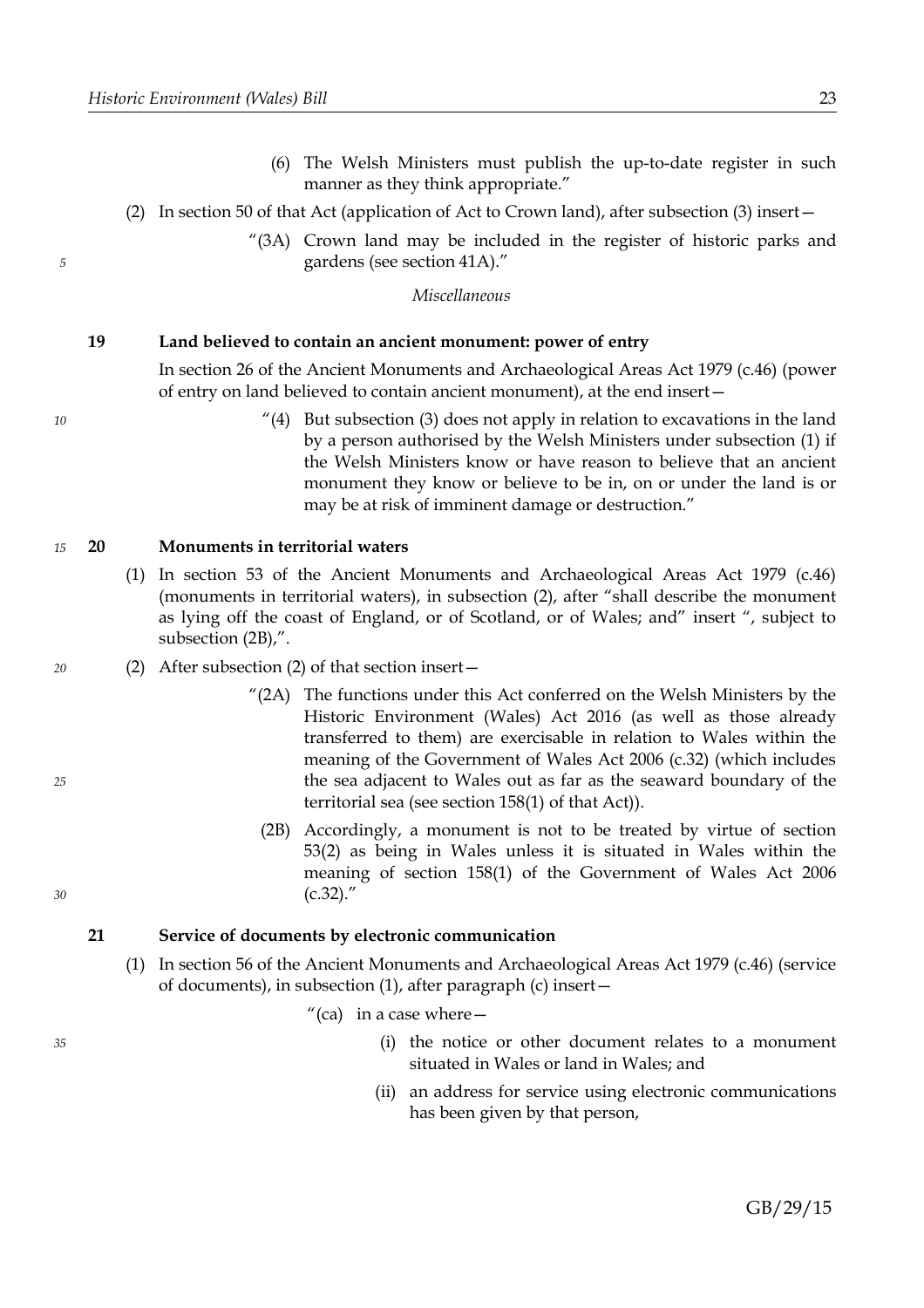by sending it using an electronic communication, in accordance with the condition set out in subsection (1A); or".

- (2) After subsection (1) of that section insert—
	- "(1A) The condition mentioned in subsection  $(1)(ca)$  is that the notice or document must be—
		- (a) capable of being accessed by the person mentioned in that provision;
		- (b) legible in all material respects; and
		- (c) in a form sufficiently permanent to be used for subsequent reference;

and for this purpose "legible in all material respects" means that the information contained in the notice or document is available to that person to no lesser extent than it would be if served or given by means of a notice or document in printed form."

- (3) After subsection (2) of that section insert—
	- "(3) In this section, "Wales" has the same meaning as in the Government of Wales Act 2006 (c.32) (see section 158(1) of that Act)."
	- (4) In section 61 of that Act (interpretation), in subsection (1), insert at the appropriate place—

""address", in relation to electronic communications, means a number or address used for the purposes of such communications;";

""electronic communication" has the same meaning as in the Electronic Communications Act 2000;".

- (5) After subsection (2A) of that section insert— *25*
	- " $(2B)$  Where -
		- (a) an electronic communication is used for the purpose of serving or giving a notice or other document on or to any person for the purposes of this Act; and
		- (b) the communication is received by that person outside that person's business hours,

it is to be treated as having been received on the next working day; and in this subsection "working day" means a day which is not a Saturday, Sunday, Bank Holiday or other public holiday."

- <span id="page-27-0"></span>**22 Meaning of "monument" in the Ancient Monuments and Archaeological Areas Act 1979** *35*
	- (1) Section 61 of the Ancient Monuments and Archaeological Areas Act 1979 (c.46) (interpretation) is amended as follows.
	- (2) In subsection  $(7)$  -
		- (a) omit the "and" after paragraph (b);

*20*

*5*

*10*

*15*

*30*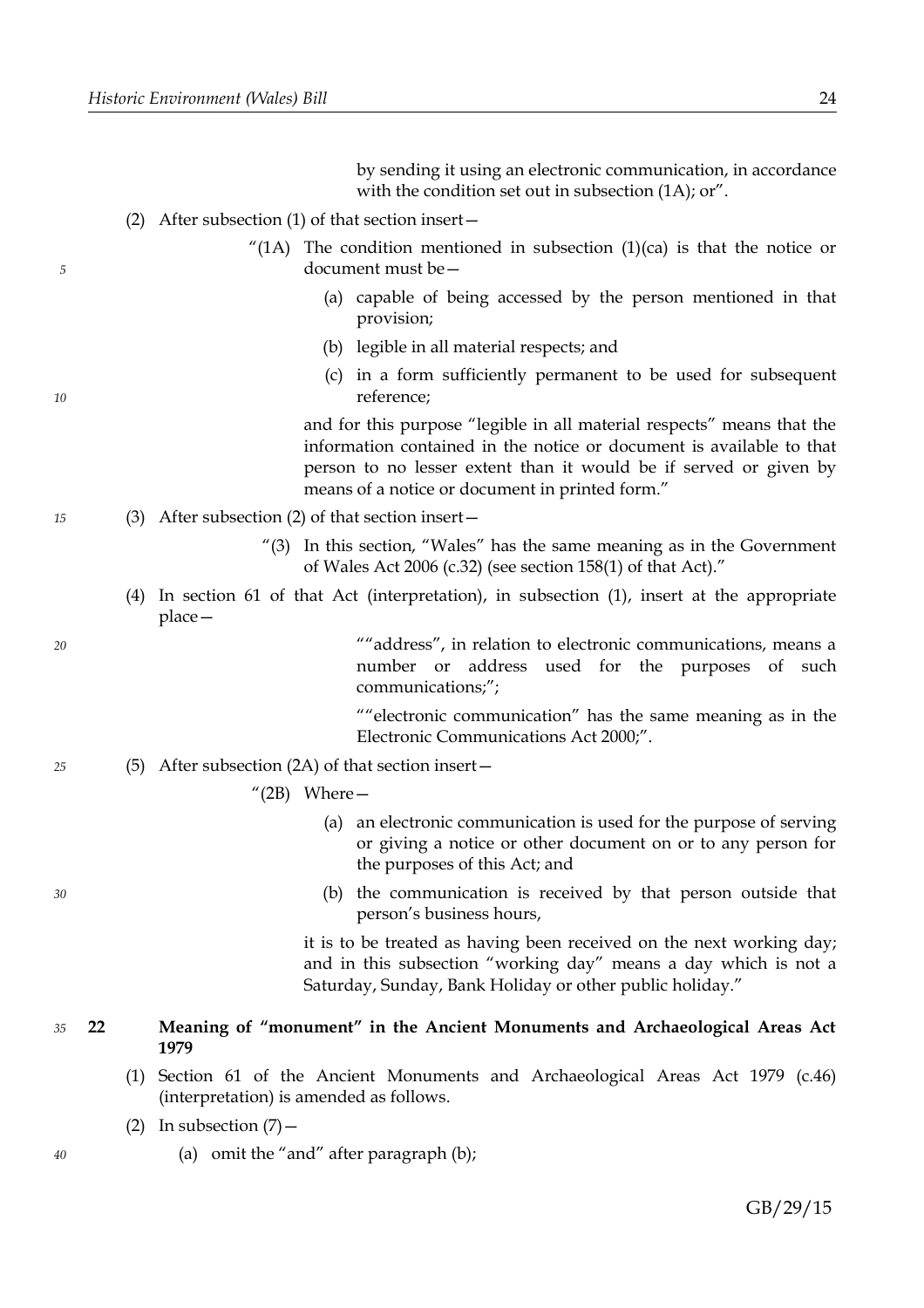- (b) after paragraph (c) insert "and
	- (d) any site in Wales (other than one falling within paragraph (b) or (c) above) comprising any thing, or group of things, that evidences previous human activity;".

### (3) After subsection (7) insert—

"(7A) In subsection (7)(d) "Wales" has the meaning given by section  $158(1)$ of the Government of Wales Act 2006 (c.32)."

# <span id="page-28-0"></span>**PART 3**

#### LISTED BUILDINGS

#### *Overview*

#### <span id="page-28-3"></span>**23 Overview of this Part**

This Part is about the protection of buildings in Wales that are of special architectural or historic interest. It makes provision—

- <span id="page-28-2"></span>(a) for the Welsh Ministers to consult before including a building in, or excluding a building from, a list of buildings under section 1 of the Planning (Listed Buildings and Conservation Areas) Act 1990 (c.9) ("the 1990 Act") (section [24\)](#page-29-0);
- <span id="page-28-1"></span>(b) to give a building statutory protection while the Welsh Ministers decide whether to include it in a list (section [24\)](#page-29-0);
- (c) for the Welsh Ministers to review a decision of theirs to include a building in a list (section [24\)](#page-29-0);
- (d) for the modification of the temporary listing arrangements that are initiated by the service of a building preservation notice in light of the provision mentioned in paragraphs [\(a\)](#page-28-2) and [\(b\)](#page-28-1) (section [25\)](#page-32-0);
- (e) for the Welsh Ministers to certify that they do not intend to include a particular building in a list (section [27\)](#page-36-0);
- (f) for a local planning authority or the Welsh Ministers to enter into an agreement with the owner of a listed building about matters such as consent for works to the building (section [28\)](#page-37-0);
- (g) for a local planning authority to issue a temporary stop notice in a case involving certain works to a listed building (section [29\)](#page-40-0);
- (h) to extend the scope of the urgent works that may be carried out by a local planning authority under the 1990 Act and to provide for the authority's costs in carrying out those works to be recoverable as a local land charge (section [30\)](#page-43-0);
- (i) to enable certain notices and other documents relating to listed buildings to be served by electronic communication (section [31\)](#page-45-3);
- (j) in relation to the determination of certain appeals relating to listed buildings by persons appointed by the Welsh Ministers (section [32\)](#page-45-2).

*10*

*15*

*20*

*25*

*30*

*35*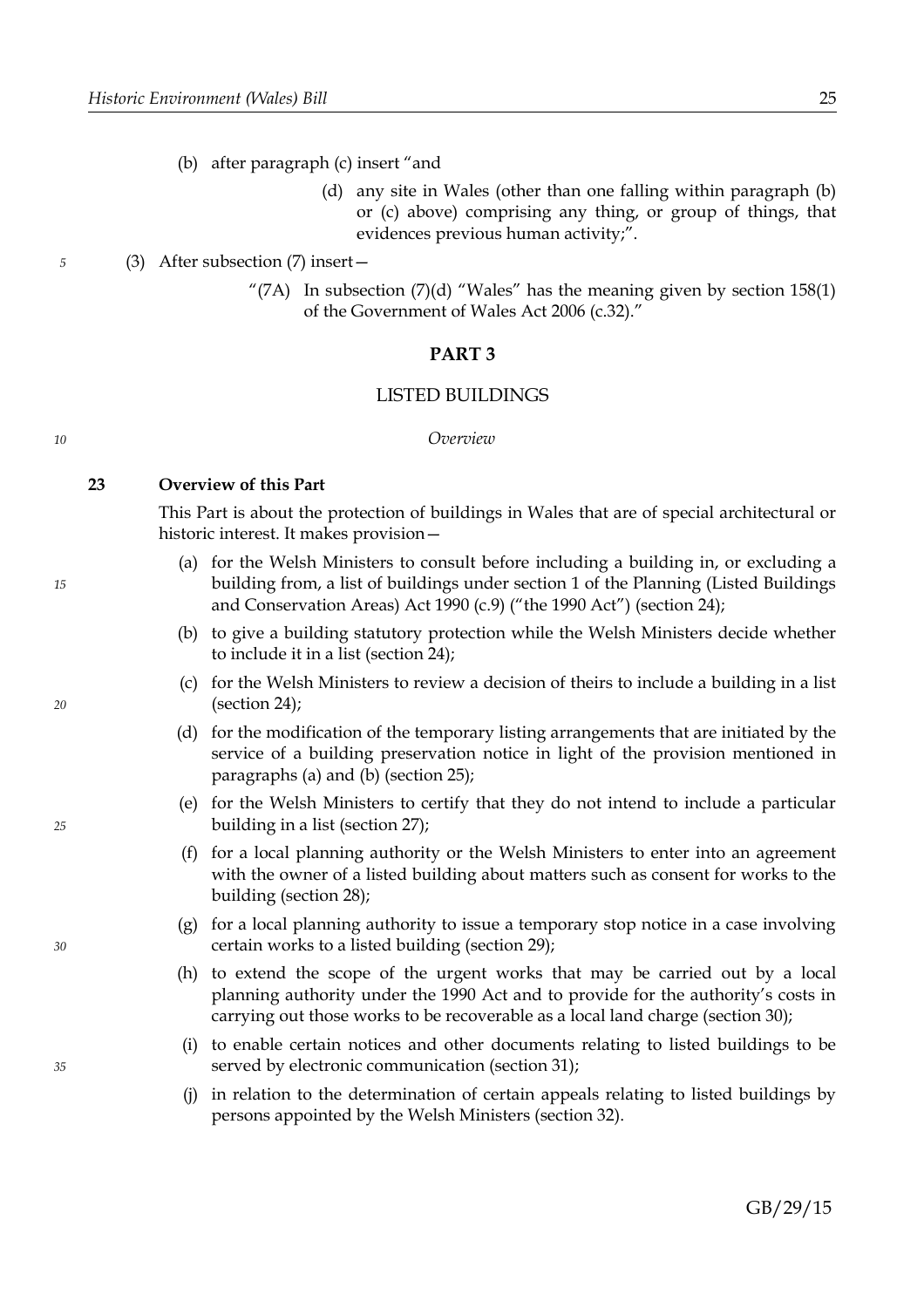*Listing of buildings of special architectural or historic interest*

|    | (1)<br>insert-      | After section 2 of the Planning (Listed Buildings and Conservation Areas) Act 1990 (c.9)                                                                                                                                                                                                                                             |
|----|---------------------|--------------------------------------------------------------------------------------------------------------------------------------------------------------------------------------------------------------------------------------------------------------------------------------------------------------------------------------|
| 5  | $^{\prime\prime}2A$ | Duty to consult on certain changes to lists                                                                                                                                                                                                                                                                                          |
|    | (1)                 | This section applies where the Welsh Ministers are proposing to $-$                                                                                                                                                                                                                                                                  |
|    |                     | (a) include a building in a list compiled or approved under section<br>$1$ ; or                                                                                                                                                                                                                                                      |
|    |                     | (b) exclude a building from such a list.                                                                                                                                                                                                                                                                                             |
| 10 | (2)                 | The Welsh Ministers must-                                                                                                                                                                                                                                                                                                            |
|    |                     | (a) serve a notice of the proposed inclusion or exclusion on the<br>appropriate persons; and                                                                                                                                                                                                                                         |
|    |                     | invite those persons to submit written representations about<br>(b)<br>the proposal.                                                                                                                                                                                                                                                 |
| 15 | (3)                 | The appropriate persons are $-$                                                                                                                                                                                                                                                                                                      |
|    |                     | (a) the owner and occupier of the building;                                                                                                                                                                                                                                                                                          |
|    |                     | (b) the local planning authority in whose area the building is<br>situated; and                                                                                                                                                                                                                                                      |
| 20 |                     | (c) such other persons or bodies of persons as appear to the Welsh<br>Ministers appropriate as having special knowledge of, or<br>interest in, buildings of architectural or historic interest.                                                                                                                                      |
|    |                     | (4) A notice under subsection (2) must $-$                                                                                                                                                                                                                                                                                           |
|    |                     | (a) specify the proposed inclusion or exclusion;                                                                                                                                                                                                                                                                                     |
| 25 |                     | specify the period within which representations about the<br>(b)<br>proposal may be made, which must be at least 28 days<br>beginning with the date on which the notice is served; and                                                                                                                                               |
|    |                     | (c) in the case of a proposed inclusion $-$                                                                                                                                                                                                                                                                                          |
|    |                     | (i) include a statement of the effect of section 2B; and                                                                                                                                                                                                                                                                             |
| 30 |                     | (ii) specify the date on which interim protection takes effect<br>under subsection (2) of that section.                                                                                                                                                                                                                              |
| 35 | (5)                 | The Welsh Ministers may by regulations amend subsection (3) by<br>adding a description of person to the list of appropriate persons in<br>that subsection; and where the Welsh Ministers do so, they may also<br>make such amendments to this Act as they consider appropriate in<br>consequence of the amendment to subsection (3). |
|    |                     |                                                                                                                                                                                                                                                                                                                                      |

# <span id="page-29-0"></span>**24 Amendments relating to the listing of buildings**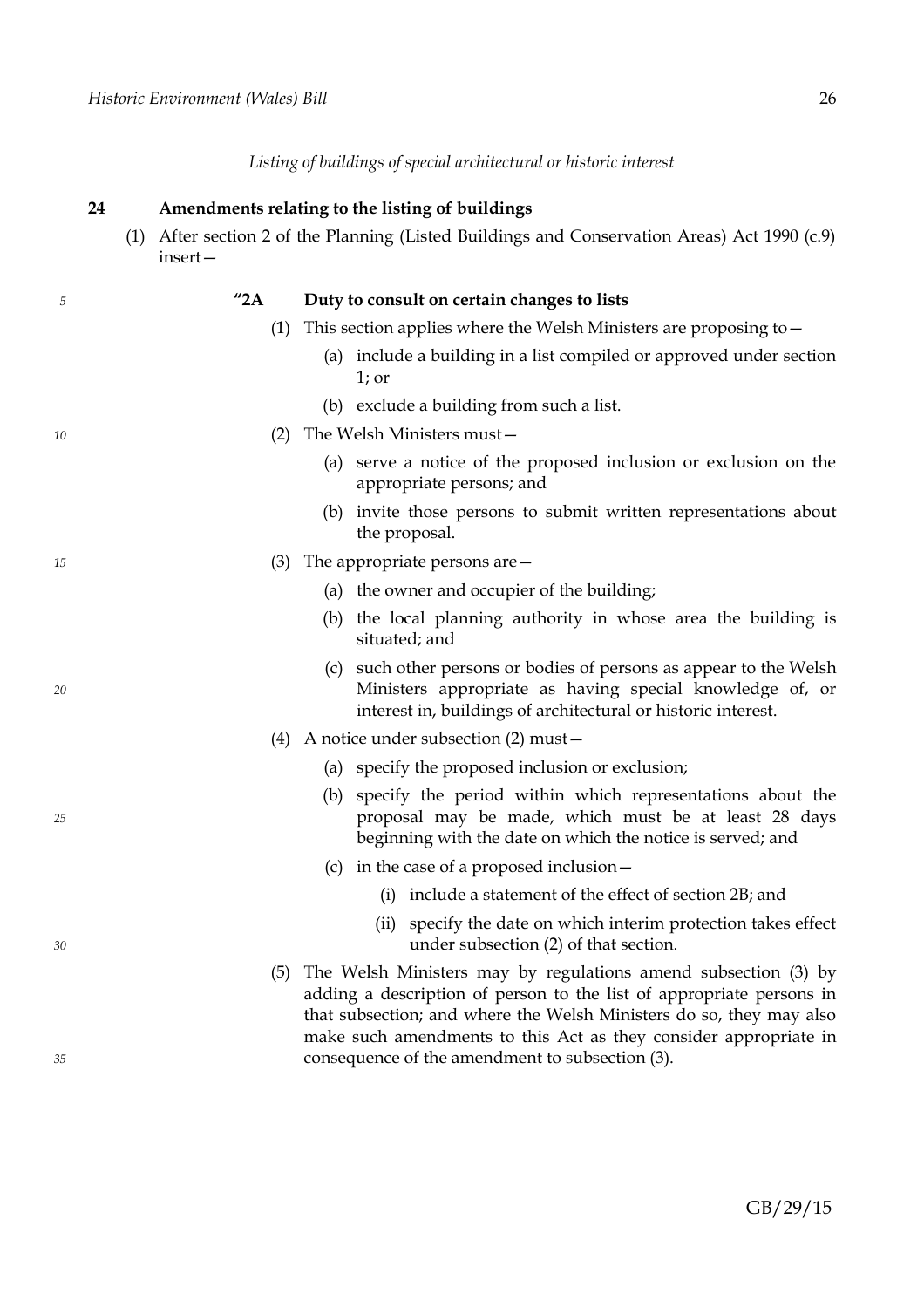*10*

*15*

*20*

*25*

*30*

*35*

# **2B Interim protection pending certain listing decisions**

- (1) This section applies where the Welsh Ministers consult under section 2A on a proposal to include a building in a list compiled or approved under section 1.
- (2) The provisions of this Act (other than sections 47 to 51 and 59) and the principal Act have effect in relation to the building, from the beginning of the day specified in the notice for the purposes of section  $2A(4)(c)(ii)$ , as if the building were a listed building.
- (3) The protection conferred upon a building by virtue of subsection (2) is referred to in this Act as "interim protection".
- (4) Interim protection conferred by virtue of subsection (2) ceases to have effect—
	- (a) where the Welsh Ministers include the building in a list compiled or approved under section 1, from the beginning of the day specified in the notice for the purposes of section 2D(2) (b); and
	- (b) where the Welsh Ministers decide not to include the building in such a list, from the beginning of the day specified in a notice issued to—
		- (i) the owner and occupier of the building; and
		- (ii) the local planning authority in whose area the building is situated.
- (5) The Welsh Ministers—
	- (a) must publish by electronic means a list containing particulars of each building in relation to which interim protection has effect; and
	- (b) must, on request, provide a copy of the notice served under section 2A(2) in respect of such a building.

# **2C Provisions applicable on lapse of interim protection**

Schedule 1A has effect as respects the lapse of interim protection.

#### **2D Review of certain listing decisions**

- (1) This section applies where the Welsh Ministers include a building in a list compiled or approved under section 1.
- (2) As soon as possible after amending the list to include the building, the Welsh Ministers must serve on the owner and occupier of the building a notice which—
	- (a) states that the Welsh Ministers have included the building in the list;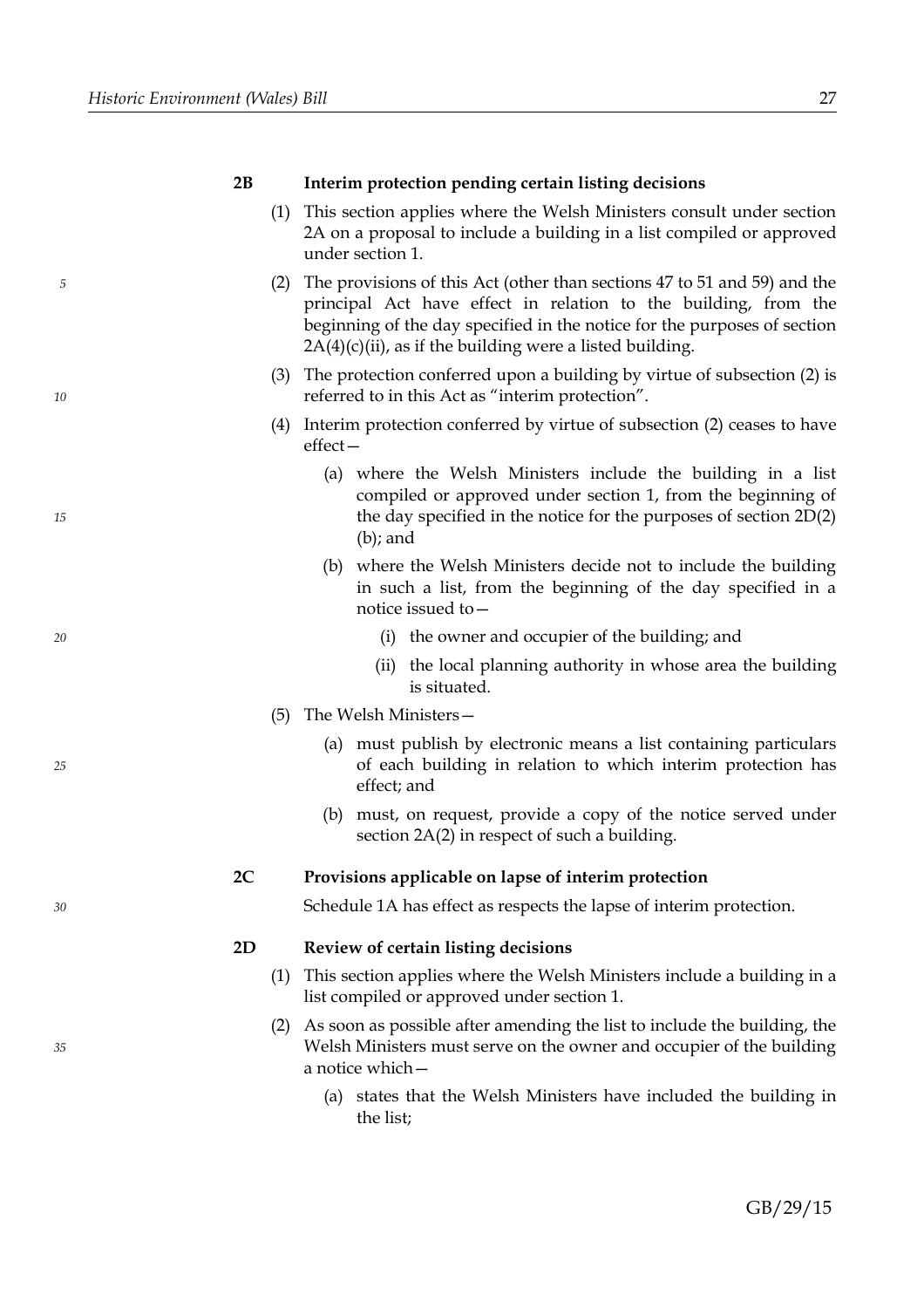|    |     | (b) specifies the date on which the Welsh Ministers did so (and on<br>which interim protection under section $2B(2)$ ceased to have<br>effect); and                                                         |
|----|-----|-------------------------------------------------------------------------------------------------------------------------------------------------------------------------------------------------------------|
| 5  |     | (c) states that the owner or occupier may make an application to<br>the Welsh Ministers requesting them to review their decision to<br>do so.                                                               |
|    | (3) | Where an owner or occupier of the building makes such an<br>application, the Welsh Ministers must-                                                                                                          |
|    |     | (a) carry out the review requested;                                                                                                                                                                         |
| 10 |     | (b) make a decision on the review; and                                                                                                                                                                      |
|    |     | make such amendment to the list as they consider appropriate<br>(c)<br>to give effect to that decision.                                                                                                     |
| 15 | (4) | Except as provided in sections 62 and 63, the validity of a decision of<br>the Welsh Ministers on the review is not to be questioned in any legal<br>proceedings.                                           |
|    | (5) | The Welsh Ministers must carry out a review under this section in<br>such one or more of the following ways as appears to them to be<br>appropriate-                                                        |
|    |     | (a) by means of a local inquiry;                                                                                                                                                                            |
| 20 |     | (b) by means of a hearing;                                                                                                                                                                                  |
|    |     | (c) on the basis of written representations.                                                                                                                                                                |
|    | (6) | The Welsh Ministers may by regulations make further provision in<br>connection with reviews under this section, including provision<br>$about-$                                                             |
| 25 |     | the grounds on which an application for a review may be<br>(a)<br>made;                                                                                                                                     |
|    |     | (b) the form and manner in which an application must be made;                                                                                                                                               |
|    |     | the information that is to be provided to, or may be required<br>(C)<br>by, the Welsh Ministers in connection with an application; and                                                                      |
| 30 |     | (d) the period within which an application must be made.                                                                                                                                                    |
|    |     | (7) Schedule 1B applies to reviews under this section."                                                                                                                                                     |
|    |     | (2) In section 9 of that Act (offences), after subsection $(3)$ insert –                                                                                                                                    |
| 35 |     | "(3A) In proceedings for an offence under this section in relation to a<br>building on which interim protection is conferred (which is, as a result<br>of section $2B(2)$ , treated as a listed building) – |
|    |     | (a) it is a defence for the person to show that the person did not<br>know, and could not reasonably have been expected to know,                                                                            |

that interim protection had been conferred on the building; and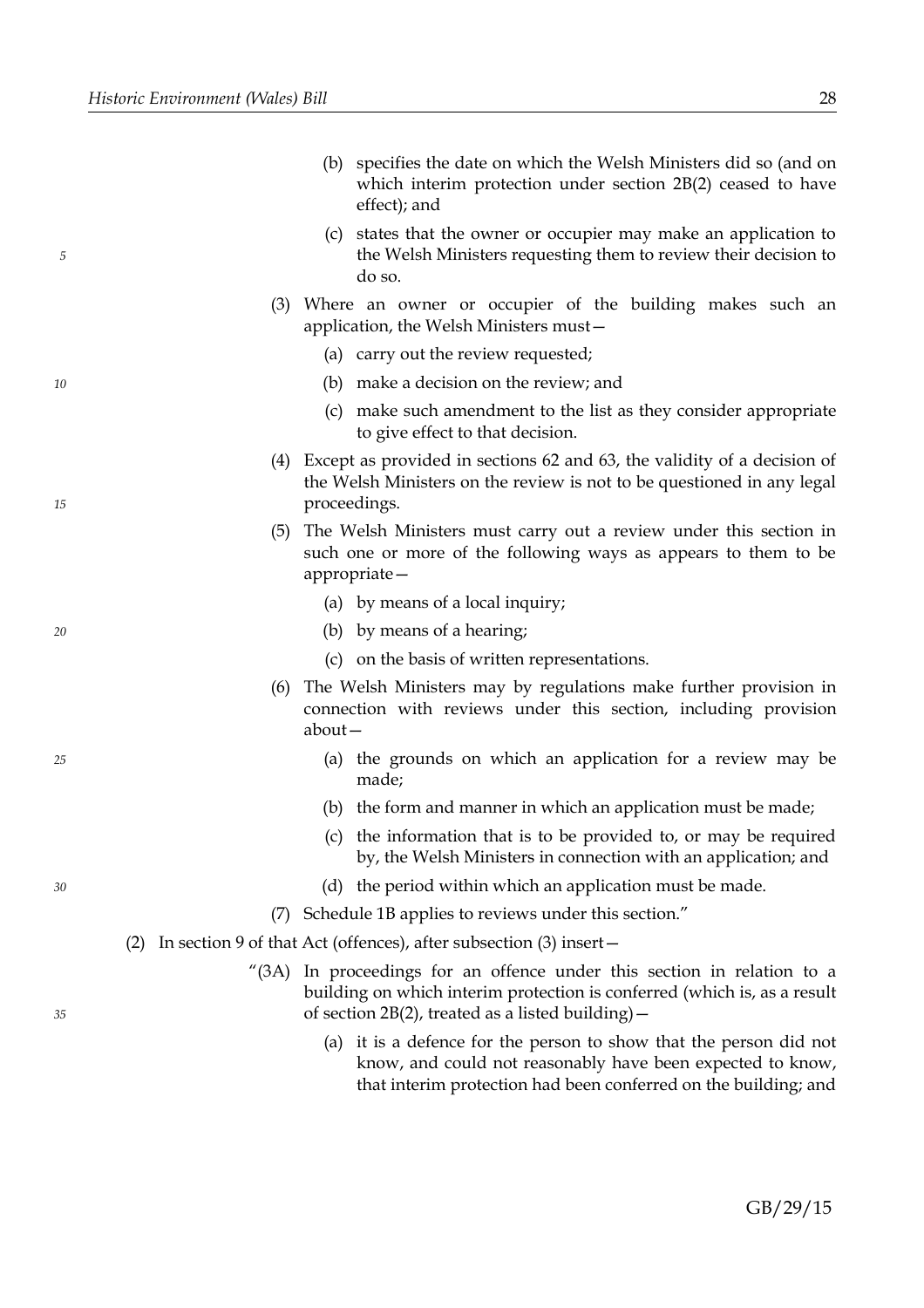(b) where the defence is raised by a person on whom a notice should have been served under section 2A(2), it is for the prosecution to prove that the notice was served on that person."

# (3) After section 28A of that Act insert—

# **"28B Compensation for loss or damage caused by interim protection**

- (1) This section applies where interim protection in respect of a building ceases to have effect as a result of the issue of a notice by the Welsh Ministers under section 2B(4)(b).
- (2) Any person who, at the time when the interim protection took effect, had an interest in the building is, on making a claim to the Welsh Ministers within the prescribed time and in the prescribed manner, entitled to be paid compensation by the Welsh Ministers in respect of any loss or damage directly attributable to the effect of the protection.
- (3) The loss or damage in respect of which compensation is payable under subsection (2) includes a sum payable in respect of any breach of contract caused by the necessity of discontinuing or countermanding any works to the building on account of the interim protection having effect."
- (4) After Schedule 1 to that Act insert the Schedules 1A and 1B set out in Schedule [2](#page-57-0) to this Act.

# <span id="page-32-0"></span>**25 Amendments relating to the temporary listing of buildings**

- (1) In section 3 of the Planning (Listed Buildings and Conservation Areas) Act 1990 (c.9) (temporary listing: building preservation notices), in the opening words of subsection (1), for the words from the beginning to "county planning authority," substitute "If it appears to a local planning authority in England who are not a county planning authority".
- (2) In the heading to that section, after "listing" insert "in England".
- (3) After that section insert—

# **"3A Temporary listing in Wales: building preservation notices**

- (1) If it appears to a local planning authority in Wales that a building in their area which is not a listed building (and which is not treated as such by virtue of section  $2B(2)$ ) –
	- (a) is of special architectural or historic interest; and
	- (b) is in danger of demolition or of alteration in such a way as to affect its character as a building of such interest,

they may serve a notice on the owner and occupier of the building (in this Act referred to as a "building preservation notice").

(2) A building preservation notice under this section must—

*30*

*35*

*25*

*20*

*5*

*10*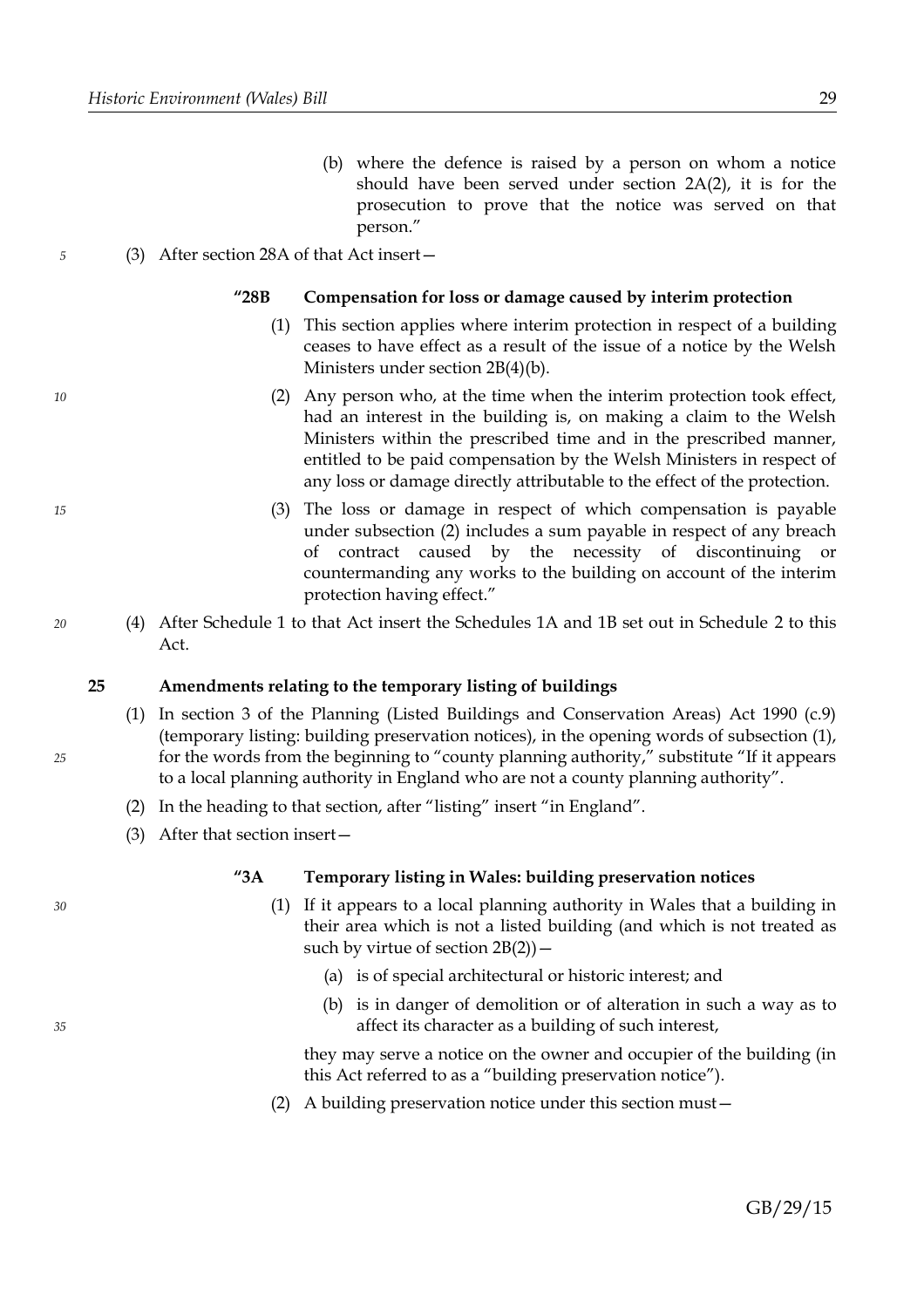*10*

*15*

*20*

*25*

*30*

*35*

|     | (a) state that the building appears to them to be of special<br>architectural or historic interest and that they have requested<br>the Welsh Ministers to consider including it in a list compiled<br>or approved under section 1; and                                                                                                                                                                    |
|-----|-----------------------------------------------------------------------------------------------------------------------------------------------------------------------------------------------------------------------------------------------------------------------------------------------------------------------------------------------------------------------------------------------------------|
|     | (b) explain the effect of subsections (3) to (5) and Schedule 2.                                                                                                                                                                                                                                                                                                                                          |
| (3) | A building preservation notice under this section –                                                                                                                                                                                                                                                                                                                                                       |
|     | (a) comes into force as soon as it has been served on both the<br>owner and occupier of the building to which it relates; and                                                                                                                                                                                                                                                                             |
|     | (b) subject to subsection (4), remains in force for six months from<br>the date when it is served or, as the case may be, last served.                                                                                                                                                                                                                                                                    |
|     | (4) A building preservation notice under this section ceases to be in<br>$force -$                                                                                                                                                                                                                                                                                                                        |
|     | (a) if interim protection under section $2B(2)$ takes effect in relation<br>to the building; or                                                                                                                                                                                                                                                                                                           |
|     | (b) if the Welsh Ministers notify the local planning authority in<br>writing that they do not intend to consult under section 2A on<br>a proposal to include the building in a list compiled or<br>approved under section 1.                                                                                                                                                                              |
|     | (5) While a building preservation notice under this section is in force with<br>respect to a building, the provisions of this Act (other than sections 47<br>to 51 and 59) and the principal Act have effect in relation to the<br>building as if it were a listed building.                                                                                                                              |
| (6) | If, following the service of a building preservation notice under this<br>section, interim protection under section 2B(2) takes effect in relation<br>to the building, anything done by virtue of subsection (5) is to be<br>treated as having been done by virtue of section 2B(2).                                                                                                                      |
| (7) | If, following the service of a building preservation notice under this<br>section, the Welsh Ministers notify the local planning authority that<br>they do not intend to consult under section 2A on a proposal to<br>include the building in a list compiled or maintained under section 1,<br>the authority must immediately give notice of that decision to the<br>owner and occupier of the building. |
|     | (8) Where such a notification is given by the Welsh Ministers, no further<br>building preservation notice in respect of the building may be served<br>by the local planning authority within the period of 12 months<br>beginning with the date of the notification."                                                                                                                                     |
| (4) | In section 28B of that Act (compensation for loss or damage caused by interim protection)<br>(inserted by section 24), at the end insert-                                                                                                                                                                                                                                                                 |
|     | "(4) Subsection (5) applies where $-$                                                                                                                                                                                                                                                                                                                                                                     |
|     | a building preservation notice was in force in respect of the<br>(a)<br>building before interim protection took effect; and                                                                                                                                                                                                                                                                               |
|     | (b) the notice ceased to be in force by virtue of section $3A(4)(a)$ .                                                                                                                                                                                                                                                                                                                                    |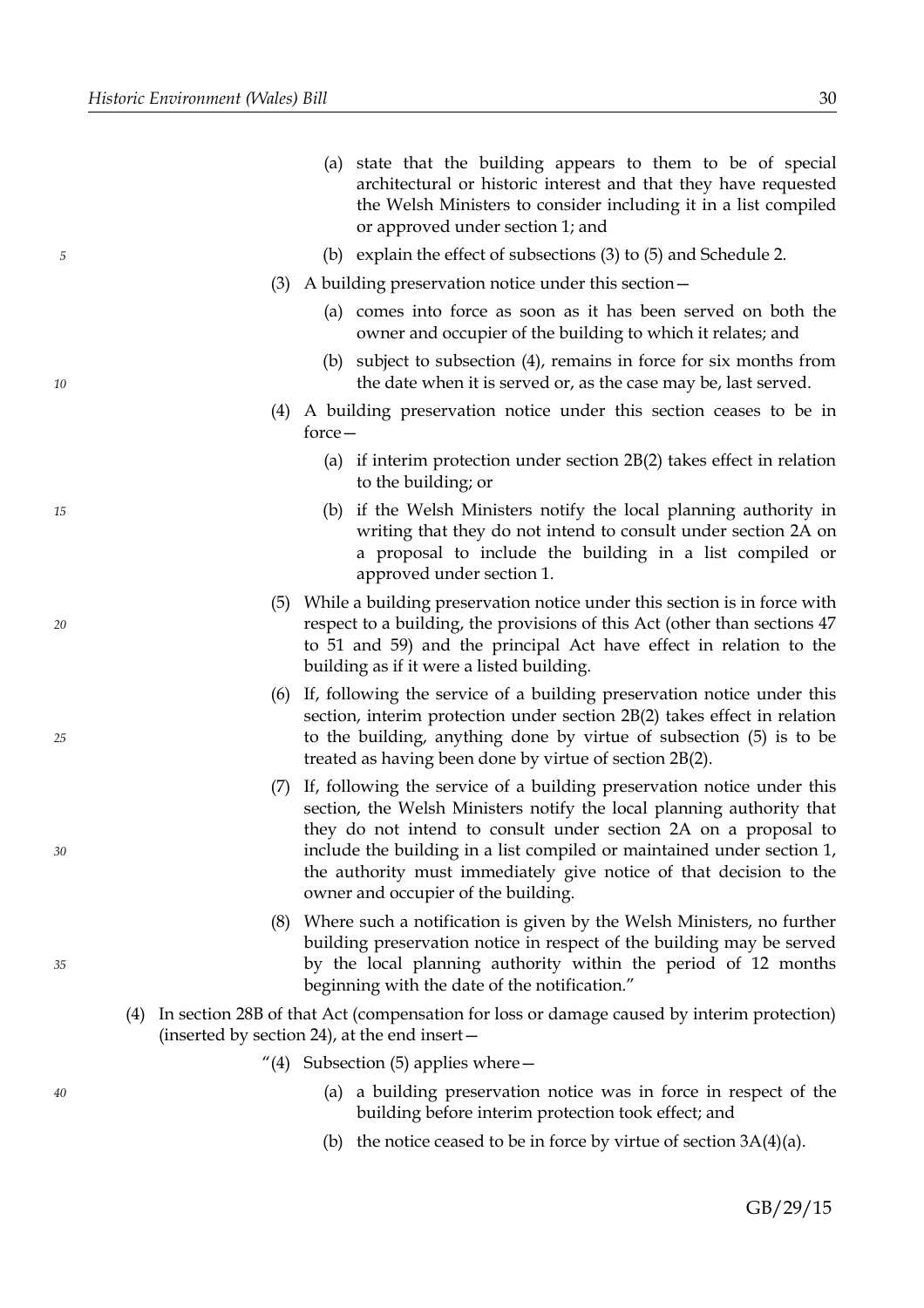- (5) In such a case—
	- (a) the reference in subsection (2) to the time when the interim protection took effect is to be treated as a reference to the time when the building preservation notice came into force;
	- (b) the reference in that subsection to loss or damage directly attributable to the effect of the interim protection is to be treated as including a reference to loss or damage directly attributable to the effect of the building preservation notice being in force; and
	- (c) the reference in subsection (3) to the necessity of discontinuing or countermanding works on account of the interim protection having effect is to be treated as including a reference to the necessity of discontinuing or countermanding works on account of the building preservation notice being in force."
- (5) In section 29 of that Act (compensation for loss or damage caused by service of building preservation notice)—
	- (a) in subsection (1), after "a building preservation notice" insert "in respect of a building situated in England", and
	- (b) after that subsection insert—
		- "(1A) This section also applies where a building preservation notice in respect of a building situated in Wales ceases to have effect by virtue of section  $3A(3)(b)$  or  $(4)(b)$ ."
	- (6) In Schedule 2 to that Act (lapse of building preservation notice), in paragraph 1—
		- (a) omit the "or" after paragraph (a), and
		- (b) after paragraph (b) insert—
			- "(c) the expiry of the six month period mentioned in subsection  $(3)$ (b) of section 3A; or
			- (d) the service of a notification by the Welsh Ministers under subsection (4A)(b) of that section."

#### **26 Amendments relating to the listing of buildings: consequential provision** *30*

- (1) In section 1 of the Planning (Listed Buildings and Conservation Areas) Act 1990 (c.9) (listing of buildings of special architectural or historic interest)—
	- (a) in subsection  $(4)$ 
		- (i) in the opening words, after "any list under this section" insert "in relation to buildings which are situated in England", and
		- (ii) in paragraph (a), omit "in relation to buildings which are situated in England,", and

*20*

*25*

*35*

*5*

*10*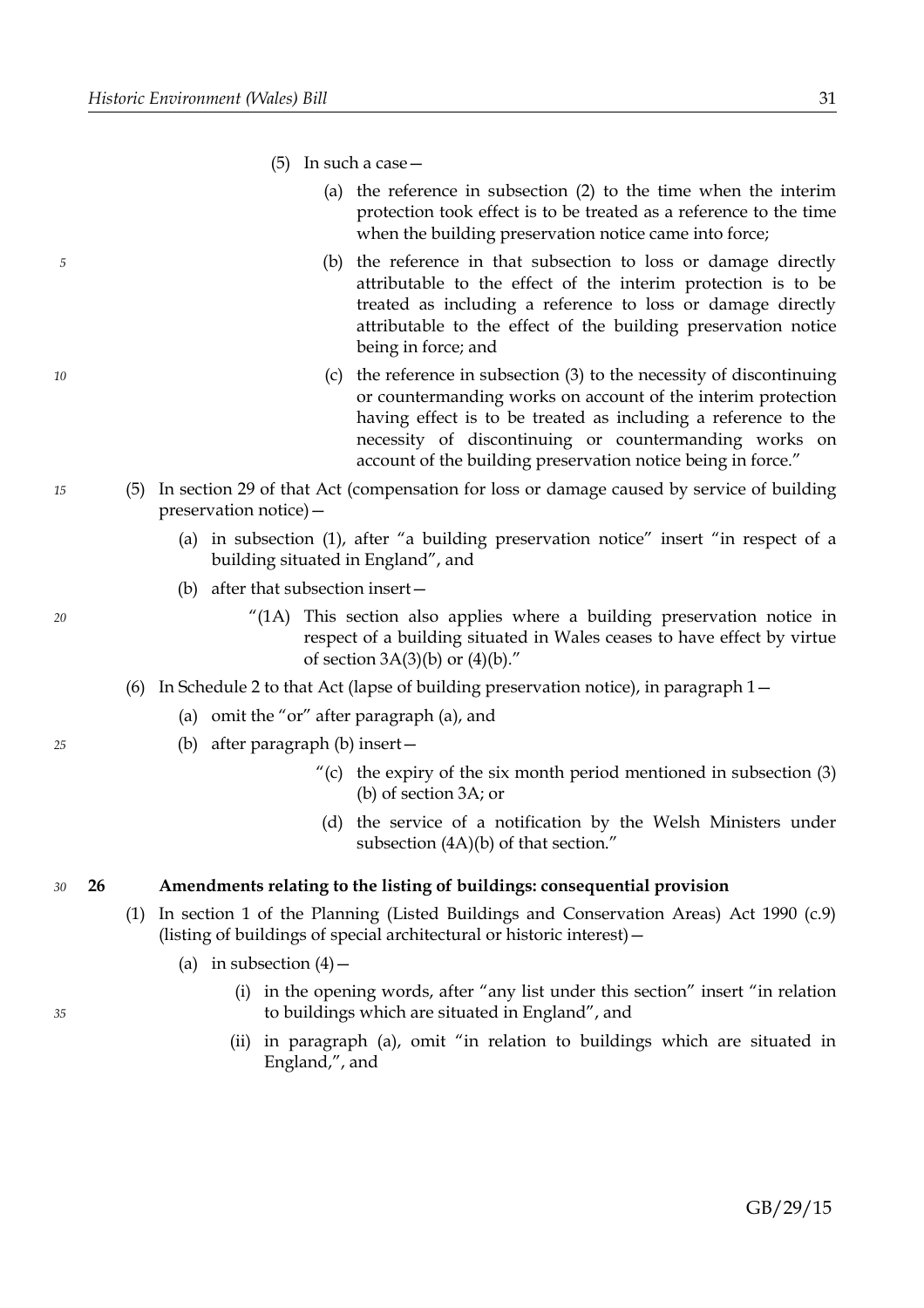- (b) after subsection (4) insert—
	- "(4A) Section 2A makes provision about consultation on amendments of any list under this section to include or exclude a building which is situated in Wales."
- (2) In section 2 of that Act (publication of lists), in subsection  $(3)$  -
	- (a) in the opening words—
		- (i) after "any building", in the first place it occurs, insert "situated in England", and
		- (ii) for "any building", in the second place it occurs, substitute "any such building", and
	- (b) in paragraph (a), omit ", Welsh county, county borough,".
	- (3) In that section, after subsection (3) insert—
		- "(3A) As soon as possible after amending a list under section 1 to include or exclude a building which is situated in Wales, the Welsh Ministers—
			- (a) must inform the local planning authority in whose area the building is situated of its inclusion or exclusion; and
			- (b) in the case of an amendment to exclude a building, must serve a notice on every owner and occupier of the building, stating that the building has been excluded from the list.
			- (3B) Section 2D makes provision about the further steps that the Welsh Ministers must take after amending a list under section 1 to include a building which is situated in Wales."
	- (4) In section 3 of that Act (temporary listing: building preservation notices)—
		- (a) in the opening words of subsection (2), after "a local planning authority" insert "under this section",
		- (b) in the opening words of subsection (3), after "building preservation notice" insert "under this section",
		- (c) in the opening words of subsection (4), after "building preservation notice" insert "under this section",
		- (d) in subsection (5), after "building preservation notice" insert "under this section", and
		- (e) in subsection (6), after "building preservation notice" insert "under this section".
	- (5) In section 4 of that Act (temporary listing in urgent cases), in subsection (2), after "section 3," insert "3A,".
	- (6) In section 5 of that Act (provisions applicable on lapse of building preservation notice)  $-$ 
		- (a) the existing provision becomes subsection (1), and

*5*

*20*

*15*

*30*

*35*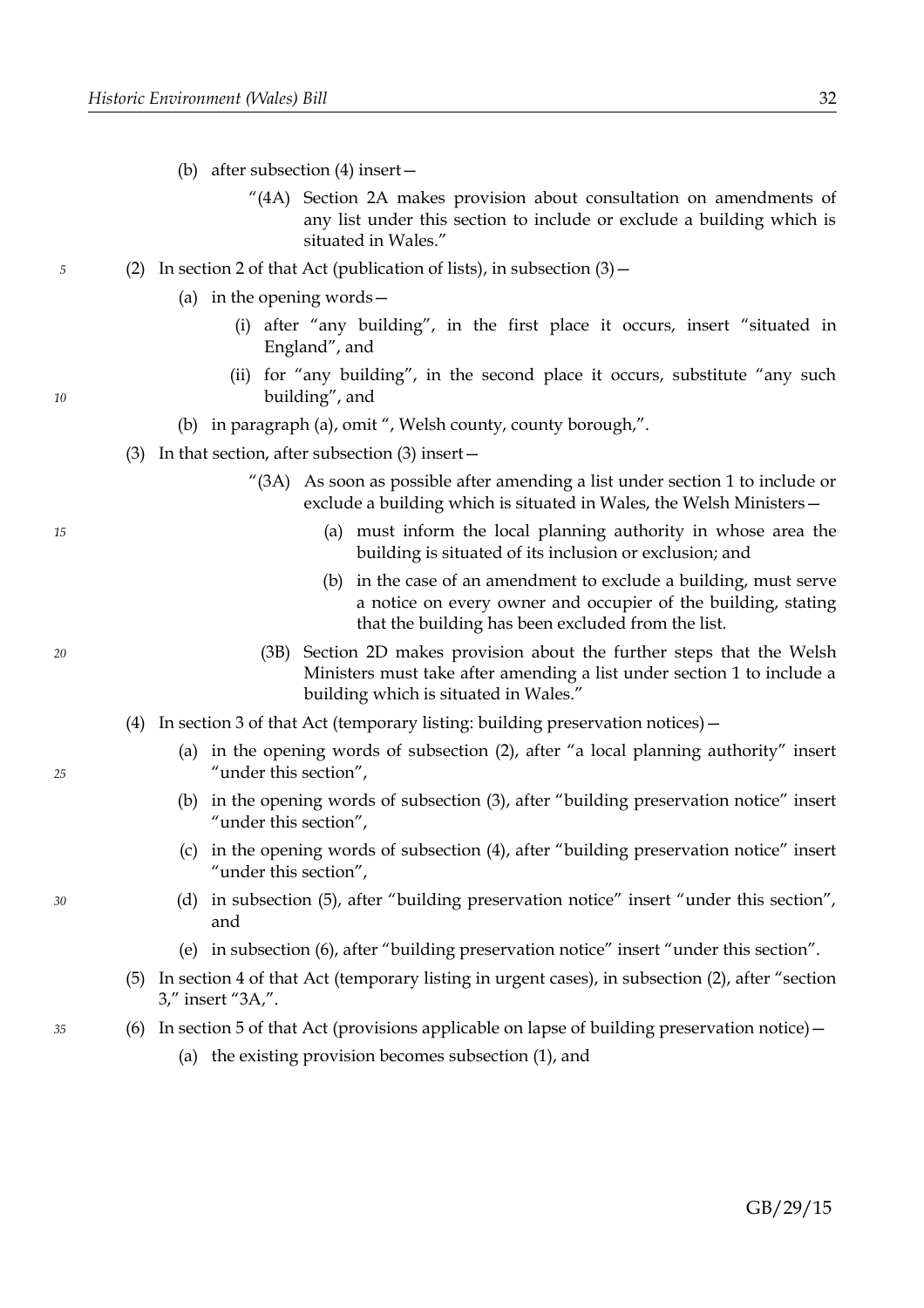- (b) after that subsection insert—
	- $^{\prime\prime}(2)$  See section 3A(6) for provision as respects the lapse of building preservation notices in consequence of interim protection taking effect."
- (7) In section 21 of that Act (appeals: supplementary provisions), in subsection (4), after "a building with respect to which" insert "interim protection has effect or".
- (8) In section 31 of that Act (general provisions as to compensation for depreciation under Part 1 of the Act), in subsection (2), after "payable under section 28" insert ", 28B".
- (9) In section 62 of that Act (validity of certain orders and decisions), in subsection (2), before paragraph (a) insert—

"(za) any decision on a review under section  $2D$ ;".

- (10) In section 88 of that Act (rights of entry), in subsection (4), after "section 28" insert ", 28B".
- (11) In section 91 of that Act (interpretation), in subsection  $(1)$ 
	- (a) in the definition of "building preservation notice", after "3(1)" insert "and  $3A(1)$ ", and
	- (b) insert at the appropriate place—

"" interim protection" has the meaning given in section 2B(3);".

(12) In Schedule 6 to the Local Government (Wales) Act 1994 (c.19) (minor and consequential amendments: planning), in paragraph 25, in sub-paragraph (1), omit paragraph (b).

# <span id="page-36-0"></span>**27 Issue of certificate that building not intended to be listed**

- (1) In section 6 of the Planning (Listed Buildings and Conservation Areas) Act 1990 (c.9) (issue of certificate that building not intended to be listed)—
	- (a) omit subsection (1),
	- (b) in subsection  $(2)$ , omit "or  $(1)$ ", and
	- (c) in subsection (3), omit "or  $(1)$ ".
- (2) In the heading to that section, after "listed" insert ": England".
- (3) After that section, insert—

# **"6A Issue of certificate that building not intended to be listed: Wales**

- (1) The Welsh Ministers may, on the application of any person, issue a certificate stating that the Welsh Ministers do not intend to list a building situated in Wales.
- (2) The issue of a certificate under subsection (1) in respect of a building—
	- (a) precludes the Welsh Ministers for a period of 5 years from the date of issue from exercising in relation to that building any of the powers conferred on them by section 1 or 2A; and

*35*

*30*

*25*

*5*

*10*

*15*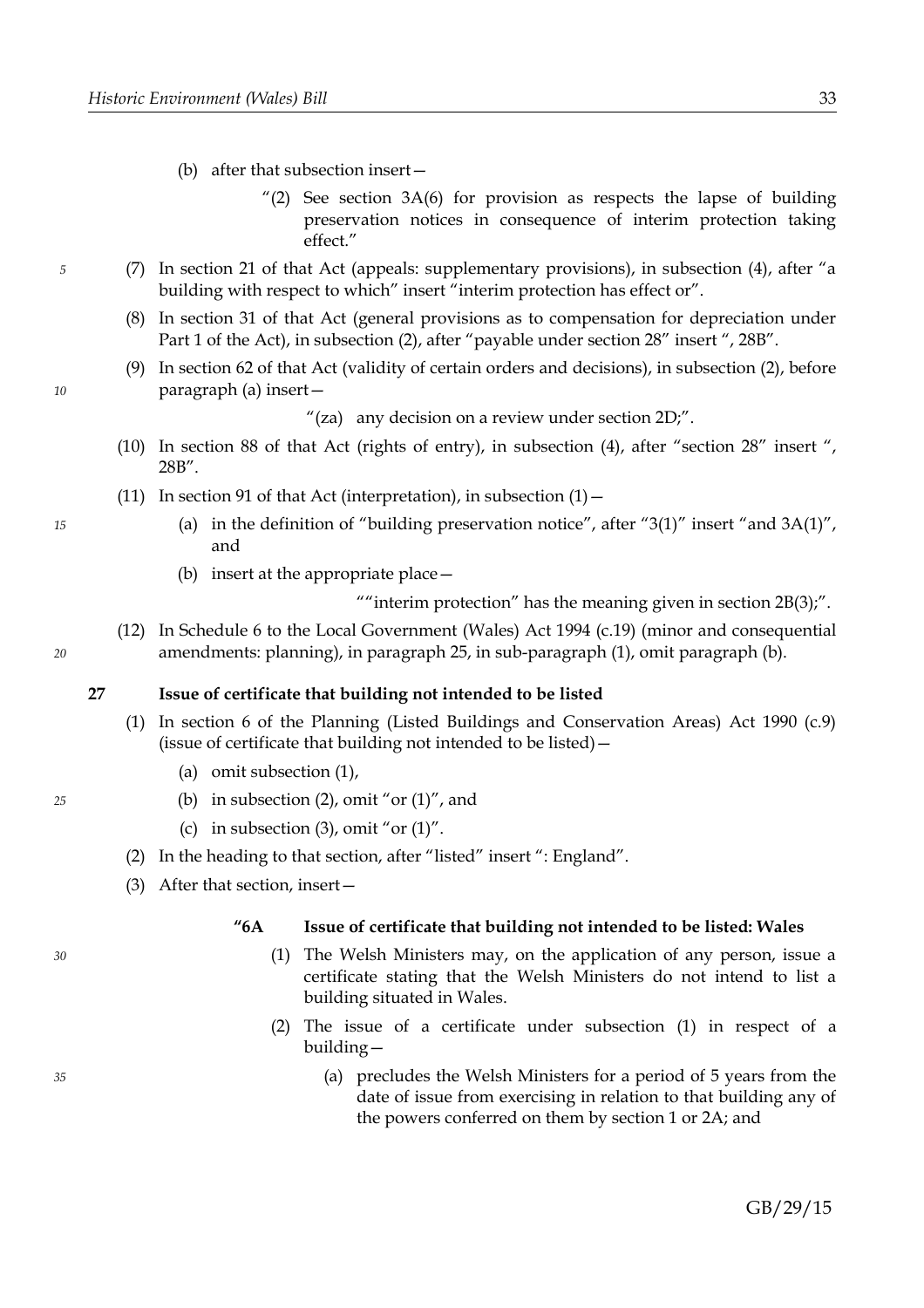*10*

*15*

*20*

*25*

*30*

*35*

- (b) precludes the local planning authority for that period from serving a building preservation notice in relation to it.
- (3) Notice of an application under subsection (1) must be given to the local planning authority within whose area the building is situated at the same time as the application is submitted to the Welsh Ministers."
- (4) In paragraph 9 of Schedule 17 to the Enterprise and Regulatory Reform Act 2013 (c.24) (heritage planning regulation), omit sub-paragraph (3).

*Agreements relating to listed buildings*

#### <span id="page-37-0"></span>**28 Heritage partnership agreements**

(1) After section 26K of the Planning (Listed Buildings and Conservation Areas) Act 1990  $(c.9)$  insert –

*"Buildings in Wales: heritage partnership agreements*

#### **26L Heritage partnership agreements**

- (1) A relevant local planning authority may make an agreement under this section with any owner of a listed building, or part of such a building, situated in Wales.
- (2) Any of the following may also be a party to an agreement made by a relevant local planning authority under this section (in addition to the owner and the authority)—
	- (a) any other relevant local planning authority;
	- (b) the Welsh Ministers;
	- (c) any occupier of the listed building;
	- (d) any person who has an interest in the listed building;
	- (e) any person involved in the management of the listed building;
	- (f) any other person who appears to the relevant planning authority appropriate as having special knowledge of, or interest in, the listed building, or in buildings of architectural or historic interest more generally.
- (3) The Welsh Ministers may make an agreement under this section with any owner of a listed building, or part of such a building, situated in Wales.
- (4) Any of the following may also be a party to an agreement made by the Welsh Ministers under this section (in addition to the owner and the Welsh Ministers)—
	- (a) any relevant local planning authority;
	- (b) any occupier of the listed building;
	- (c) any person who has an interest in the listed building;
	- (d) any person involved in the management of the listed building;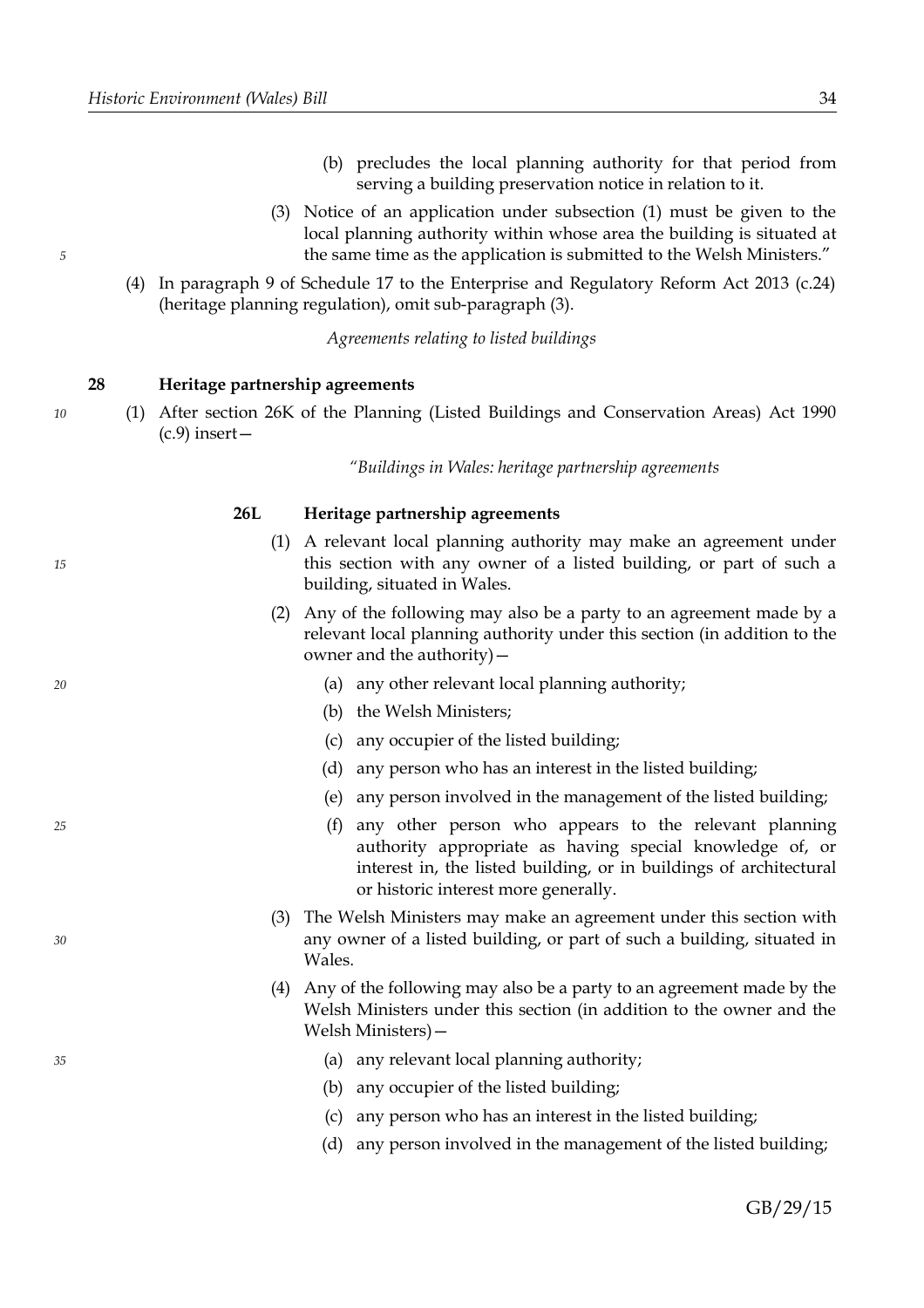*10*

*15*

*20*

*25*

*30*

*35*

|  |                          |  |  |  | (e) any other person who appears to the Welsh Ministers         |
|--|--------------------------|--|--|--|-----------------------------------------------------------------|
|  |                          |  |  |  | appropriate as having special knowledge of, or interest in, the |
|  |                          |  |  |  | listed building, or in buildings of architectural or historic   |
|  | interest more generally. |  |  |  |                                                                 |

- (5) An agreement under this section is referred to in this section and in section 26M as a "heritage partnership agreement".
- (6) A heritage partnership agreement may contain provision—
	- (a) granting listed building consent under section 8(1) in respect of specified works for the alteration or extension of the listed building to which the agreement relates; and
	- (b) specifying any conditions to which the consent is subject.
- (7) The conditions to which listed building consent may be subject under subsection (6)(b) in respect of specified works are those that could be attached to listed building consent in respect of the works if consent were to be granted under section 16.
- (8) A heritage partnership agreement may also—
	- (a) specify or describe works that would or would not, in the view of the parties to the agreement, affect the character of the listed building as a building of special architectural or historic interest;
	- (b) make provision about the maintenance and preservation of the listed building;
	- (c) make provision about the carrying out of specified works, or the doing of any specified thing, in relation to the listed building;
	- (d) provide for public access to the listed building and the provision to the public of associated facilities, information or services;
	- (e) restrict access to, or use of, the listed building;
	- (f) prohibit the doing of any specified thing in relation to the listed building;
	- (g) provide for a relevant local planning authority or the Welsh Ministers to make payments of specified amounts and on specified terms—
		- (i) for, or towards, the costs of any works provided for under the agreement; or
		- (ii) in consideration of any restriction, prohibition or obligation accepted by any other party to the agreement.
- (9) In this section "specified" means specified or described in the heritage partnership agreement.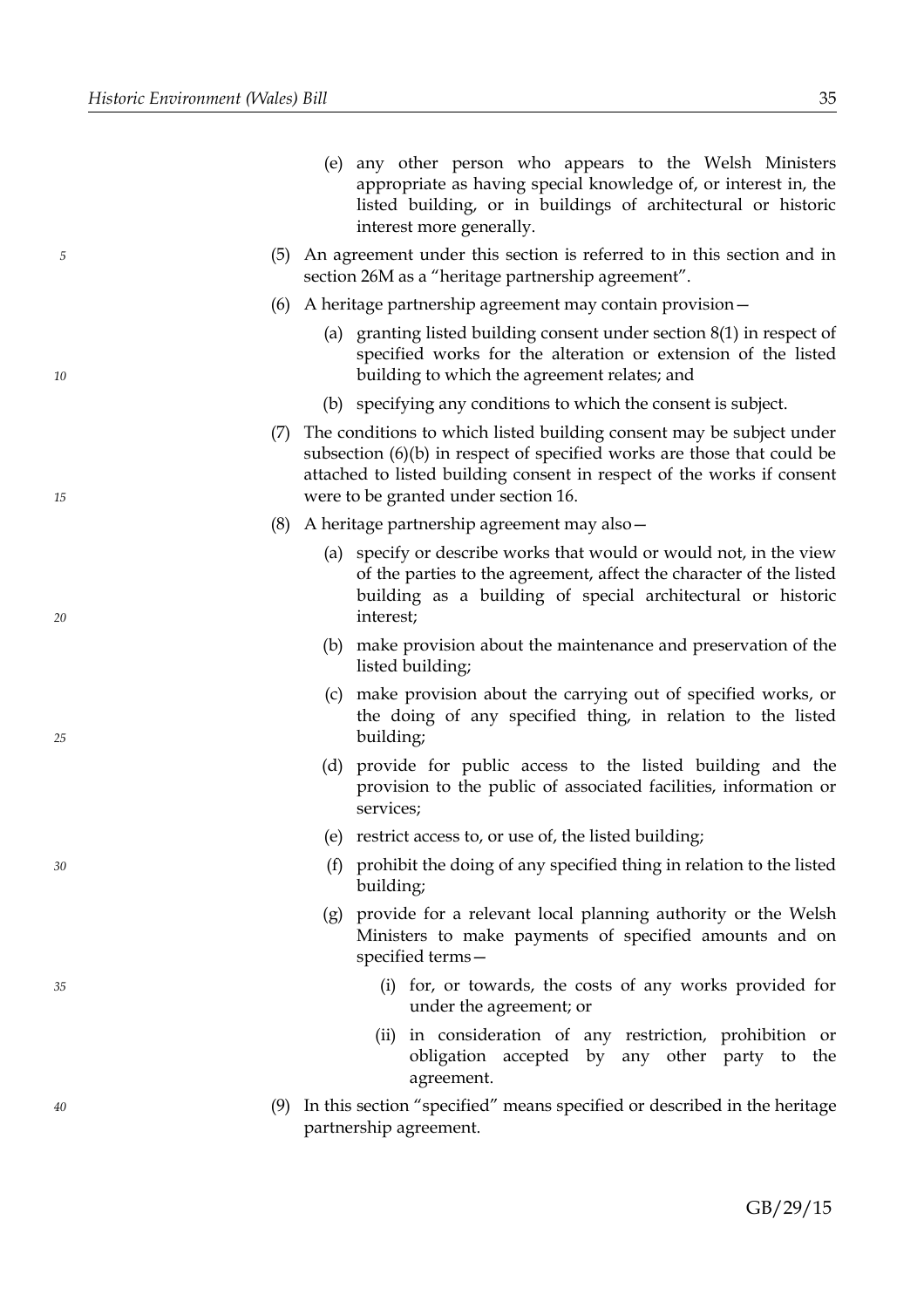|    |     | (10) In this section and in section $26M -$                                                                                                                                            |
|----|-----|----------------------------------------------------------------------------------------------------------------------------------------------------------------------------------------|
|    |     | "owner", in relation to a listed building or part of such a<br>building, means a person who is for the time being -                                                                    |
| 5  |     | (a) the estate owner in respect of the fee simple in the<br>building or part; or                                                                                                       |
|    |     | entitled to a tenancy of the building or part granted or<br>(b)<br>extended for a term of years certain of which not less<br>than 7 years remain unexpired;                            |
| 10 |     | "relevant local planning authority", in relation to a listed<br>building, means a local planning authority in whose area the<br>building or any part of the building is situated.      |
|    | 26M | Heritage partnership agreements: supplemental                                                                                                                                          |
|    | (1) | A heritage partnership agreement –                                                                                                                                                     |
|    |     | must be in writing;<br>(a)                                                                                                                                                             |
| 15 |     | must make provision for the parties to review its terms at<br>(b)<br>intervals specified in the agreement;                                                                             |
|    |     | must make provision for its termination and variation; and<br>(c)                                                                                                                      |
|    |     | (d) may contain incidental and consequential provision.                                                                                                                                |
| 20 | (2) | A heritage partnership agreement may relate to more than one listed<br>building or part of such a building, provided that the following are<br>parties to the agreement in each case – |
|    |     | (a) a relevant local planning authority or the Welsh Ministers; and                                                                                                                    |
|    |     | (b) an owner of the building or part.                                                                                                                                                  |
|    | (3) | The Welsh Ministers may by regulations make provision-                                                                                                                                 |
| 25 |     | (a) about any consultation that must take place before a heritage<br>partnership agreement is made or varied;                                                                          |
|    |     | (b) about the publicity that must be given to a heritage partnership<br>agreement before or after it is made or varied;                                                                |
| 30 |     | (c) specifying terms that must be included in a heritage<br>partnership agreement;                                                                                                     |
|    |     | (d) enabling the Welsh Ministers to terminate by order a heritage<br>partnership agreement or any provision of such an agreement;                                                      |
| 35 |     | (e) enabling any local planning authority who is a party to a<br>heritage partnership agreement to terminate the agreement, or<br>any provision of the agreement, by order;            |
|    |     | (f) about the provision that may be included in an order made<br>under regulations under paragraph (d) or (e), including<br>provision enabling such orders to contain supplementary,   |

incidental, transitory, transitional or saving provision;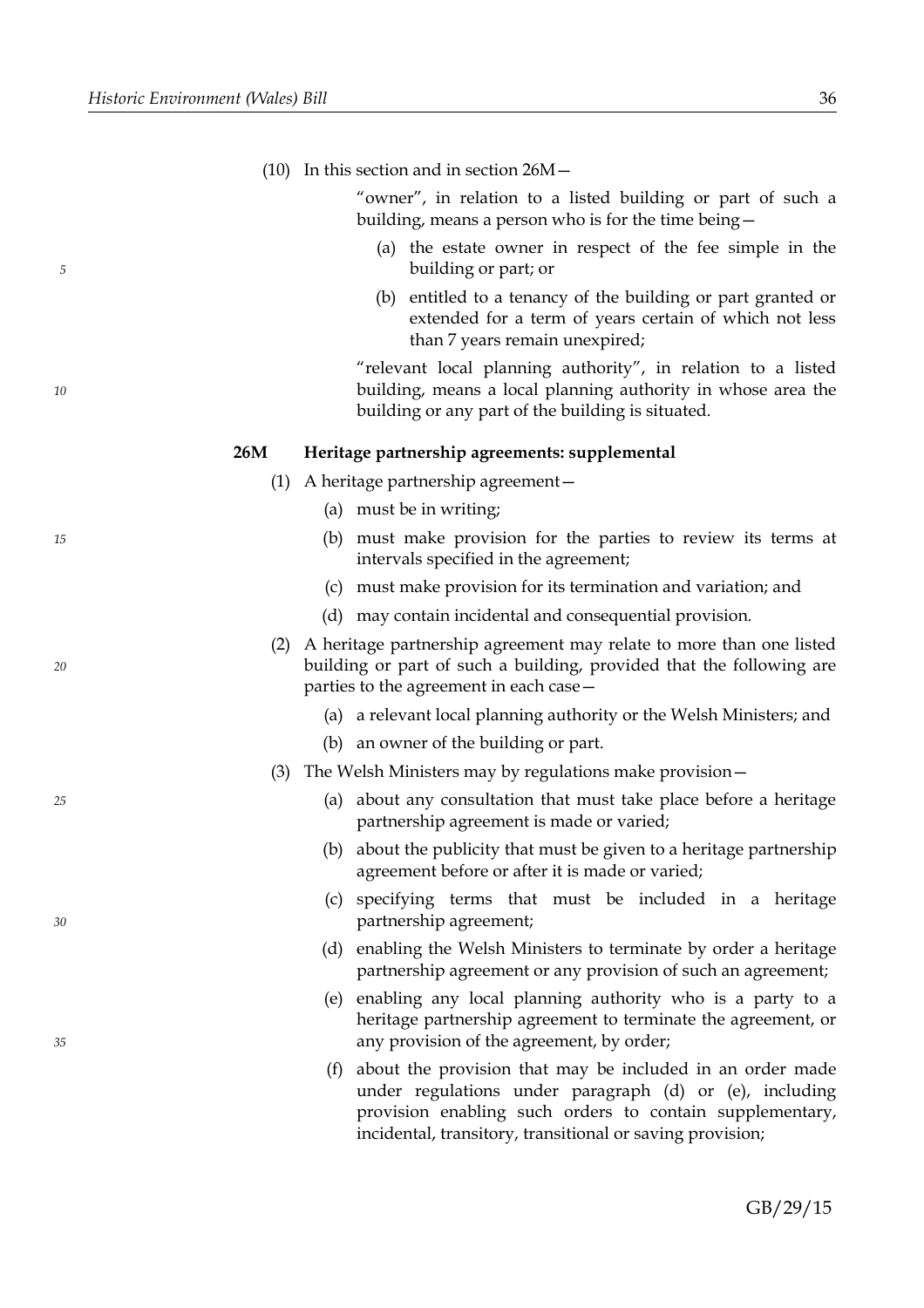- (h) providing for any of the following, as they apply for the purposes of provisions mentioned in paragraph (g), to apply with any modifications consequential on provision made under that paragraph—
	- (i) sections 30 to 37;
	- (ii) sections 62 and 63;
	- (iii) Parts 3 and 4;
	- (iv) Schedule 3.
- (4) A heritage partnership agreement cannot impose any obligation or liability, or confer any right, on a person who is not a party to the agreement (and, accordingly, listed building consent granted by such an agreement enures only for the benefit of the parties to the agreement)."
- (2) In section 91 (interpretation), in subsection (2), in the closing words, after "but this subsection does not affect the meaning of owner in section 11" insert ", 26L or 26M".

*Listed buildings: enforcement*

#### <span id="page-40-0"></span>**29 Temporary stop notices**

(1) After section 44A of the Planning (Listed Buildings and Conservation Areas) Act 1990  $(c.9)$  insert –

**"44B Temporary stop notices**

- (1) This section applies where it appears to a local planning authority in Wales that-
	- (a) works have been or are being executed to a listed building in their area; and
	- (b) the works are such as to involve a contravention of section 9(1) or (2).
- (2) The authority may issue a temporary stop notice if, having regard to the effect of the works on the character of the building as one of special architectural or historic interest, they consider it is expedient that the works are stopped immediately (or that part of them is).
- (3) A temporary stop notice must be in writing and must—
	- (a) specify the works in question;
	- (b) prohibit execution of the works (or so much of them as is specified in the notice);
	- (c) set out the authority's reasons for issuing the notice; and

GB/29/15

*15*

*5*

*10*

*20*

*25*

*30*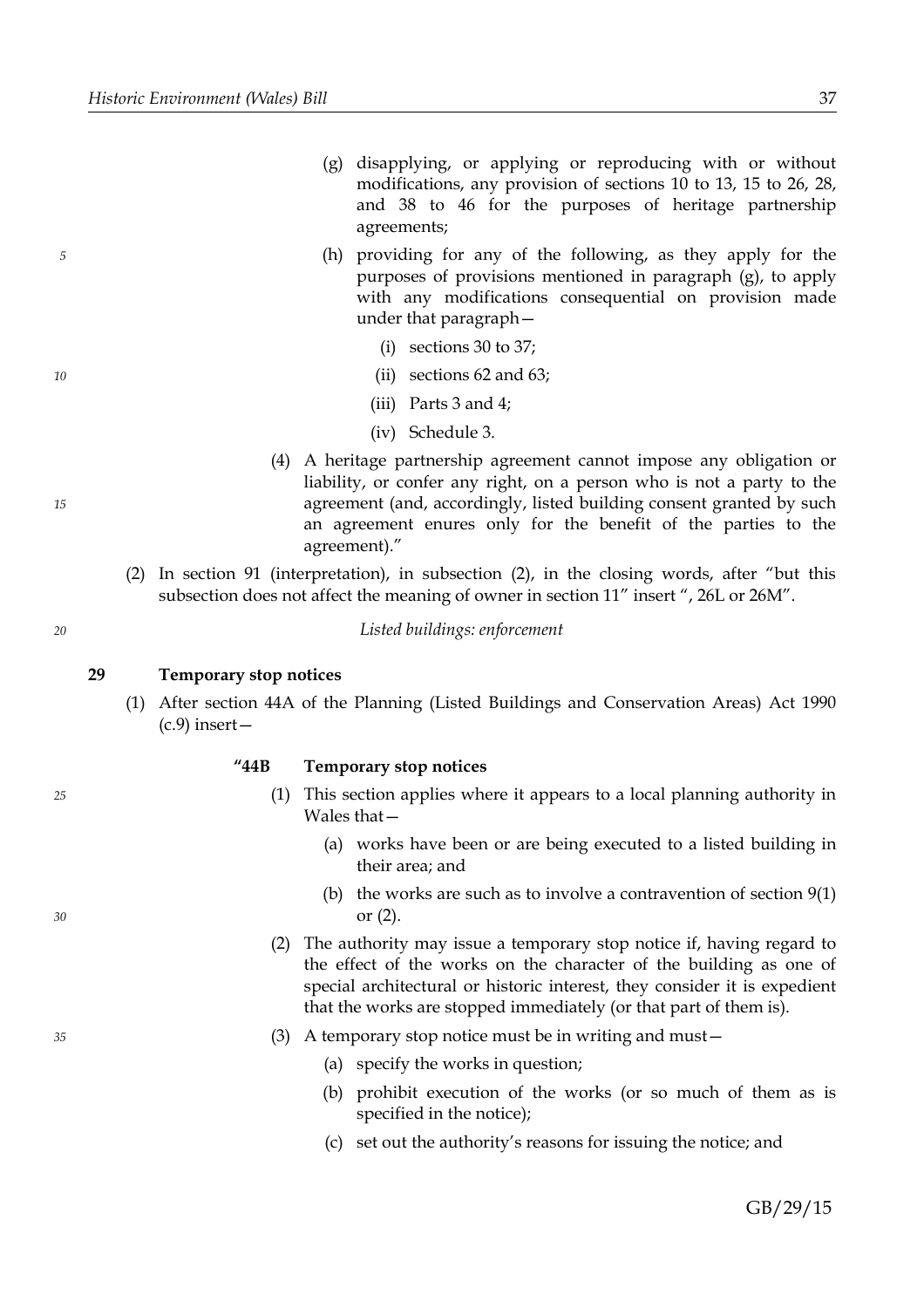*10*

*15*

*20*

*25*

*30*

*35*

|     | (d) include a statement of the effect of section 44C.                                                                                                                                                                                                                                 |
|-----|---------------------------------------------------------------------------------------------------------------------------------------------------------------------------------------------------------------------------------------------------------------------------------------|
|     | (4) A temporary stop notice may be served on a person who appears to<br>the authority $-$                                                                                                                                                                                             |
|     | (a) to be executing the works or causing them to be executed; or                                                                                                                                                                                                                      |
|     | (b) to have an interest in the building.                                                                                                                                                                                                                                              |
|     | (5) The authority must display a copy of the notice on the building.                                                                                                                                                                                                                  |
| (6) | A temporary stop notice takes effect when the copy of it is first<br>displayed in accordance with subsection (5).                                                                                                                                                                     |
| (7) | A temporary notice ceases to have effect -                                                                                                                                                                                                                                            |
|     | (a) at the end of the period of 28 days beginning with the day on<br>which the copy of it is first displayed in accordance with<br>subsection (5); or                                                                                                                                 |
|     | (b) if the notice specifies a shorter period beginning with that day,<br>at the end of that period.                                                                                                                                                                                   |
|     | (8) But if the authority withdraws the notice before the time when it<br>would otherwise cease to have effect under subsection (7), the notice<br>ceases to have effect on its withdrawal.                                                                                            |
| (9) | A local planning authority may not issue a subsequent temporary<br>stop notice in relation to the same works unless the authority have,<br>since issuing the previous notice, taken other enforcement action in<br>relation to the contravention referred to in subsection $(1)(b)$ . |
|     | $(10)$ The reference in subsection $(9)$ to taking other enforcement action<br>includes a reference to obtaining an injunction under section 44A.                                                                                                                                     |
|     | (11) A temporary stop notice does not prohibit the execution of works of<br>such description, or the execution of works in such circumstances, as<br>the Welsh Ministers may by regulations prescribe.                                                                                |
| 44C | Temporary stop notices: offence                                                                                                                                                                                                                                                       |
| (1) | A person is guilty of an offence if the person contravenes, or causes or<br>permits a contravention of, a temporary stop notice -                                                                                                                                                     |
|     | (a) which has been served on the person; or                                                                                                                                                                                                                                           |
|     | a copy of which has been displayed in accordance with section<br>(b)<br>$44B(5)$ .                                                                                                                                                                                                    |
| (2) | An offence under this section may be charged by reference to a day or<br>to some longer period; accordingly, a person may, in relation to the<br>same temporary stop notice, be convicted of more than one offence<br>under this section by reference to different periods.           |
| (3) | In proceedings against a person for an offence under this section, it is<br>a defence for the person to show that the person did not know, and<br>could not reasonably have been expected to know, of the existence of<br>the temporary stop notice.                                  |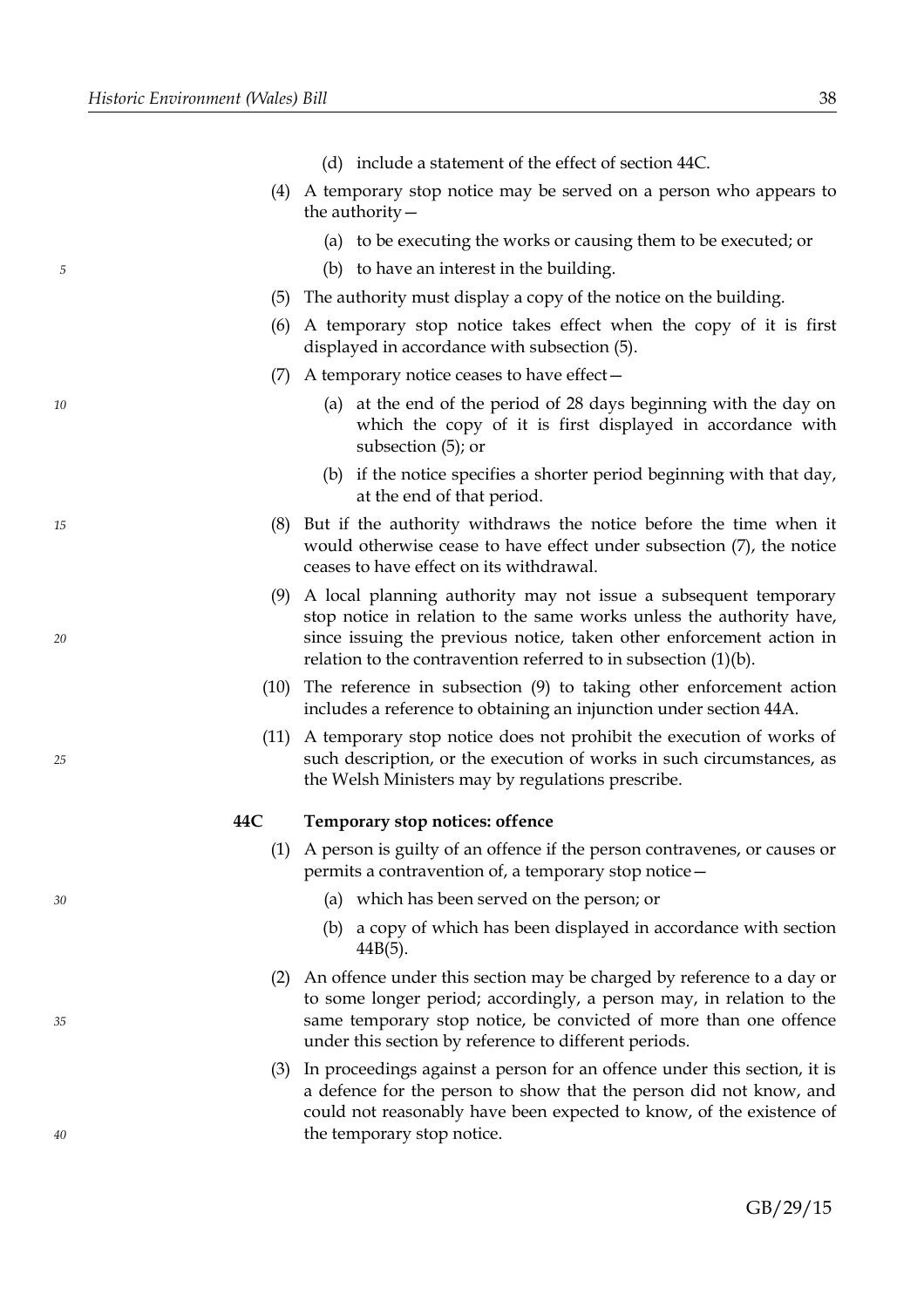- (4) In proceedings against a person for an offence under this section, it is also a defence for the person to show—
	- (a) that works to the building were urgently necessary in the interests of safety or health or for the preservation of the building;
	- (b) that it was not practicable to secure safety or health or, as the case may be, the preservation of the building by works of repair or works for affording temporary support or shelter;
	- (c) that the works carried out were limited to the minimum measures immediately necessary; and
	- (d) that notice in writing justifying in detail the carrying out of the works was given to the local planning authority as soon as reasonably practicable.
- (5) A person guilty of an offence under this section is liable on summary conviction, or on conviction on indictment, to a fine.
- (6) In determining the amount of a fine to be imposed on a person convicted under this section, the court must in particular have regard to any financial benefit which has accrued or appears likely to accrue to the person in consequence of the offence.

### **44D Temporary stop notices: compensation**

- (1) A person who, on the day when a temporary stop notice is first displayed in accordance with section 44B(5), has an interest in the building is, on making a claim to the local planning authority within the prescribed time and in the prescribed manner, entitled to be paid compensation by the authority in respect of any loss or damage directly attributable to the effect of the notice.
- (2) But subsection (1) applies only if  $-$ 
	- (a) the works specified in the notice are not such as to involve a contravention of section 9(1) or (2); or
	- (b) the authority withdraws the notice other than following the grant of listed building consent, after the day mentioned in subsection (1), which authorises the works.
- (3) The loss or damage in respect of which compensation is payable under this section includes a sum payable in respect of a breach of contract caused by the taking of action necessary to comply with the notice.
- (4) No compensation is payable under this section in the case of loss or damage suffered by a claimant if—
	- (a) the claimant was required to provide information under a relevant provision, and

*40*

*10*

*5*

*15*

*20*

*25*

*30*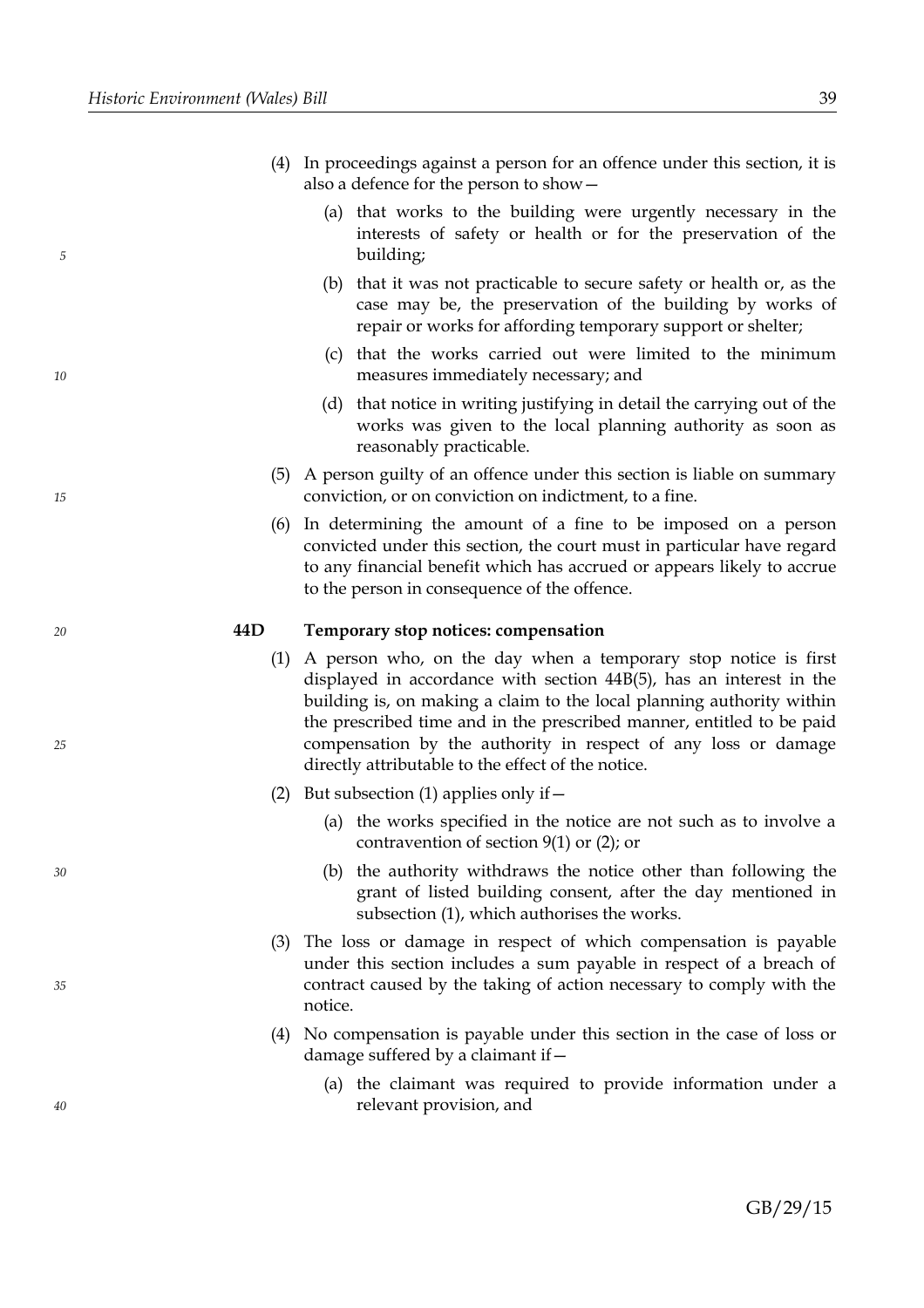- (b) the loss or damage could have been avoided if the claimant had provided the information or had otherwise co-operated with the planning authority when responding to the notice.
- (5) In subsection (4)(a), each of the following is a relevant provision  $-$ 
	- (a) section 16 of the Local Government (Miscellaneous Provisions) Act 1976 (c.57);
	- (b) section 330 of the principal Act."
- (2) In section 31 of that Act (general provisions as to compensation for depreciation under Part 1 of the Act), in subsection (2), for "and 29" substitute ", 29 and 44D".
- (3) In section 82A(2) of that Act (Crown application: exceptions), after paragraph (f) insert—

"(fa) section 44C;".

- (4) In section 88 of that Act (rights of entry), after subsection (3) insert—
	- "(3A) Any person duly authorised in writing by a local planning authority in Wales may at any reasonable time enter any land for any of the following purposes—
		- (a) securing the display or removal of a temporary stop notice (see section 44B);
		- (b) ascertaining whether a temporary stop notice is being complied with;
		- (c) considering any claim for compensation under section 44D."
- (5) In subsection (4) of that section (entry by Valuation Office etc in connection with compensation claims), for "or 29" substitute ", 29 or 44D".
- (6) In Schedule 2 to that Act (lapse of building preservation notices)—
	- (a) in paragraph 2, for "or 43" substitute ", 43 or 44C", and
	- (b) after paragraph 4 insert—
		- "5 Any temporary stop notice served by the local planning authority with respect to the building while the building preservation notice was in force ceases to have effect."

*Prevention of deterioration or damage to listed buildings*

#### <span id="page-43-0"></span>**30 Urgent works: extension of scope and recovery of costs** *30*

- (1) In section 54 of the Planning (Listed Buildings and Conservation Areas) Act 1990 (c.9) (urgent works to preserve listed buildings), in subsection (4), after "If" insert ", in the case of a building in England,".
- (2) After that subsection insert—
	- $^{\prime\prime}(4A)$  If, in the case of a building in Wales, the whole or part of the building is in residential use, works may be carried out only where they would not interfere unreasonably with that use."

*35*

*20*

*25*

*15*

*5*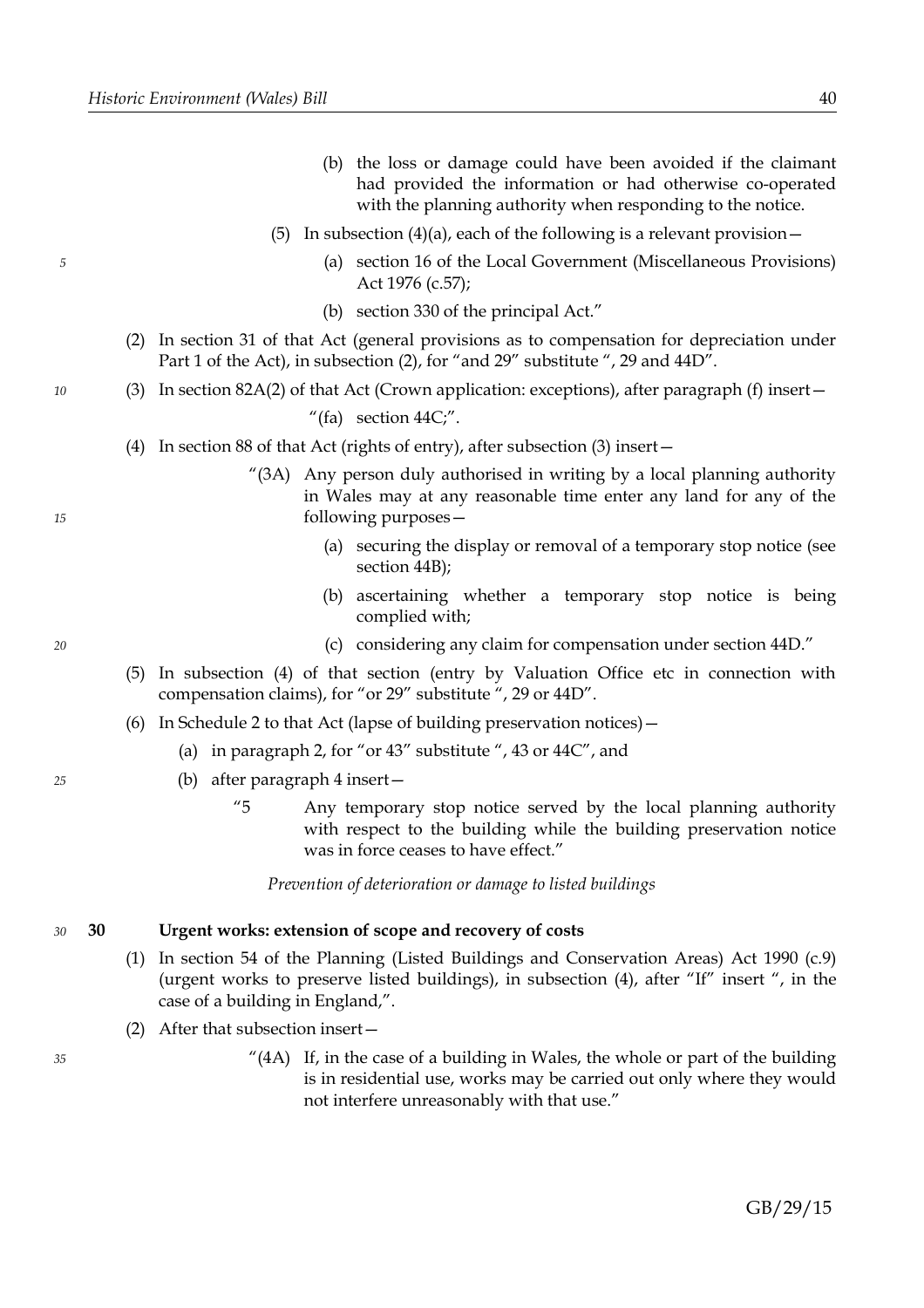*10*

*15*

*20*

*25*

*30*

*35*

- (3) After subsection (5) insert—
	- "(5A) Where the works are to be executed to a building in Wales the whole or part of which is in residential use, the occupier of the building must also be given not less than seven days' notice in writing of the intention to carry out the works."
- (4) In subsection (6), after "subsection (5)" insert "or (5A)".
- (5) In the heading to that section, omit "unoccupied"; and in the heading to section 76 of that Act (which enables the Welsh Ministers to direct that section 54 of that Act is to apply to buildings in conservation areas), omit "unoccupied".
- (6) In section 55 of that Act (recovery of expenses), after subsection (5) insert—
	- "(5A) Where the Welsh Ministers make a determination under subsection (4), the owner of the building or (if it is given notice under subsection (5)) the local authority may, within 28 days of the service of the notice under subsection (5), appeal to the county court against the decision.
		- (5B) In the case of a building in Wales, as from the time when the notice under subsection (2) becomes operative, the expenses which an authority may recover under this section carry interest at such rate as the authority may fix until recovery of all sums due under this section; and the expenses and any interest are recoverable by the authority as a debt.
		- (5C) As from that time, the expenses and any interest are, until recovery, a charge on the land on which the building stands.
	- (5D) The charge takes effect at that time as a legal charge which is a local land charge.
	- (5E) For the purpose of enforcing the charge, the authority have the same powers and remedies under the Law of Property Act 1925 and otherwise as if they were a mortgagee by deed having powers of sale and lease, of accepting surrenders of leases and of appointing a receiver.
	- (5F) The power of appointing a receiver is exercisable at any time after the end of the period of one month beginning with the date on which the charge takes effect.
	- (5G) For the purposes of subsections (5B) to (5F), the notice becomes operative—
		- (a) where no representations are made under subsection (4) within the period referred to in that subsection, at the end of that period;
		- (b) where representations are made as mentioned in paragraph (a) but no appeal against the determination under subsection (4) is made under subsection (5A) within the period referred to in that subsection, at the end of that period;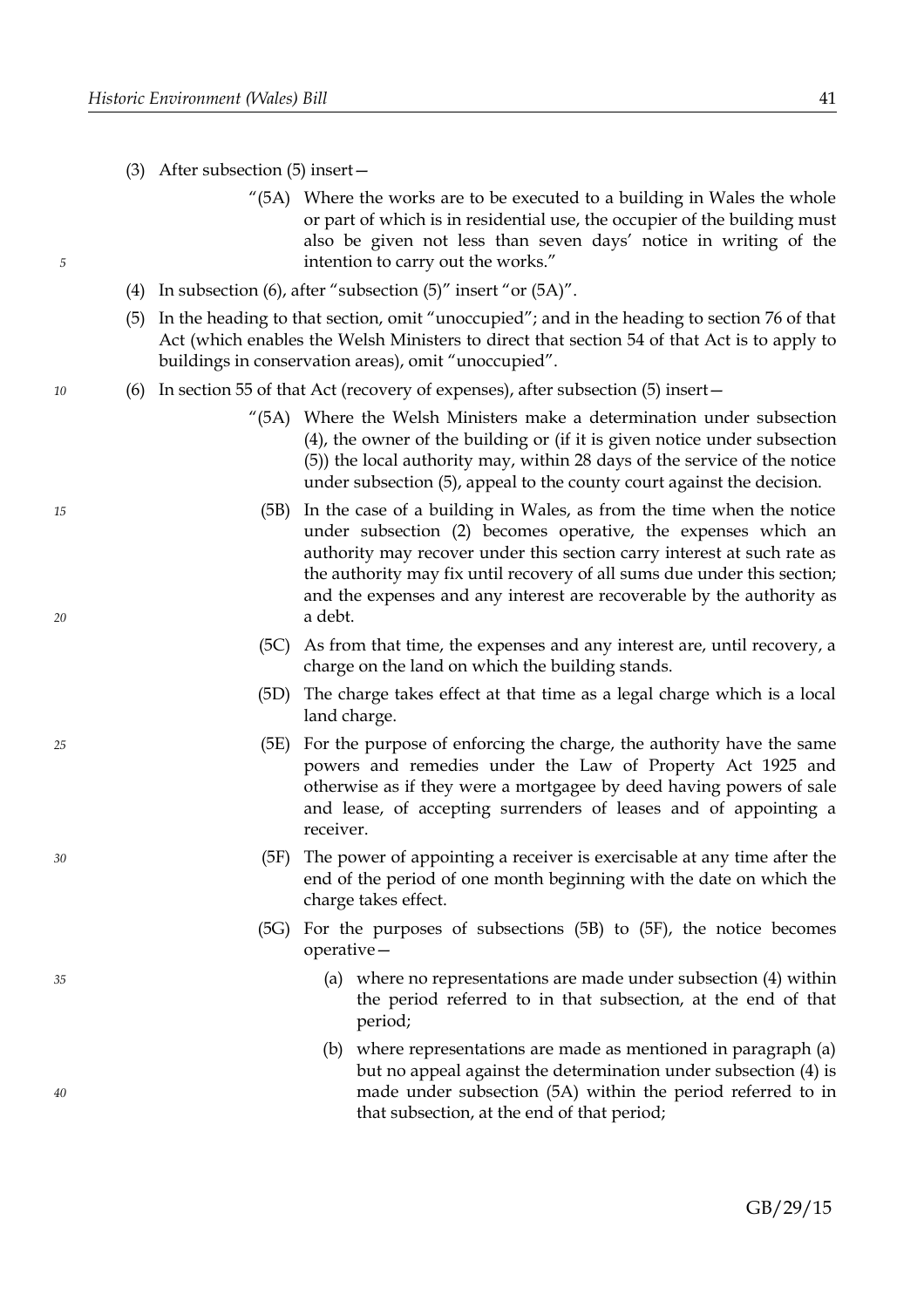- (c) where an appeal is made as mentioned in paragraph (b) and the decision on the appeal confirms the determination under subsection (4) (with or without variation), at the time of the decision;
- (d) where an appeal is made as mentioned in paragraph (b) but is withdrawn, at the time of the withdrawal."

#### *Miscellaneous*

### <span id="page-45-3"></span>**31 Service of documents by electronic communication**

*10*

*5*

In section 89 of the Planning (Listed Buildings and Conservation Areas) Act 1990 (c.9) (application of certain general provisions of principal Act), in subsection (1A), at the beginning insert "In the case of a building situated in England,".

# <span id="page-45-2"></span>**32 Determination of appeals by appointed person: supplementary provision**

- (1) In Schedule 3 to the Planning (Listed Buildings and Conservation Areas) Act 1990 (c.9) (determination of certain appeals by person appointed by Welsh Ministers), in paragraph 7, in sub-paragraph (2)—
	- (a) in the opening words, omit "or the Welsh Office"; and
	- (b) omit paragraph (b) and the preceding "and".
- (2) In that paragraph of that Schedule, after sub-paragraph (2) insert—
	- "(3) Where an appointed person is a member of the staff of the Welsh Government, the functions of determining an appeal and doing anything in connection with it conferred on the person by this Schedule are to be treated for the purposes of the Public Services Ombudsman (Wales) Act 2005 (c.10) as functions of the Welsh Government."

#### <span id="page-45-1"></span>**PART 4**

#### MISCELLANEOUS

#### *Historic environment records*

#### <span id="page-45-0"></span>**33 Historic environment records**

- (1) Each local planning authority in Wales must create and keep up to date a historic environment record.
- <span id="page-45-4"></span>(2) A historic environment record is a record which contains—
	- (a) details of every building in the authority's area which is included in a list compiled or approved by the Welsh Ministers under section 1 of the Planning (Listed Buildings and Conservation Areas) Act 1990 (c.9),
	- (b) details of every area in the authority's area which is designated under section 69 of that Act as a conservation area,

*35*

*30*

- *20*
- *25*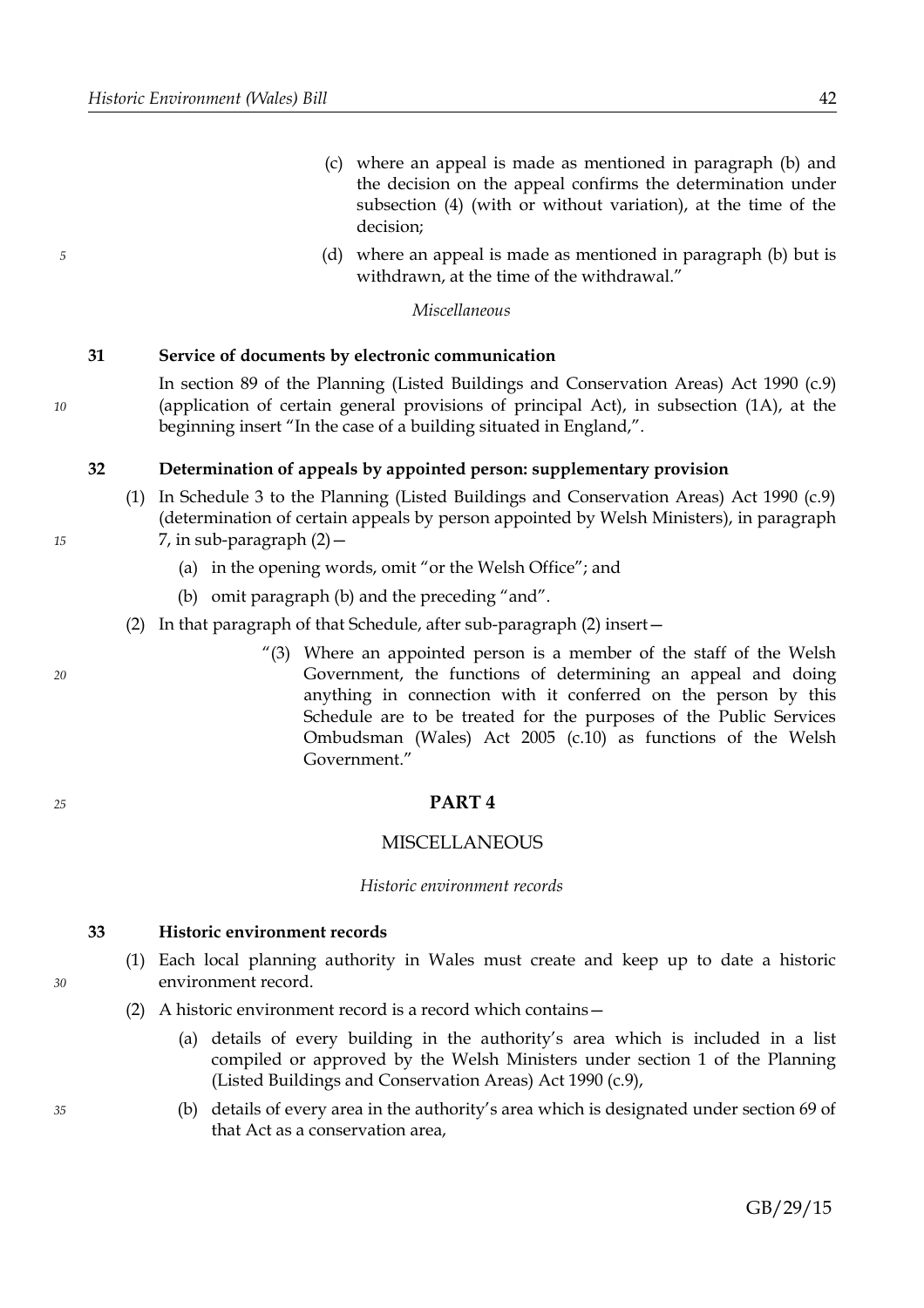- (c) details of every monument in the authority's area which is included in the Schedule compiled and maintained by the Welsh Ministers under section 1 of the Ancient Monuments and Archaeological Areas Act 1979 (c.46),
- (d) details of each of the grounds in the authority's area which are included in the register of historic parks and gardens compiled and maintained by the Welsh Ministers under section 41A of that Act,
- <span id="page-46-6"></span>(e) details of every conflict site in the authority's area which the authority considers to be of historic interest,
- <span id="page-46-4"></span>(f) where a public authority (whether by itself or jointly with other persons) maintains a list of historic landscapes in Wales, details of every historic landscape in the local planning authority's area which is included in the list,
- <span id="page-46-3"></span>(g) details of every world heritage site in the authority's area,
- <span id="page-46-1"></span>(h) details of every other area or site or other place in the authority's area which the authority considers to be of historic, archaeological or architectural interest,
- (i) information about the way in which the historic, archaeological or architectural development of the authority's area or any part of it has contributed to the present character of the area or part and about how that character may be preserved, and
- <span id="page-46-5"></span><span id="page-46-0"></span>(j) details of relevant investigations carried out in the authority's area and of the findings of those investigations.
- (3) In subsection  $(2)(e)$ , "conflict site" means -
	- (a) a battlefield or a site on which some other conflict involving military forces took place, or
	- (b) a site on which significant activities relating to a battle or other such conflict as is mentioned in paragraph [\(a\)](#page-46-5) occurred.
- <span id="page-46-2"></span>(4) In subsection  $(2)(f)$ , "public authority" means a person certain of whose functions are functions of a public nature.
	- (5) In subsection  $(2)(g)$ , "world heritage site" means a site or other place or other thing which is cultural heritage or natural heritage within the meaning of the World Heritage Convention which is included in the World Heritage List mentioned in Article 11 of that Convention.
	- (6) In subsection [\(5\),](#page-46-2) "the World Heritage Convention" means the Convention concerning the Protection of the World Cultural and Natural Heritage adopted by the General Conference of the United Nations Educational, Scientific and Cultural Organisation at Paris on 16 November 1972.
- (7) In subsection [\(2\)](#page-45-4)[\(h\),](#page-46-1) the reference to a local planning authority's area includes, in the case of an authority whose area includes part of the seashore, a reference to any part of the territorial sea that lies seawards from that part of the shore and forms part of Wales (within the meaning given by the Government of Wales Act 2006 (c.32)).
	- (8) In subsection [\(2\)](#page-45-4)[\(j\),](#page-46-0) "relevant investigation", in relation to a local planning authority's area, means—

*20*

*10*

*5*

*30*

*25*

*40*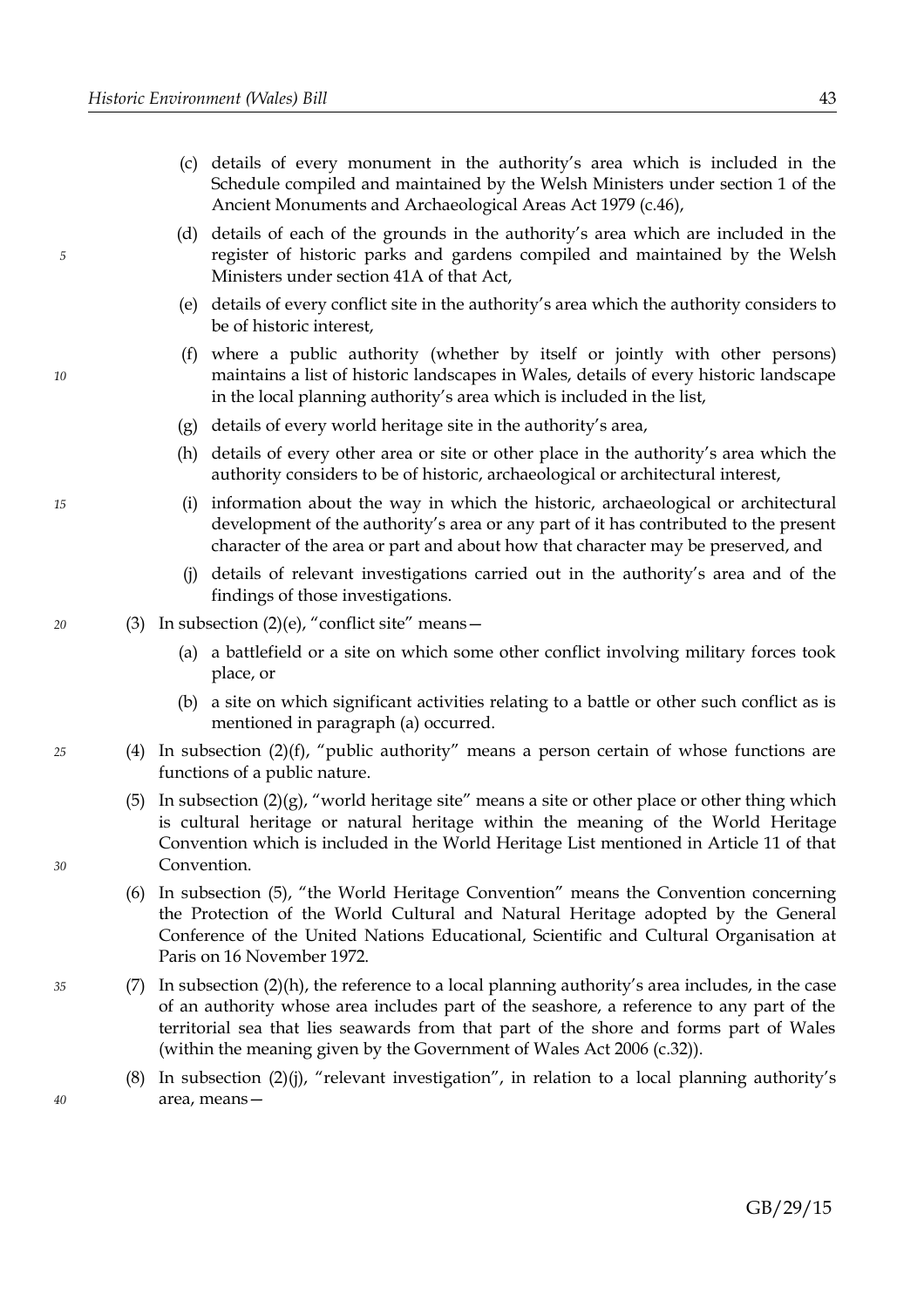- (a) an investigation by the authority or the Welsh Ministers for the purpose of obtaining information of historic, archaeological or architectural interest relating to the area, and
- (b) any other investigation for that purpose which the authority considers appropriate to include in the record.
- <span id="page-47-6"></span>(9) The Welsh Ministers may by regulations amend this section so as to vary the meaning of "historic environment record".
- (10) Before making regulations under subsection [\(9\),](#page-47-6) the Welsh Ministers must consult—
	- (a) each local planning authority in Wales, and
	- (b) such other persons as the Welsh Ministers consider appropriate.
- (11) For the purposes of this section, an area or site or other place or other thing is to be regarded as being in a local planning authority's area if any part of it is in the area.
- (12) In this section and in sections [34](#page-47-5) to [36,](#page-48-1) "local planning authority" has the same meaning as in the Town and Country Planning Act 1990 (c.8).

#### <span id="page-47-5"></span>**34 Publication** *15*

*5*

*10*

<span id="page-47-3"></span>*20*

*25*

*30*

- <span id="page-47-4"></span><span id="page-47-2"></span>(1) A local planning authority—
	- (a) must make its historic environment record available for public inspection in such manner as it considers appropriate;
	- (b) must, where a person requests a copy of part of the authority's historic environment record and it appears to the authority that the request is reasonable, provide the person with a copy of that part of the record;
	- (c) must make available to a person wishing to inspect its historic environment record advice on or assistance with retrieving and understanding information contained in the record;
	- (d) must, where a person requests the retrieval of information contained in the authority's historic environment record and it appears to the authority that the request is reasonable, compile for the person a document containing the information.
- <span id="page-47-1"></span>(2) In assessing for the purposes of subsection [\(1\)](#page-47-2)[\(b\)](#page-47-4) or [\(d\)](#page-47-1) whether a request is reasonable, the matters which the authority may take into account include any previous such requests made by or on behalf of the person concerned.
- <span id="page-47-0"></span>(3) A local planning authority may charge a fee for  $-$ 
	- (a) providing a copy under subsection  $(1)(b)$ ;
	- (b) providing advice or assistance under subsection  $(1)(c)$ ;
	- (c) compiling a document under subsection  $(1)(d)$ .
- (4) A fee charged under subsection [\(3\)](#page-47-0) must be calculated by reference to the cost of providing the service to which the fee relates.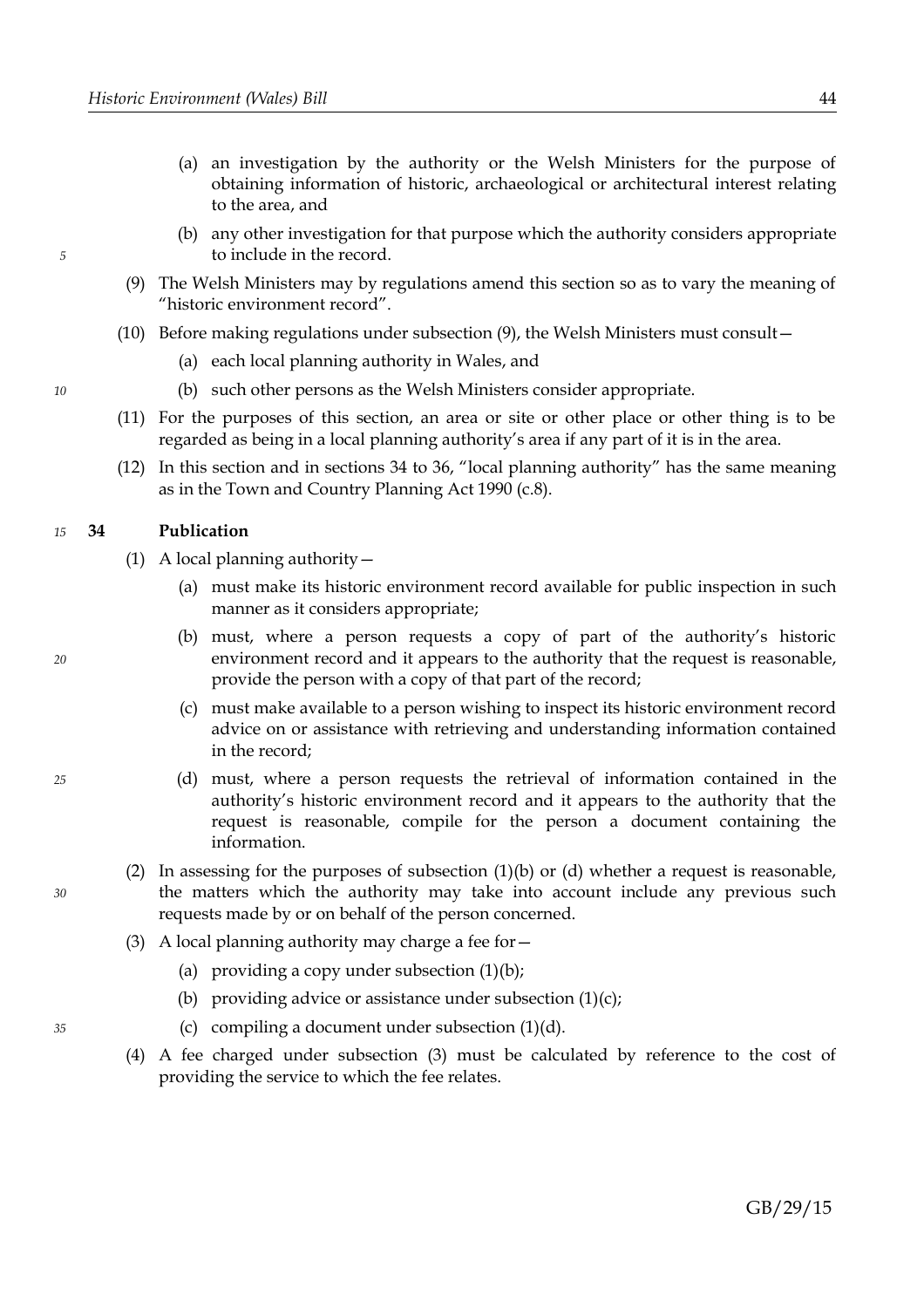# <span id="page-48-2"></span>**35 Arrangements for discharge of functions**

- (1) Where there are arrangements by virtue of section 19 or 20 of the Local Government Act 2000 (c.22) (joint or delegated exercise of functions), or under subsection [\(3\)](#page-48-3) or [\(4\)](#page-48-4) below, for creating a historic environment record for the areas of two or more local planning authorities and keeping the record up to date, the duty imposed by section [33](#page-45-0) on each of the local planning authorities concerned applies only in relation to that authority's area.
- (2) Where there are arrangements by virtue of section 19 or 20 of that Act, or under subsection [\(3\)](#page-48-3) or [\(4\)](#page-48-4) below, for discharging the duty imposed by section [34](#page-47-5)[\(1\)](#page-47-2) for the areas of two or more local planning authorities, the duty imposed by that section on each of the local planning authorities concerned applies only in relation to that authority's area.
- <span id="page-48-3"></span>(3) A local planning authority may arrange for the discharge of its functions under sections [33](#page-45-0) and [34](#page-47-5) by a person other than one with whom arrangements could be made by virtue of section 19 or 20 of that Act.
- <span id="page-48-4"></span>(4) Two or more local planning authorities may jointly arrange for the discharge of each of their functions under sections [33](#page-45-0) and [34](#page-47-5) by a person of the description given in subsection [\(3\).](#page-48-3)
	- (5) Before entering into arrangements of the kind referred to in this section, a local planning authority must obtain the approval of the Welsh Ministers.

#### <span id="page-48-1"></span>**36 Guidance** *20*

*5*

*10*

*15*

*25*

*30*

- (1) The Welsh Ministers may issue guidance on  $-$ 
	- (a) the discharge of the duty under section [33](#page-45-0) (including its discharge under arrangements of the kind referred to in section [35\)](#page-48-2);
	- (b) the discharge of the duty under section [34](#page-47-5)[\(1\);](#page-47-2)
	- (c) the exercise of the power under section [34](#page-47-5)[\(3\).](#page-47-0)
- (2) A local planning authority must have regard to guidance issued under this section.

*Advisory Panel for the Welsh Historic Environment*

- (3) Before issuing guidance under this section, the Welsh Ministers must consult—
	- (a) each local planning authority in Wales, and
	- (b) such other persons as the Welsh Ministers consider appropriate.

# <span id="page-48-0"></span>**37 Establishment of Panel and work programme**

- (1) The Welsh Ministers must establish a panel of persons, to be known as the Advisory Panel for the Welsh Historic Environment ("the Panel").
- (2) The purpose of the Panel is to provide the Welsh Ministers with advice on matters relating to the formulation, development and implementation of policy and strategy in relation to the historic environment in Wales; and for this purpose "Wales" has the same meaning as in the Government of Wales Act 2006 (c.32) (see section 158(1) of that Act).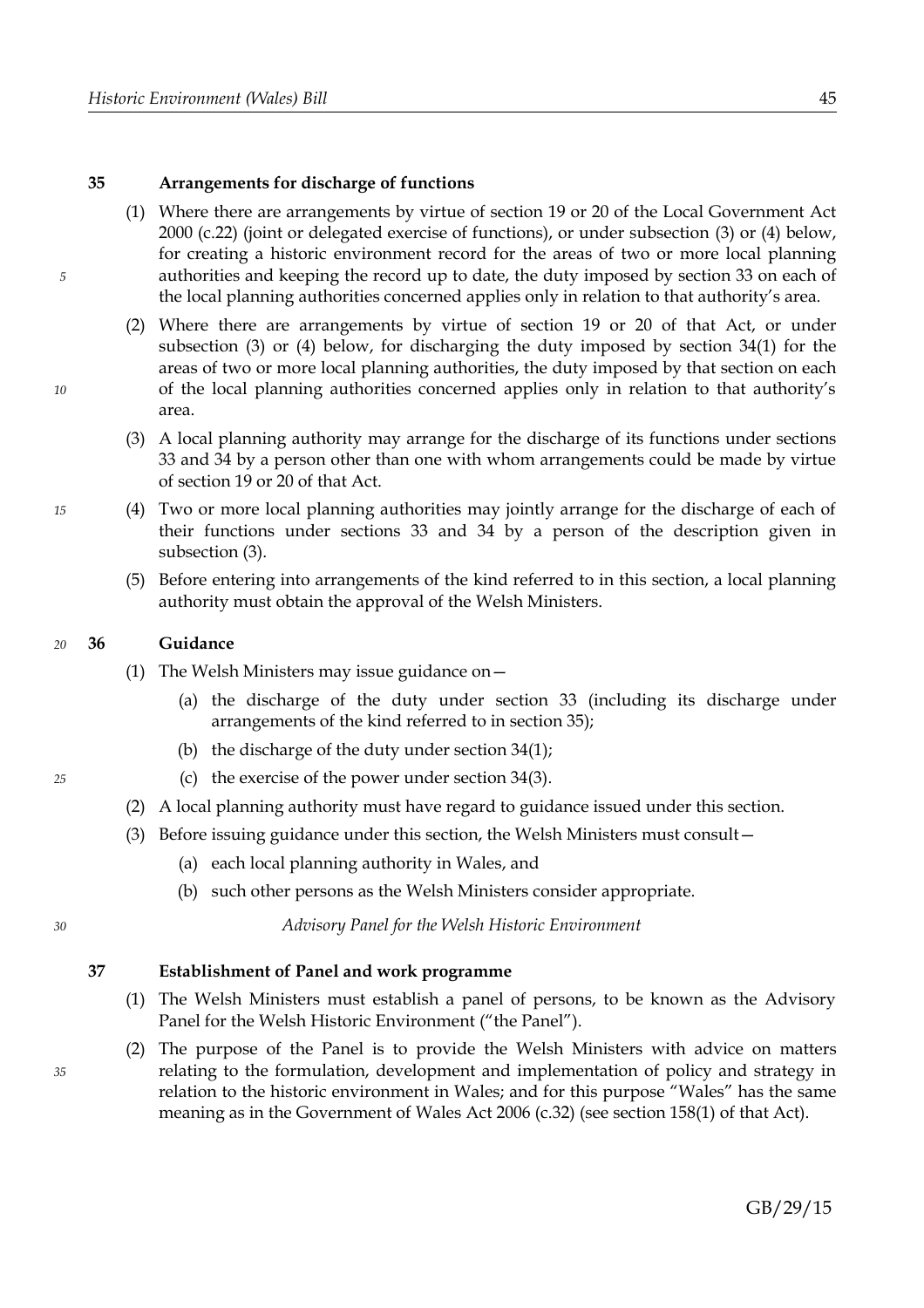- <span id="page-49-3"></span>(3) The Panel must, before each relevant financial year, publish a document (the "work programme") setting out the matters on which it plans to provide the Welsh Ministers with advice during the period of three years comprising that financial year and the two subsequent financial years.
- (4) "Financial year" means the period of 12 months ending with 31 March; and "relevant financial year" means—
	- (a) the first financial year to begin after the commencement of subsection [\(3\),](#page-49-3) and
	- (b) each third financial year afterwards.
	- (5) The Panel must keep the work programme under review and may amend it in light of doing so; and where the Panel amends the work programme, it must publish it as amended.
	- (6) Before publishing the work programme under subsection [\(3\)](#page-49-3) or [\(5\),](#page-49-2) the Panel must submit a draft of it to the Welsh Ministers; but the requirement to submit a draft amended under subsection [\(5\)](#page-49-2) applies only in so far as the Panel considers the amendments significant.
	- (7) The Welsh Ministers, having received a draft under subsection [\(6\),](#page-49-1) may approve the draft with or without modifications.

# <span id="page-49-0"></span>**38 Constitution etc**

- (1) The members of the Advisory Panel for the Welsh Historic Environment are to be appointed on such terms and conditions as the Welsh Ministers determine.
- (2) The membership of the Panel must not exceed 15 persons.
- (3) The Panel is not to be regarded as the servant or agent of the Crown or as enjoying any status, immunity or privilege of the Crown.
- (4) The validity of an act of the Panel is not affected by a vacancy among its members.
- (5) The Welsh Ministers may pay a member of the Panel such fees, allowances or expenses as the Welsh Ministers may determine.
	- (6) The Welsh Ministers may provide such staff, accommodation or other facilities as the Welsh Ministers may consider necessary to enable the Panel to carry out its functions.
	- (7) A person is disqualified from membership of the Panel if the person is—
		- (a) a member of the National Assembly for Wales,
		- (b) a member of the House of Commons or the House of Lords,
		- (c) a member of the Scottish Parliament,
		- (d) a member of the Northern Ireland Assembly,
		- (e) a member of the European Parliament,
		- (f) a member of a county council or county borough council in Wales,
		- (g) a member of a National Park authority in Wales, or
		- (h) a member of staff of an organisation specified in regulations made by the Welsh Ministers.

<span id="page-49-5"></span>*30*

*5*

<span id="page-49-2"></span><span id="page-49-1"></span>*10*

*15*

*20*

*25*

<span id="page-49-4"></span>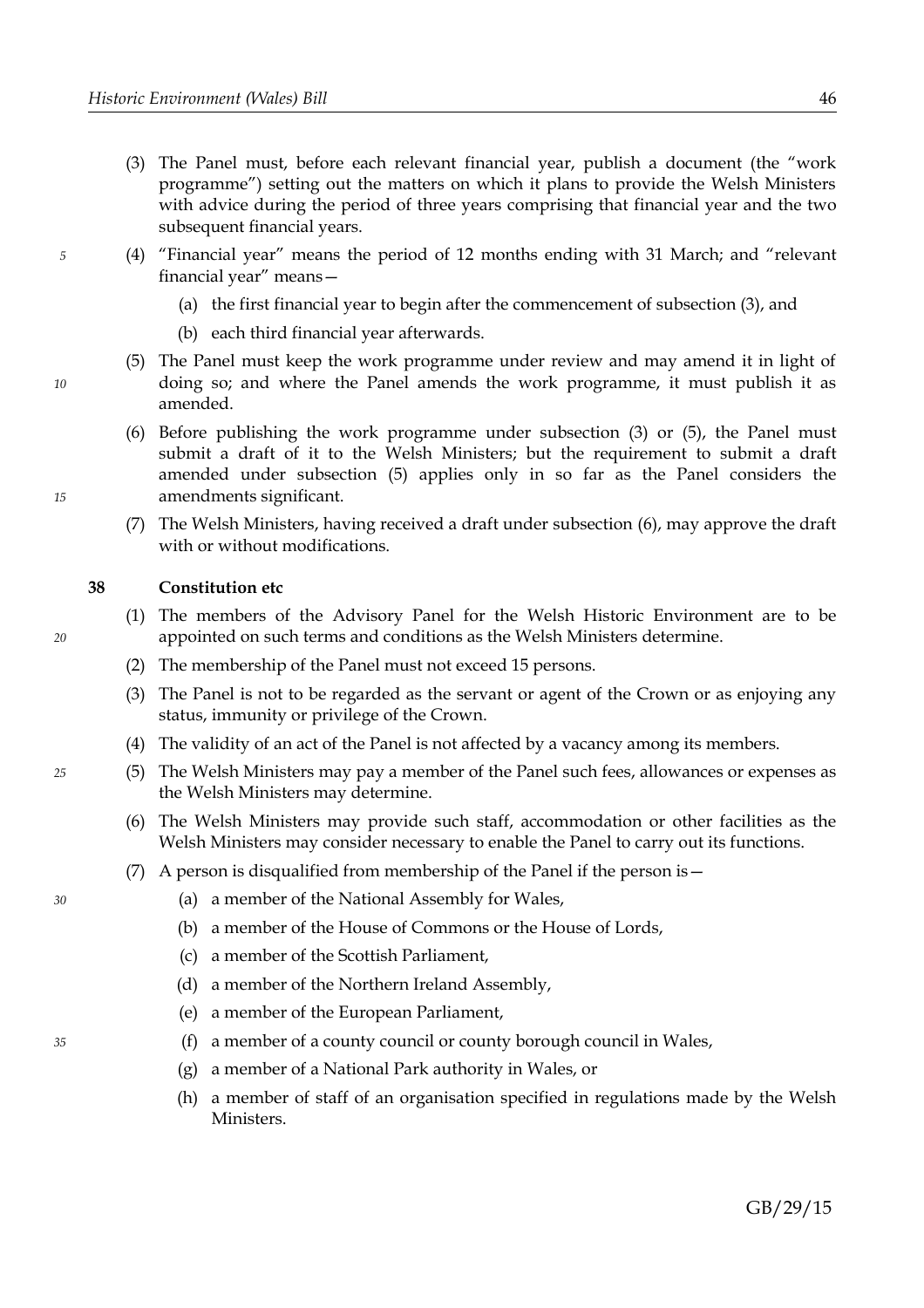- (8) Accordingly, a disqualified person may not be appointed as a member of the Panel; and a person appointed as such who becomes disqualified ceases to be a member.
- (9) The Welsh Ministers may dismiss a member of the Panel if satisfied that the member—
	- (a) is unfit to continue as a member,
	- (b) is unable or unwilling to act as a member, or
	- (c) has brought the Panel into disrepute.
- (10) A member of the Panel may resign by giving not less than three months' notice in writing to the Welsh Ministers.

### <span id="page-50-0"></span>**PART 5**

#### GENERAL

**39 Regulations and orders**

*5*

*10*

*15*

*20*

*25*

*30*

*35*

- (1) In section 60 of the Ancient Monuments and Archaeological Areas Act 1979 (c.46) (regulations and orders: general provisions), after subsection (1) insert—
	- "(1A) Any power of the Welsh Ministers to make regulations or an order under this Act includes power to make such incidental, supplemental, consequential, transitory, transitional or saving provision as the Welsh Ministers consider appropriate."
- (2) After subsection (2) of that section insert—
	- "(3) Any power of the Welsh Ministers to make regulations under this Act or an order under section 3, 37 or 61 is exercisable by statutory instrument.
	- (4) A statutory instrument containing regulations under section 1AA or 9ZB may not be made by the Welsh Ministers unless a draft of the instrument has been laid before, and approved by a resolution of, the National Assembly for Wales.
	- (5) Any other statutory instrument containing regulations or an order made by the Welsh Ministers under this Act, other than regulations under section 19, is subject to annulment in pursuance of a resolution of the National Assembly for Wales."
- (3) In section 93 of the Planning (Listed Buildings and Conservation Areas) Act 1990 (c.9) (regulations and orders: general provisions), in subsection (1), after "regulations under this Act" insert "in relation to England and the Welsh Ministers may make regulations under this Act in relation to Wales".
	- (4) In subsection (3) of that section—
		- (a) after "regulations made under this Act" insert ", other than regulations under section 2A or 26M,", and

GB/29/15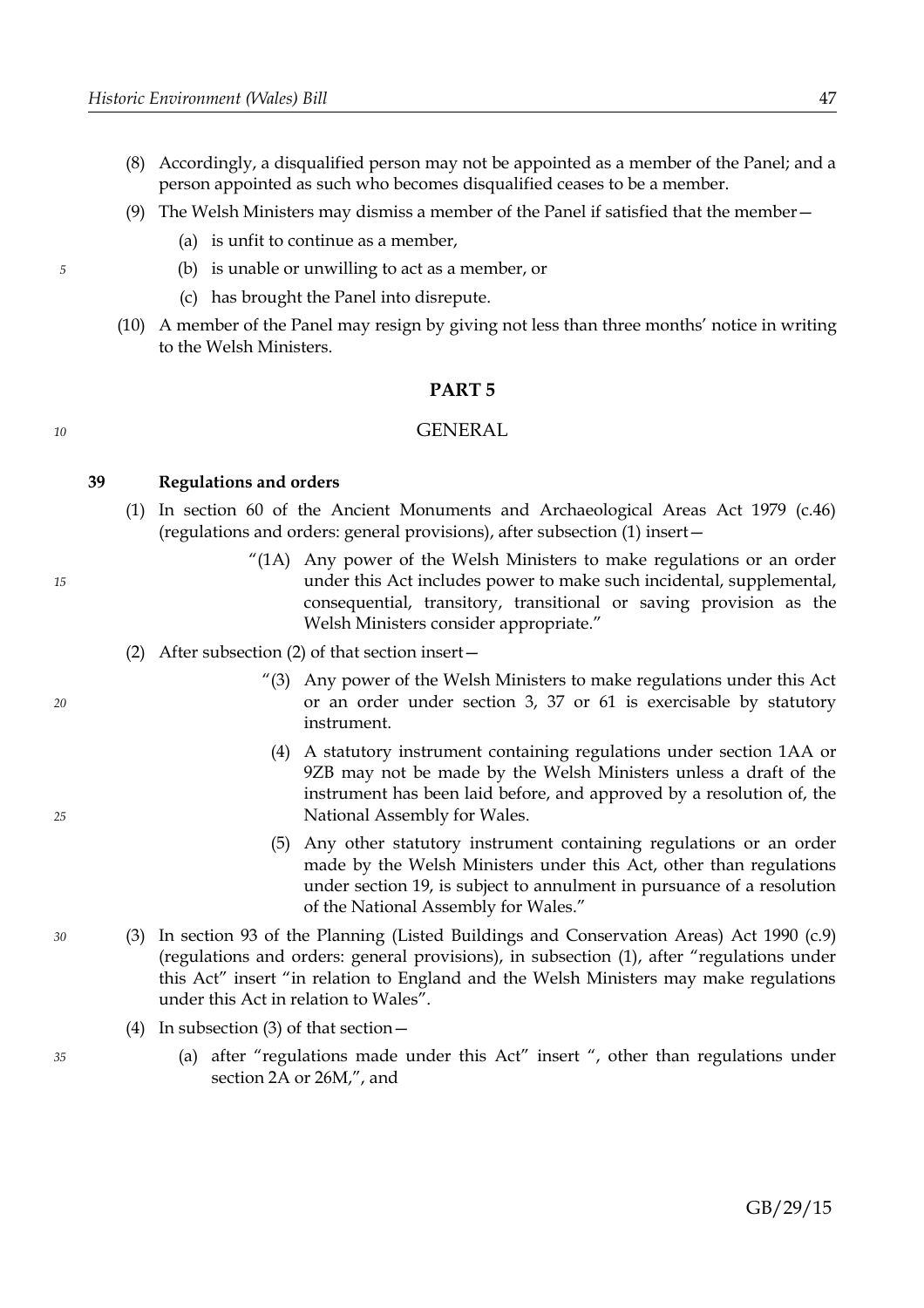- (b) after "either House of Parliament" insert "(in the case of regulations made by the Secretary of State) or the National Assembly for Wales (in the case of regulations made by the Welsh Ministers)".
- (5) After subsection (3) of that section insert—
	- "(3A) A statutory instrument containing regulations under section 2A or 26M may not be made by the Welsh Ministers unless a draft of the instrument has been laid before, and approved by a resolution of, the National Assembly for Wales."
- (6) In subsection (5) of that section, after "either House of Parliament" insert "(in the case of an order made by the Secretary of State) or the National Assembly for Wales (in the case of an order made by the Welsh Ministers)".
- (7) In subsection (6) of that section, after "the Secretary of State" insert "or (as the case may be) the Welsh Ministers".
- (8) In section 21 of that Act (appeals: supplementary provision), omit subsections (10) and (11).
- (9) In Schedule 3 to that Act (determination of certain appeals by person appointed by Welsh Ministers), in paragraph 8, omit sub-paragraph (6).
- (10) Regulations under this Act must be made by statutory instrument.
- (11) A statutory instrument containing regulations under section [33](#page-45-0)[\(9\)](#page-47-6) (power to vary meaning of "historic environment record") may not be made unless a draft of the instrument has been laid before and approved by a resolution of the National Assembly for Wales.
- (12) A statutory instrument containing regulations under section [38](#page-49-0)[\(7\)](#page-49-5)[\(h\)](#page-49-4) (Advisory Panel for Welsh Historic Environment: disqualification from membership for staff of specified organisations) is subject to annulment in pursuance of a resolution of the National Assembly for Wales.

# **40 Coming into force**

- (1) The following provisions of this Act come into force on the day on which this Act receives Royal Assent—
	- (a) Part [1;](#page-4-0)
	- (b) section [2;](#page-5-1)
	- (c) sections [3,](#page-6-0) [5](#page-11-0) and [11](#page-13-0) and Schedule [1,](#page-53-0) so far as they confer power to make regulations under the Ancient Monuments and Archaeological Areas Act 1979 (c. 46);
	- (d) section [23;](#page-28-3)
		- (e) sections [24](#page-29-0) and [28](#page-37-0) and Schedule [2,](#page-57-0) so far as they confer power to make regulations under the Planning (Listed Buildings and Conservation Areas) Act 1990 (c.9);
		- (f) this Part.
- (2) Sections [6](#page-11-1) to [9,](#page-12-1) [12](#page-16-0) to [22,](#page-27-0) [27](#page-36-0) and [29](#page-40-0) to [32](#page-45-2) come into force at the end of the period of 2 months beginning with the day on which this Act receives Royal Assent.

*35*

*25*

*10*

*5*

*15*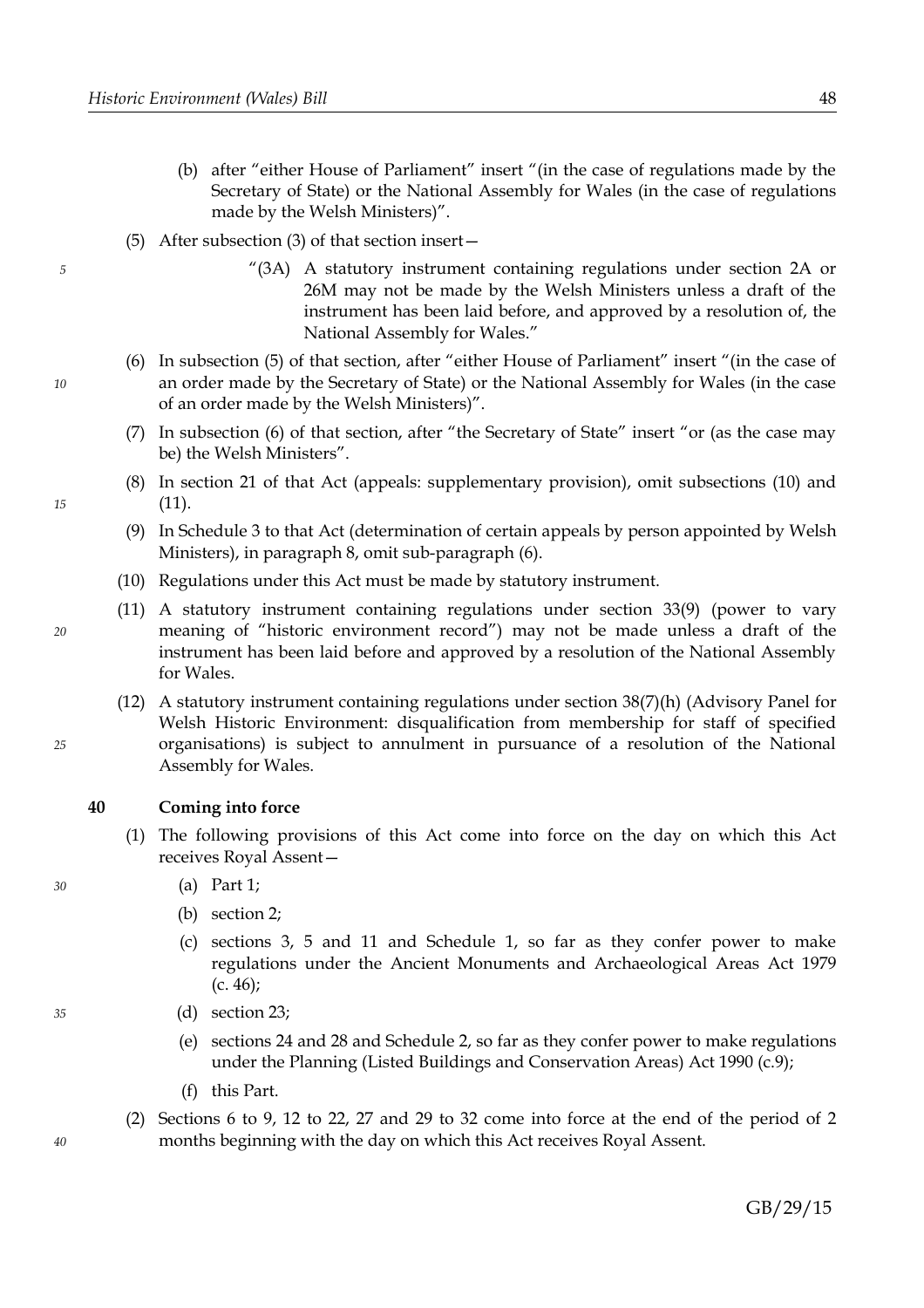- <span id="page-52-0"></span>(3) The other provisions of this Act come into force, and sections [3,](#page-6-0) [5,](#page-11-0) [11,](#page-13-0) [24](#page-29-0) and [28](#page-37-0) and Schedules [1](#page-53-0) and [2](#page-57-0) come into force for remaining purposes, on such day as the Welsh Ministers may appoint by order.
- (4) An order under subsection  $(3)$ 
	- (a) may appoint different days for different purposes;
	- (b) may make transitional, transitory or saving provision in connection with the coming into force of a provision of this Act.
- (5) An order under subsection [\(3\)](#page-52-0) must be made by statutory instrument.

# **41 Short title**

The short title of this Act is the Historic Environment (Wales) Act 2016.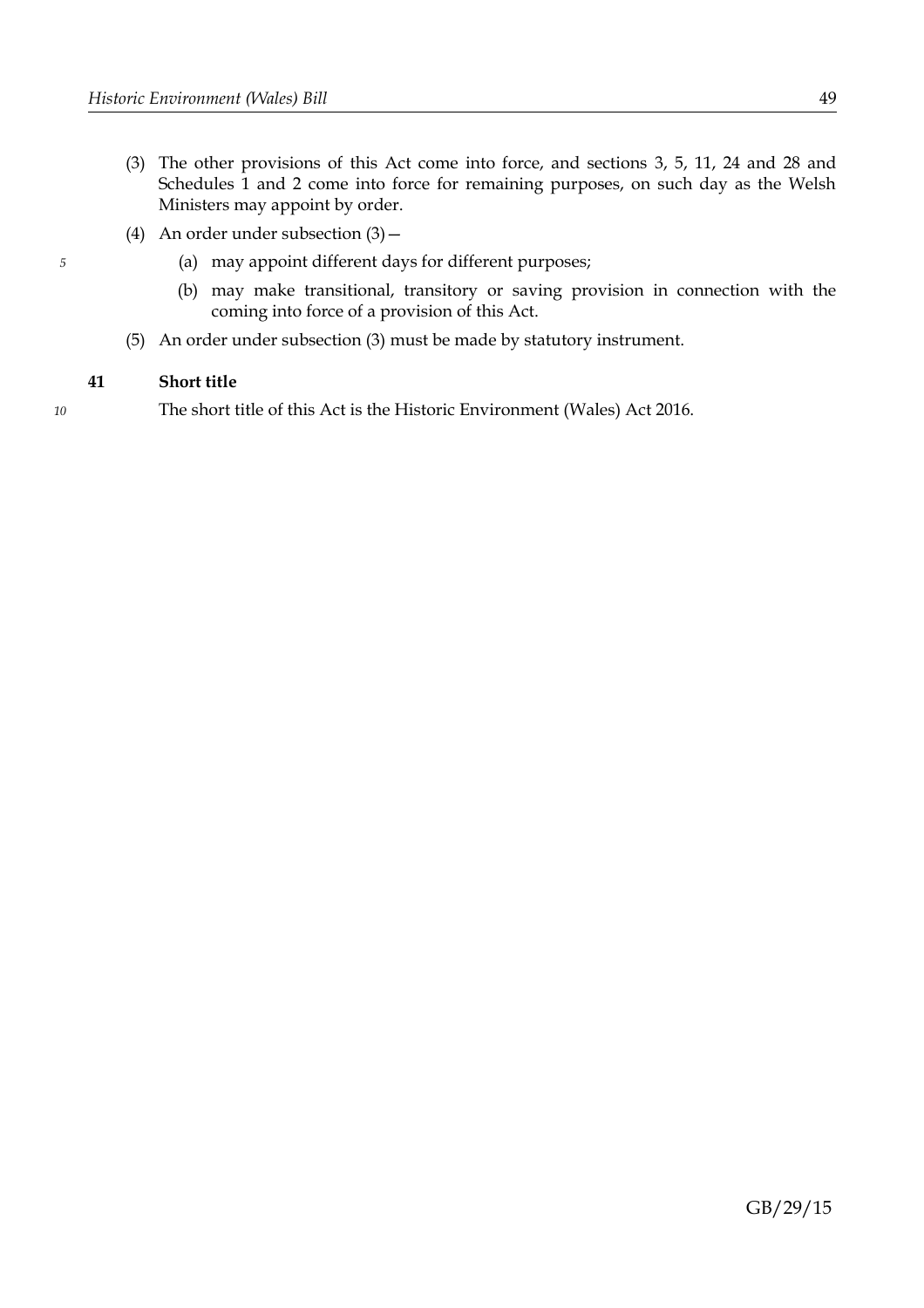*10*

*15*

*20*

*25*

*30*

*35*

# <span id="page-53-0"></span>SCHEDULE 1

# *(introduced by section [3\)](#page-6-0)*

# SCHEDULES A1 AND A2 TO BE INSERTED INTO THE ANCIENT MONUMENTS AND ARCHAEOLOGICAL AREAS ACT 1979

# "SCHEDULE A1

# *(introduced by section 1AC)*

# LAPSE OF INTERIM PROTECTION

- 1 This Schedule applies where interim protection ceases to have effect in relation to a monument as a result of the issue of a notice under section  $1AB(4)(b)$  or  $(5)(b)$ .
- 2 The fact that the interim protection has ceased to have effect does not affect the liability of any person to be prosecuted and punished for an offence under section 2, 9ZG, 9ZK, 28 or 42 committed with respect to the monument while the interim protection had effect.
- 3 Any proceedings on or arising out of an application for scheduled monument consent with respect to the monument lapse, in so far as they relate to consent required by virtue of the interim protection; and any such consent granted lapses to the same extent.
- 4 (1) Any scheduled monument enforcement notice served by the Welsh Ministers with respect to the monument ceases to have effect, in so far as the notice relates to works affecting anything in respect of which the interim protection had effect.
	- (2) Any proceedings on or arising out of such a notice under section 9ZE or 9ZF(4) lapse, in so far as the notice relates to works affecting anything in respect of which the interim protection had effect.
	- (3) Notwithstanding sub-paragraph (1), section 9ZF(2) continues to have effect as respects any expenses incurred by a person authorised by the Welsh Ministers as mentioned in section 9ZF(1), and with respect to any sums paid on account of such expenses.
- 5 Any temporary stop notice served by the Welsh Ministers with respect to the monument ceases to have effect, in so far as the notice relates to works affecting anything in respect of which the interim protection had effect.
- 6 Any proceedings on an application made by the Welsh Ministers under section 9ZM with respect to the monument lapse, in so far as they relate to the restraint of any actual or apprehended contravention in relation to anything in respect of which the interim protection had effect.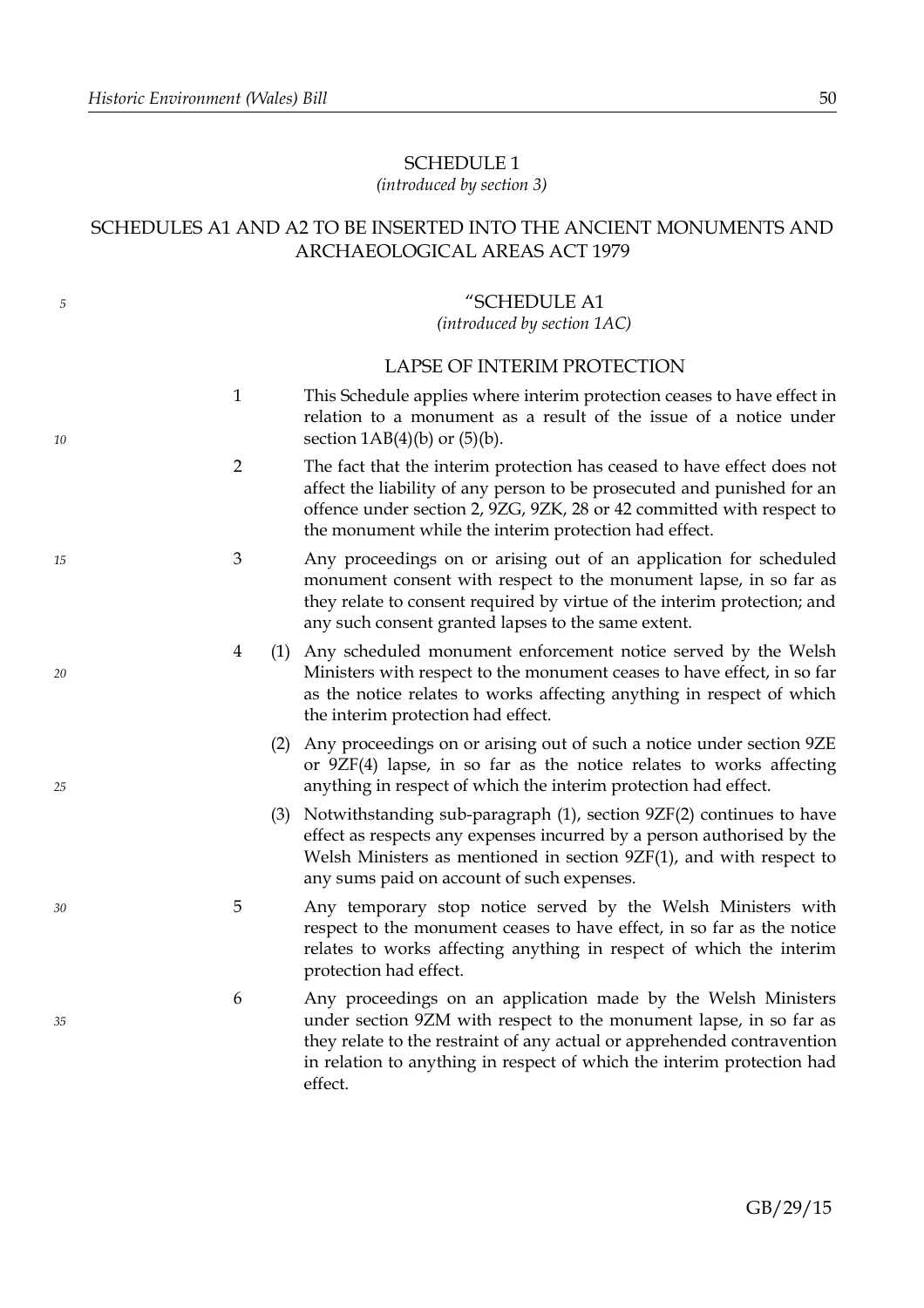# SCHEDULE A2

# *(introduced by section 1AE)*

# DECISIONS ON REVIEWS BY PERSON APPOINTED BY WELSH MINISTERS

*Decisions on reviews by appointed persons* 1 (1) The Welsh Ministers may by regulations prescribe the classes of reviews under section 1AE on which a decision is to be made by a person appointed by the Welsh Ministers for the purpose instead of by the Welsh Ministers. (2) Decisions on reviews of a prescribed class are to be made accordingly. (3) This paragraph does not affect any provision in this Act or any instrument made under it that an application for a review is to be made to the Welsh Ministers. (4) A person appointed under this paragraph is referred to in this Schedule as "an appointed person". *Powers and duties of appointed person* 2 (1) An appointed person has the same powers and duties in relation to a review under section 1AE as the Welsh Ministers have under— (a) subsections  $(3)(a)$  and  $(b)$  and  $(5)$  of that section; and (b) regulations made by virtue of subsection  $(6)(e)$ ,  $(f)$  or  $(g)$  of that section. (2) Where an appointed person makes a decision on a review, the decision is to be treated as that of the Welsh Ministers. (3) Except as provided by section 55, the validity of that decision is not to be questioned in any legal proceedings. (4) No application may be made to the High Court under section 55 on the ground that a decision on a review ought to have been made by the Welsh Ministers and not by an appointed person unless the person who made the application for the review challenges the appointed person's power to make the decision before the decision is made. *Appointment of another person to make a decision on a review* 3 (1) At any time before an appointed person has made a decision on a review under section 1AE the Welsh Ministers may— (a) revoke the person's appointment; and *5 10 15 20 25 30 35*

> (b) appoint another person under paragraph 1 to make the decision instead.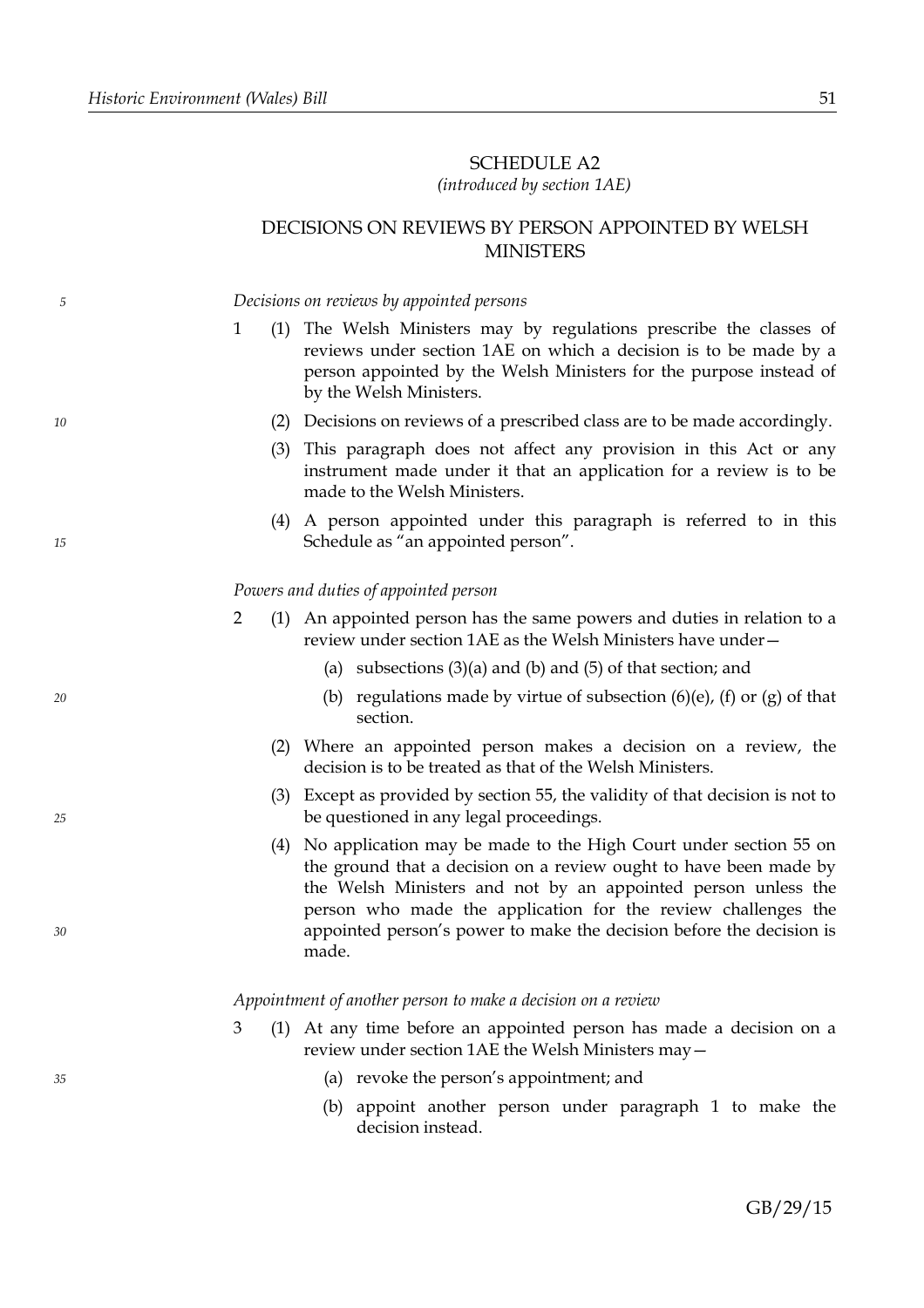*10*

*15*

*20*

*25*

*30*

- (2) Where such a new appointment is made, the review, and any inquiry or other hearing in connection with the review, must be begun afresh.
- (3) Nothing in sub-paragraph (2) requires any person to be given an opportunity to make fresh representations or to modify or withdraw any representations already made.

#### *Public local inquiries, hearings and written representations*

- 4 (1) An appointed person may appoint an assessor to provide advice on—
	- (a) any matters arising at a public local inquiry or hearing held by the appointed person in connection with a review under section 1AE or in consequence of such an inquiry or hearing; or
	- (b) any matters arising in written representations made to the appointed person in connection with such a review or in consequence of such representations.
	- (2) Section  $250(2)$  and (3) of the Local Government Act 1972 (c.70) (local inquiries: evidence) applies to a public local inquiry held by an appointed person.

#### *Directions*

- 5 (1) The Welsh Ministers may direct that anything that would fall to be done by an appointed person in connection with a review under section 1AE, other than the making of a decision on the review under subsection (3)(b) of that section, is to be done instead by the Welsh Ministers.
	- (2) A direction given under sub-paragraph (1) may be amended or withdrawn by a further direction.

#### *Delegation*

- 6 (1) An appointed person may delegate to another person anything that would fall to be done by the appointed person in connection with a review under section 1AE, other than—
	- (a) the conduct of a public local inquiry or hearing; and
	- (b) the making of a decision on the review under subsection  $(3)(b)$ of that section.
	- (2) A delegation under sub-paragraph (1) is to be to the extent, and on the terms, that the appointed person determines and may be amended or revoked.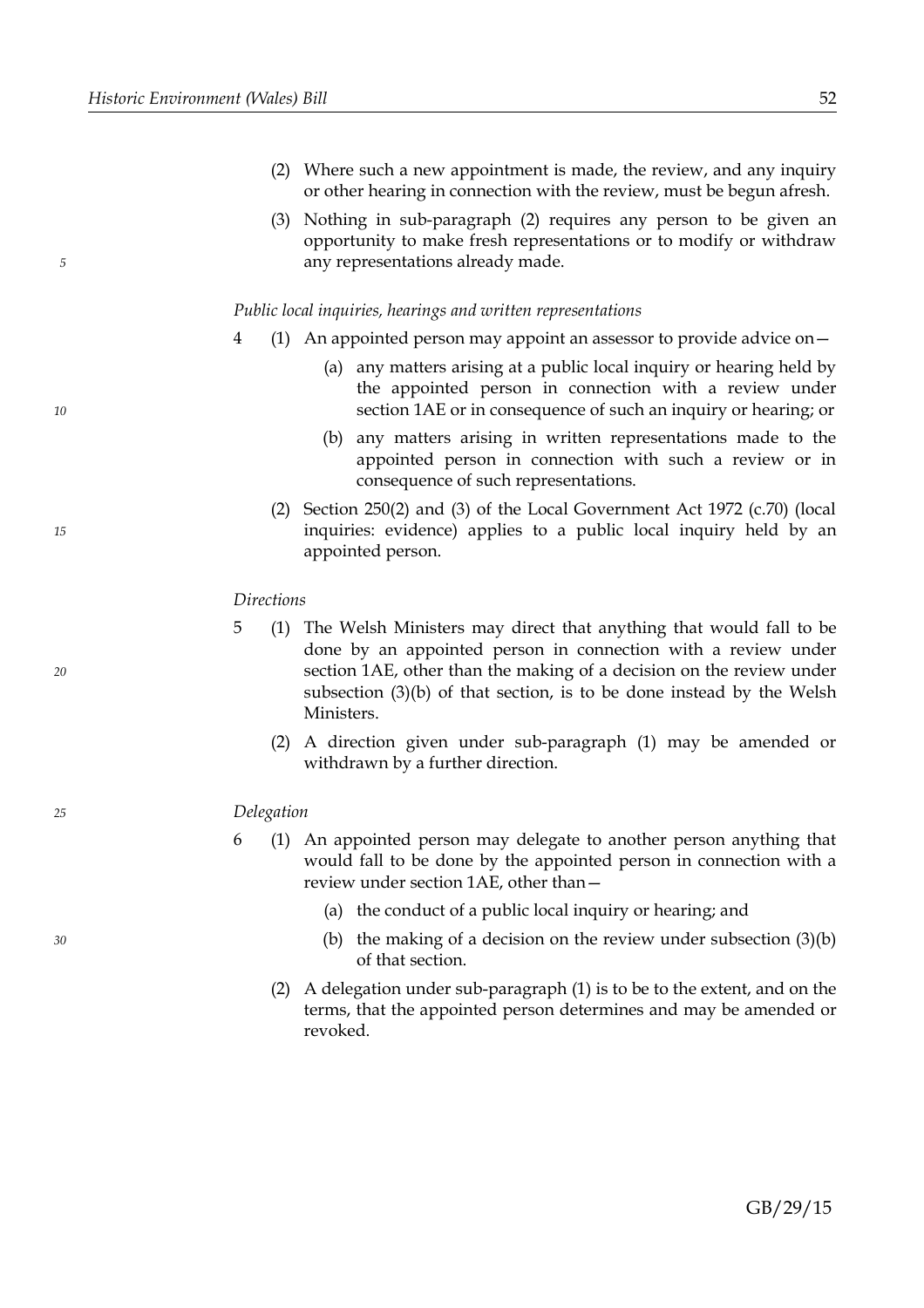# *Supplementary provision*

*5*

7 Where an appointed person is a member of the staff of the Welsh Government, the functions of making a decision on a review and doing anything in connection with it conferred on the person by this Schedule are to be treated for the purposes of the Public Services (Ombudsman) Wales Act 2005 (c.10) as functions of the Welsh Government."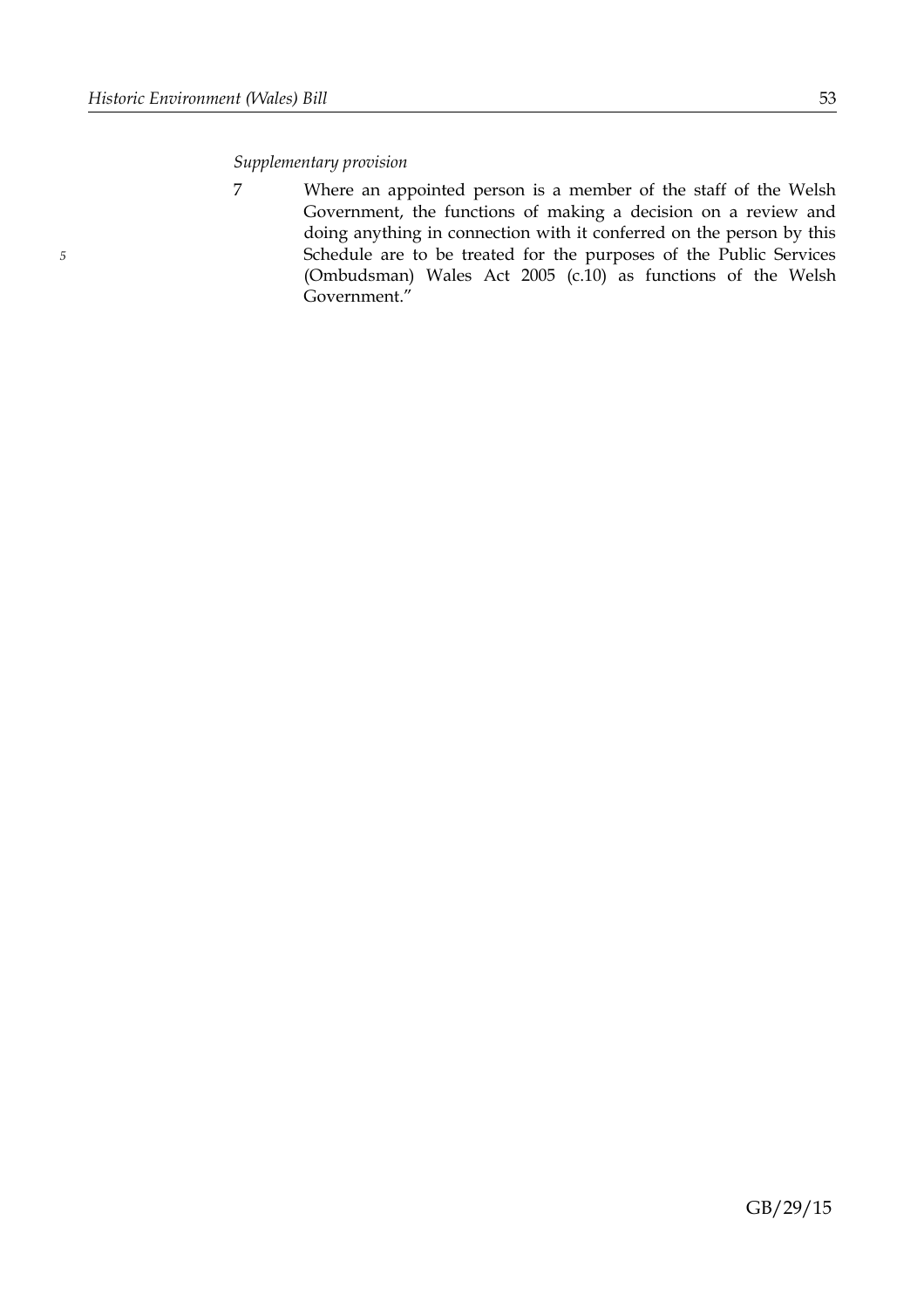*10*

*15*

*20*

*25*

*30*

*35*

# <span id="page-57-0"></span>SCHEDULE 2

# *(introduced by section [24\)](#page-29-0)*

# SCHEDULES 1A AND 1B TO BE INSERTED INTO THE PLANNING (LISTED BUILDINGS AND CONSERVATION AREAS) ACT 1990

# "SCHEDULE 1A

*(introduced by section 2C)*

# LAPSE OF INTERIM PROTECTION

- 1 This Schedule applies where interim protection ceases to have effect in relation to a building as a result of the issue of a notice under section  $2B(5)(b)$ .
- 2 The fact that the interim protection has ceased to have effect does not affect the liability of any person to be prosecuted and punished for an offence under section 9, 43 or 44C committed with respect to the building while the interim protection had effect.
- 3 Any proceedings on or arising out of an application for listed building consent with respect to the building lapse; and any such consent granted while it had effect lapses.
- 4 (1) Any listed building enforcement notice served by the local planning authority with respect to the building ceases to have effect.
	- (2) Any proceedings on such a notice under sections 38 to 40 lapse.
	- (3) Notwithstanding sub-paragraph (1), section 42(1) and (2) continue to have effect as respects any expenses incurred by the local planning authority, owner or occupier as mentioned in that section and with respect to any sums paid on account of such expenses.
- 5 Any temporary stop notice served by the local planning authority with respect to the building ceases to have effect.

#### SCHEDULE 1B

*(introduced by section 2D)*

# DECISIONS ON REVIEWS BY PERSON APPOINTED BY WELSH MINISTERS

#### *Decisions on reviews by appointed persons*

1 (1) The Welsh Ministers may by regulations prescribe the classes of reviews under section 2D on which a decision is to be made by a person appointed by the Welsh Ministers for the purpose instead of by the Welsh Ministers.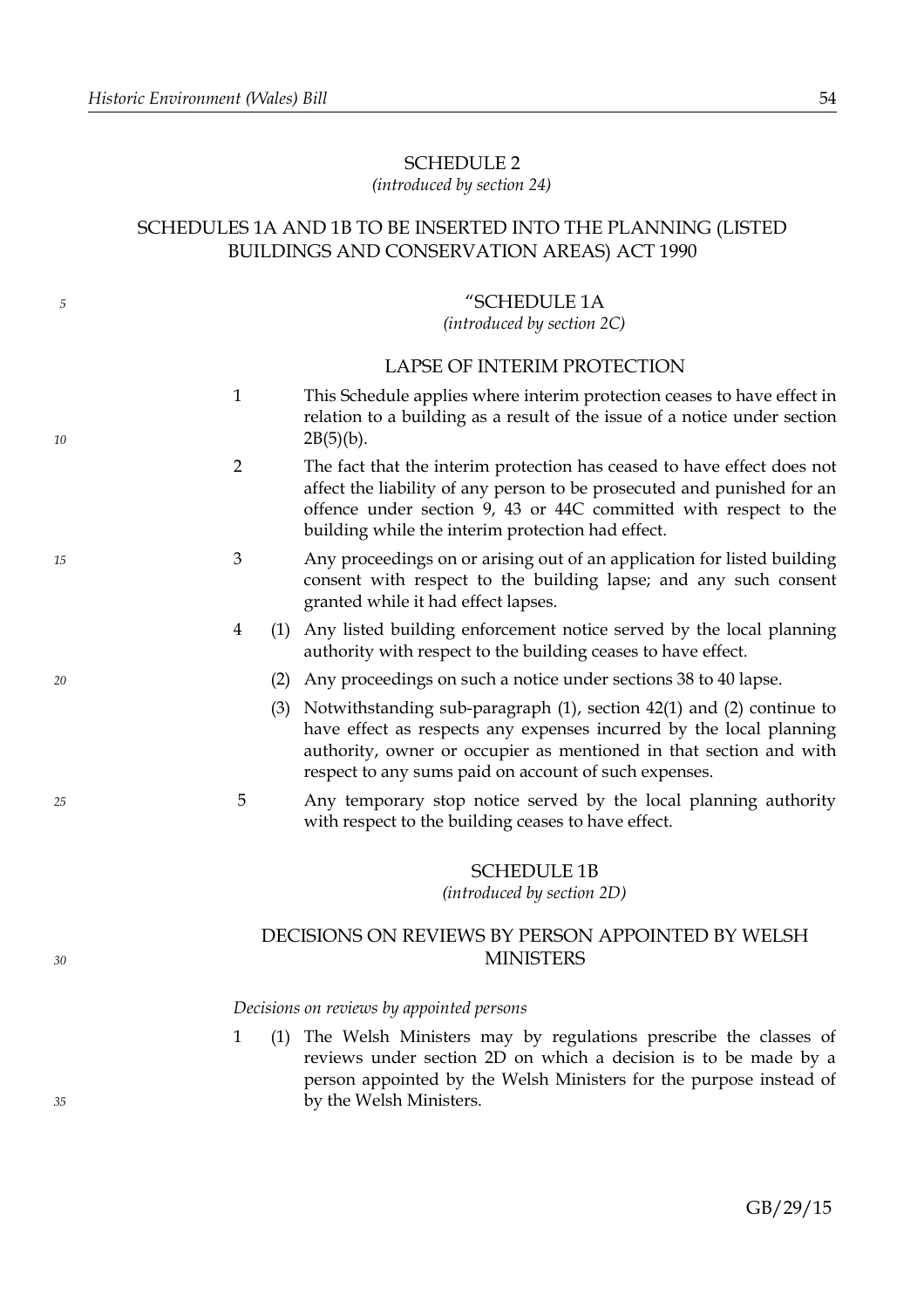*10*

*15*

*20*

*25*

*30*

*35*

- (2) Decisions on reviews of a prescribed class are to be made accordingly except in such classes of case as may for the time being be prescribed by the Welsh Ministers.
- (3) This paragraph does not affect any provision in this Act or any instrument made under it that an application for a review is to be made to the Welsh Ministers.
- (4) A person appointed under this paragraph is referred to in this Schedule as "an appointed person".

#### *Powers and duties of appointed person*

- 2 (1) An appointed person has the same powers and duties in relation to a review under section 2D as the Welsh Ministers have—
	- (a) under subsections  $(3)(a)$  and  $(b)$  and  $(5)$  of that section; and
	- (b) by virtue of section 322C and 323A of the Town and Country Planning Act 1990 (c.8) (costs and procedural matters: Wales), as applied to this Act by section 89 of this Act.
	- (2) Where an appointed person makes a decision on a review under section 2D, the decision is to be treated as that of the Welsh Ministers.
	- (3) Except as provided by sections 62 and 63, the validity of the decision is not to be questioned in any legal proceedings.
	- (4) No application may be made to the High Court under section 63 on the ground that the decision ought to have been made by the Welsh Ministers and not by an appointed person unless the person who made the application for the review challenges the appointed person's power to make the decision before the decision is made.
	- (5) Where in any enactment (including this Act) there is a reference to the Welsh Ministers in a context relating or capable of relating—
		- (a) to a review under section 2D; or
		- (b) to anything done or authorised or required to be done by, to or before the Welsh Ministers in or in connection with any such review,

then, so far as the context permits and subject to sub-paragraph (6), the reference is to be construed, in relation to a review on which a decision has been made or is to be made by an appointed person, as a reference to that person.

- (6) Sub-paragraph (5) does not permit references to the Welsh Ministers in section  $2D(2)(c)$ ,  $(3)(c)$  or  $(6)$  to be construed as references to an appointed person.
- (7) Sub-paragraph (1) does not affect the generality of sub-paragraph (5).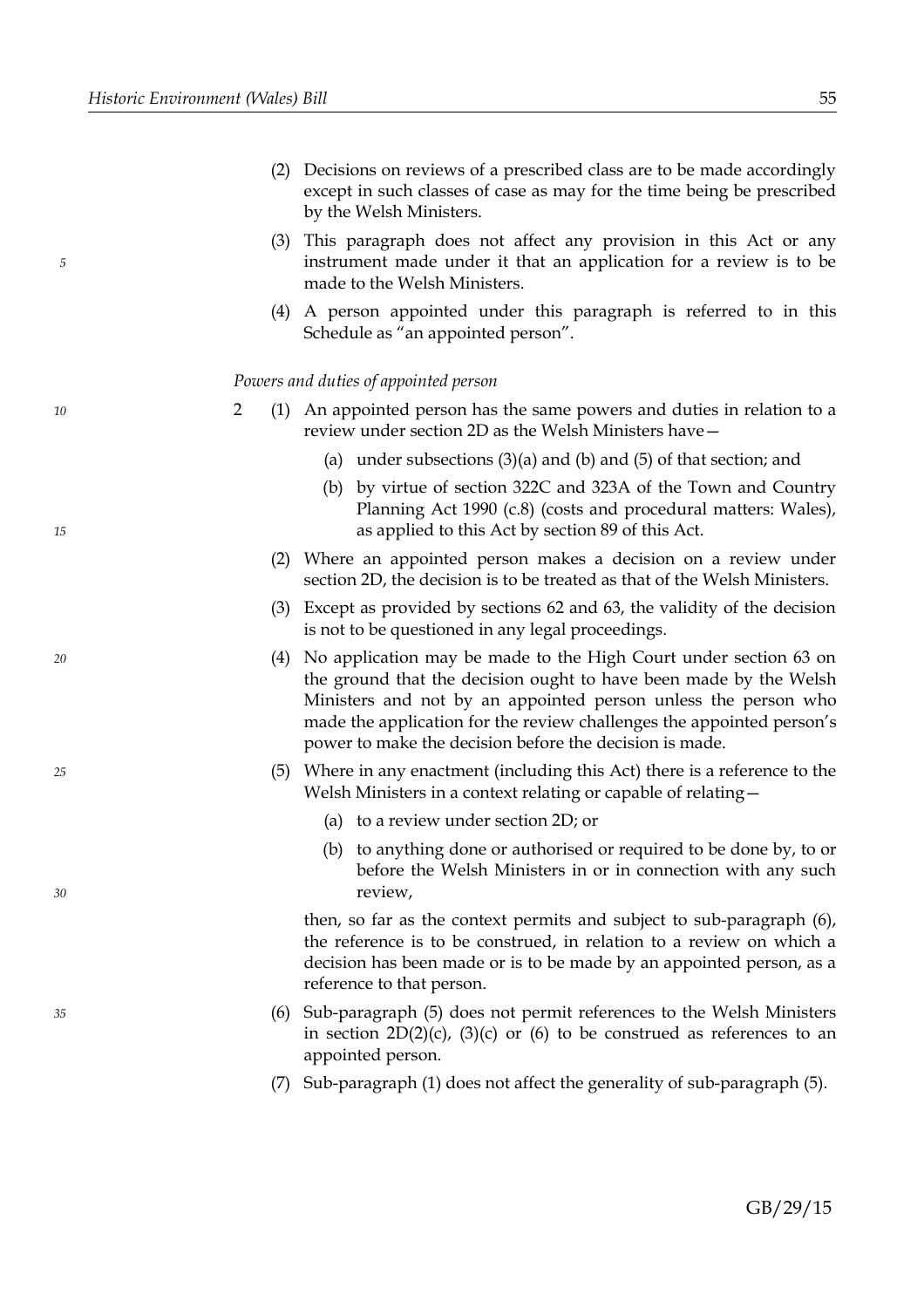*10*

*15*

*20*

*25*

*30*

*35*

*Appointment of another person to make a decision on a review*

- 3 (1) At any time before an appointed person has made a decision on a review under section 2D the Welsh Ministers may—
	- (a) revoke the person's appointment; and
	- (b) appoint another person under paragraph 1 to make the decision instead.
	- (2) Where such a new appointment is made, the review, and any inquiry or other hearing in connection with the review, must be begun afresh.
	- (3) Nothing in sub-paragraph (2) requires any person to be given an opportunity to make fresh representations or to modify or withdraw any representations already made.

#### *Local inquiries, hearings and written representations*

- 4 (1) An appointed person may appoint an assessor to provide advice on—
	- (a) any matters arising at a local inquiry or hearing held by the appointed person in connection with a review under section 2D or in consequence of such an inquiry or hearing; or
	- (b) any matters arising in written representations made to the appointed person in connection with such a review or in consequence of such representations.
	- (2) Section 250(2) and (3) of the Local Government Act 1972 (c.70) (local inquiries: evidence) applies to an inquiry held by an appointed person.

#### *Directions*

- 5 (1) The Welsh Ministers may direct that anything that would fall to be done by an appointed person in connection with a review under section 2D, other than the making of a decision on the review under subsection (3)(b) of that section, is to be done instead by the Welsh Ministers.
	- (2) A direction given under sub-paragraph (1) may be amended or withdrawn by a further direction.

#### *Delegation*

- 6 (1) An appointed person may delegate to another person anything that would fall to be done by the appointed person in connection with a review under section 2D, other than—
	- (a) the conduct of a local inquiry or hearing; and
	- (b) the making of a decision on the review under subsection (3)(b) of that section.